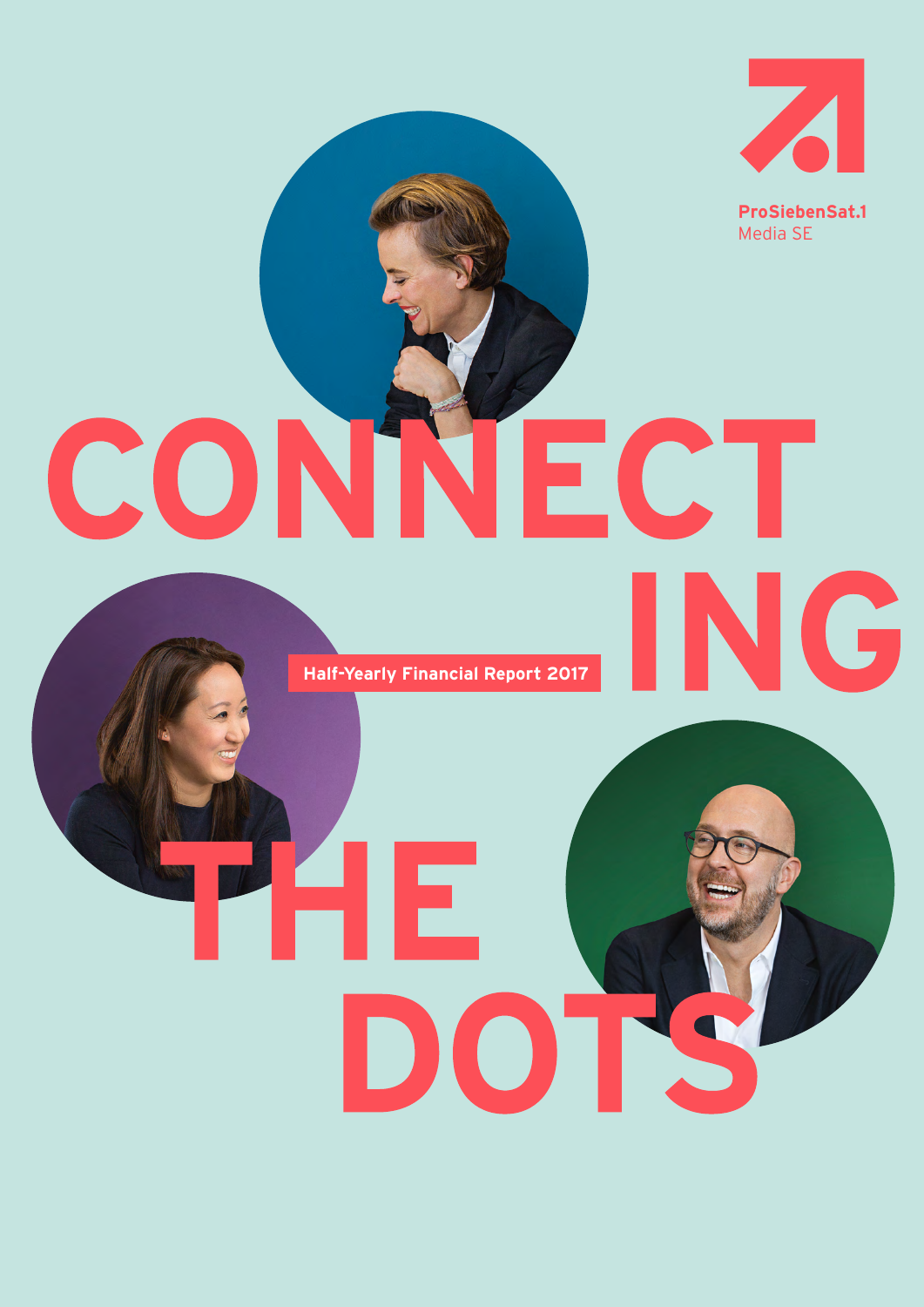## **Content**

- ProSiebenSat.1 and H1 2017 at a Glance
- Actual Figures and Forecasts

## GROUP INTERIM MANAGEMENT REPORT

- **Report on the Economic Position: Q2 2017**
- Business and Industry Environment
- Major Influencing Factors on Financial Position and Performance
- Group Earnings
- Business Development of the Segments
- Group Financial Position and Performance
- **The ProSiebenSat.1 Share**
- **Risk and Opportunity Report**
- **Outlook**
- Future Business and Industry Environment
- Company Outlook

## INTERIM CONSOLIDATED FINANCIAL STATEMENTS

- **Income Statement**
- **Statement of Comprehensive Income**
- **Statement of Financial Position**
- **Cash Flow Statement**
- **Statement of Changes in Equity**
- **Notes**
- **Responsibility Statement by Management**
- **Review Report**
- **Editorial Information**
- **Financial Calendar**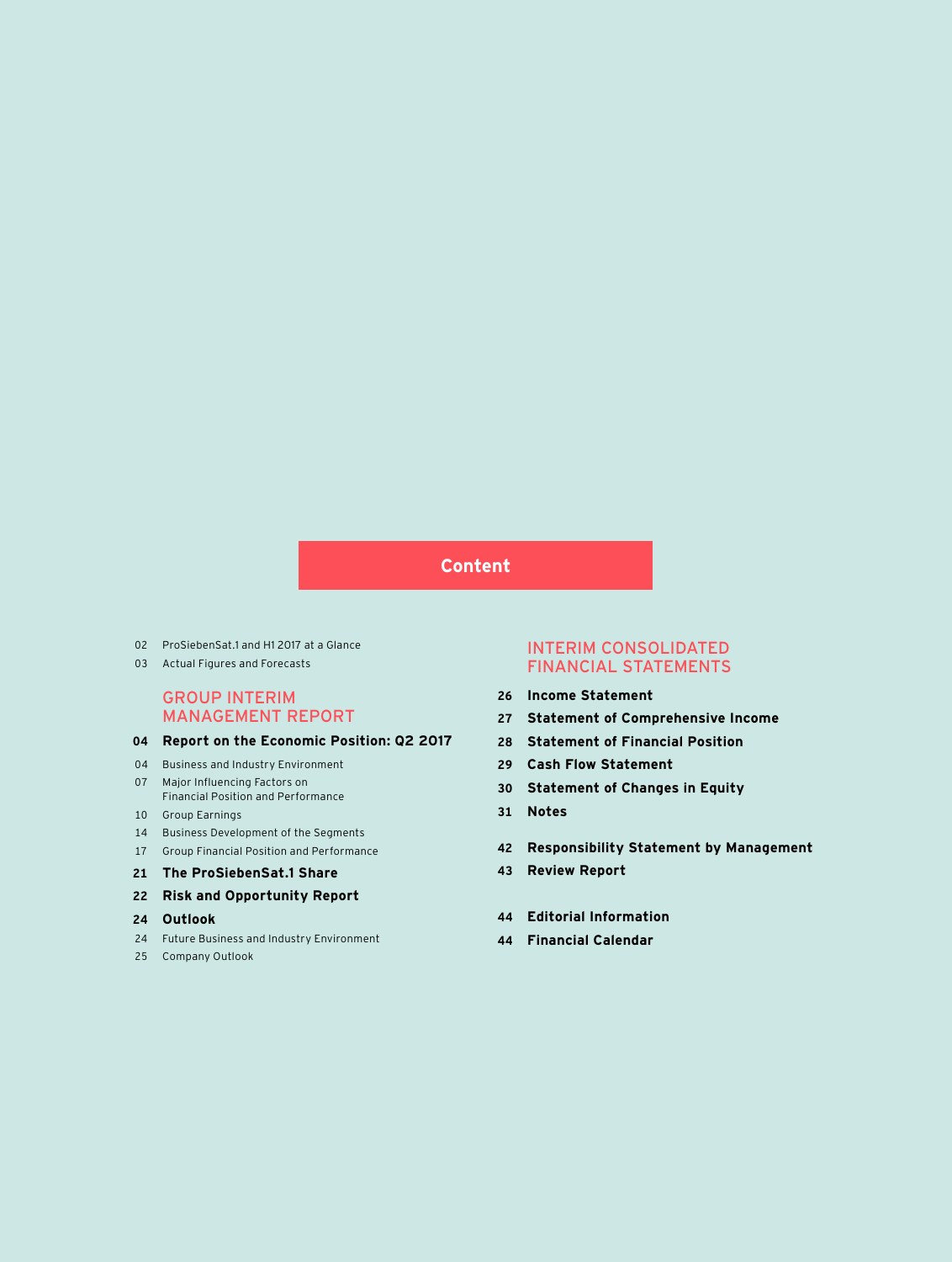## **PROSIEBENSAT.1 GROUP AT A GLANCE**

ProSiebenSat.1 Group concluded the first half of the year 2017 with a double-digit revenue growth of 11% to EUR 1,872 million. At the same time, the Group also achieved another rise in relevant earnings figures, with adjusted EBITDA increasing by 8% to EUR 458 million and adjusted net income growing by 9% to EUR 233 million (previous year: EUR 213 million). Once again, the Commerce portfolio was the largest growth driver. At the end of the first half of the year, ProSiebenSat.1 generated 50% of its revenues outside the TV advertising business (previous year: 44%). The Company employs 6,540 people in average. The most important revenue market is Germany. Here, the ProSiebenSat.1 share has been included into the German equity index DAX since March 2016.

ProSiebenSat.1 Group is one of the most successful independent media companies in Europe with a strong presence in the TV and digital market. Advertising-financed free TV is the Group's core business. Here, the Group is a leading player on the German TV market. At the same time, the Group is pushing ahead with its digital transformation and diversifying its portfolio. To achieve this, the Group is making use of its competitive edge and leveraging synergies by linking the wide reaching TV repertoire to digital entertainment offerings. Already today, ProSiebenSat.1 is Germany's leading video marketer on the Internet and one of the most successful providers of digital entertainment. However, the Internet is changing not only the entertainment industry, but other areas as well. For instance, digital media is also influencing consumer behavior. This is why ProSiebenSat.1 has built up a successful commerce business of digital platforms in recent years that is now the Group's largest growth driver. This broadcasting, digital entertainment and commerce portfolio is supplemented by an international production and distribution network. Thus, ProSiebenSat.1 has a broadly diversified revenue and earnings base and is growing sustainably.

| <b>Revenues</b> |     |       |                     |       |
|-----------------|-----|-------|---------------------|-------|
| EUR m           |     |       |                     |       |
|                 |     |       |                     |       |
| H1 2017         |     |       |                     | 1,872 |
| H1 2016         |     | 1.1.1 |                     | 1,688 |
|                 | 500 |       | $1,000$ 1,500 2,000 |       |

| <b>Adjusted EBITDA1</b> |   |     |                |     |     |
|-------------------------|---|-----|----------------|-----|-----|
| EUR m                   |   |     |                |     |     |
| H1 2017                 |   |     |                |     | 458 |
| H1 2016                 | ∩ | 100 | $1200$ 300 400 | 500 | 424 |



All information relates to continuing operations

**1** From 01/01/2017 renaming in adjusted EBITDA and adjusted net income respectively.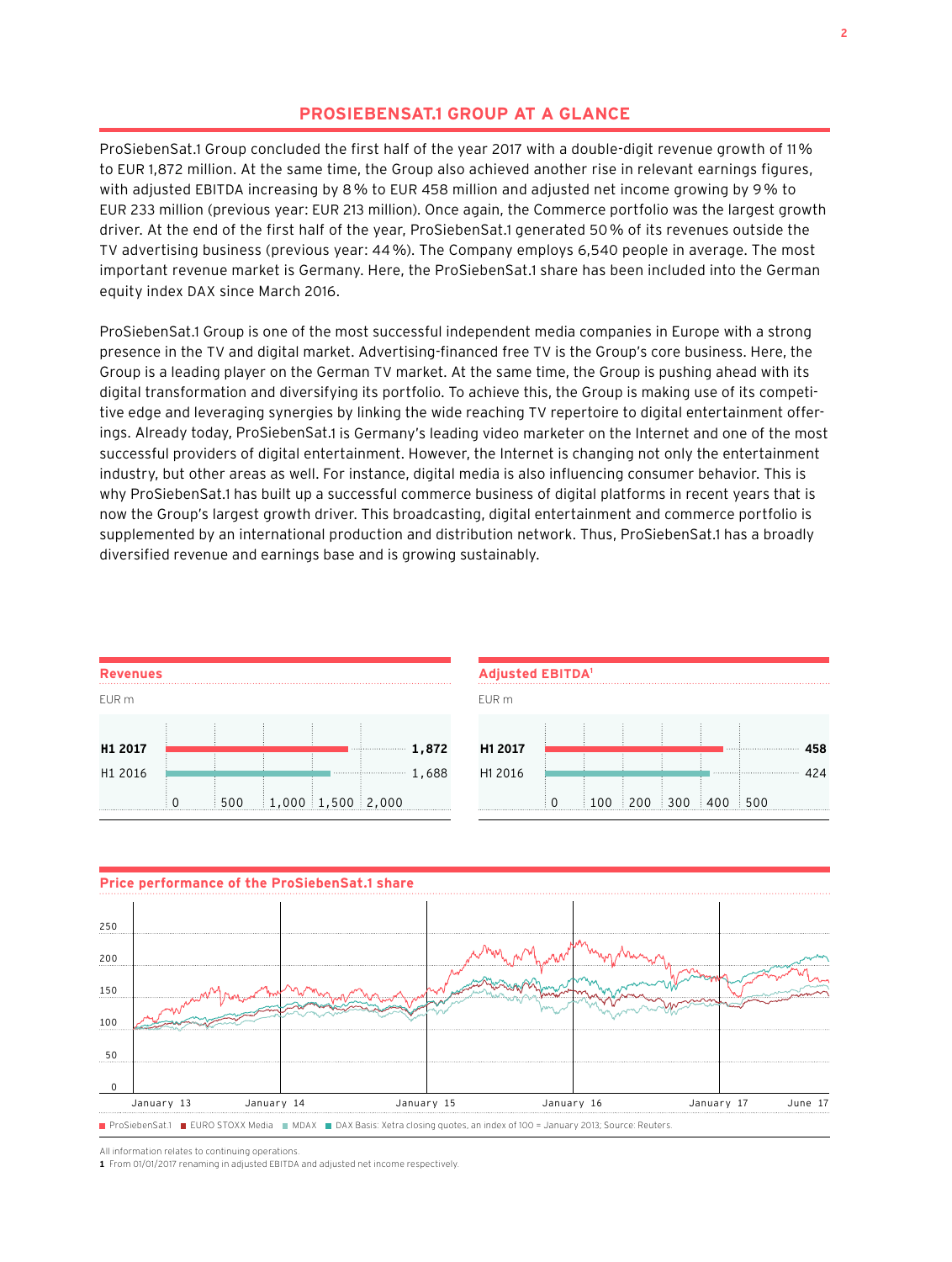## **ACTUAL FIGURES 2016**

## **FORECASTS 2017**

| $+17%$                                            | <b>Revenues</b><br>EUR 3,799 million                                      | High single-digit increase                                                                                                                                                                                                     |
|---------------------------------------------------|---------------------------------------------------------------------------|--------------------------------------------------------------------------------------------------------------------------------------------------------------------------------------------------------------------------------|
| $+3%$                                             | <b>Broadcasting</b><br>German-speaking<br>EUR 2,210 million               | <b>Slight increase</b>                                                                                                                                                                                                         |
| $+19%$                                            | <b>Digital Entertainment</b><br>EUR 442 million                           | <b>Significant increase</b>                                                                                                                                                                                                    |
| $+65%$                                            | <b>Digital Ventures &amp;</b><br><b>Commerce</b><br>EUR 768 million       | <b>Significant increase</b>                                                                                                                                                                                                    |
| +38%                                              | <b>Content Production &amp;</b><br><b>Global Sales</b><br>EUR 362 million | Mid single-digit increase                                                                                                                                                                                                      |
| $+10%$                                            | <b>Recurring EBITDA<sup>1</sup></b><br>EUR 1,018 million                  | Mid single-digit increase                                                                                                                                                                                                      |
| $+3%$                                             | <b>Broadcasting</b><br>German-speaking<br>EUR 760 million                 | <b>Slight increase</b>                                                                                                                                                                                                         |
| $-1\%$                                            | <b>Digital Entertainment</b><br>EUR 37 million                            | Stable to slight decrease                                                                                                                                                                                                      |
| +33%                                              | <b>Digital Ventures &amp;</b><br><b>Commerce</b><br>EUR 180 million       | <b>Significant increase</b>                                                                                                                                                                                                    |
| +87%                                              | <b>Content Production &amp;</b><br><b>Global Sales</b><br>EUR 47 million  | <b>Stable to slight increase</b>                                                                                                                                                                                               |
| $+10%$                                            | <b>Underlying</b><br>net income <sup>1</sup><br>EUR 513 million           | Mid to high single-digit increase                                                                                                                                                                                              |
| 1.9                                               | Leverage ratio                                                            | $1.5 - 2.5$                                                                                                                                                                                                                    |
| 28.0%                                             | <b>German</b><br>TV audience market <sup>2</sup>                          | Consolidate leading market position<br>at a high level                                                                                                                                                                         |
| All information relates to continuing operations. |                                                                           | 1 From 01/01/2017 renaming in adjusted EBITDA and<br>adjusted net income respectively. The Annual Report<br>2016 comprises more detailed information on pages 73<br>and 74.<br>2 Relevant target group of 14- to 49-year-olds. |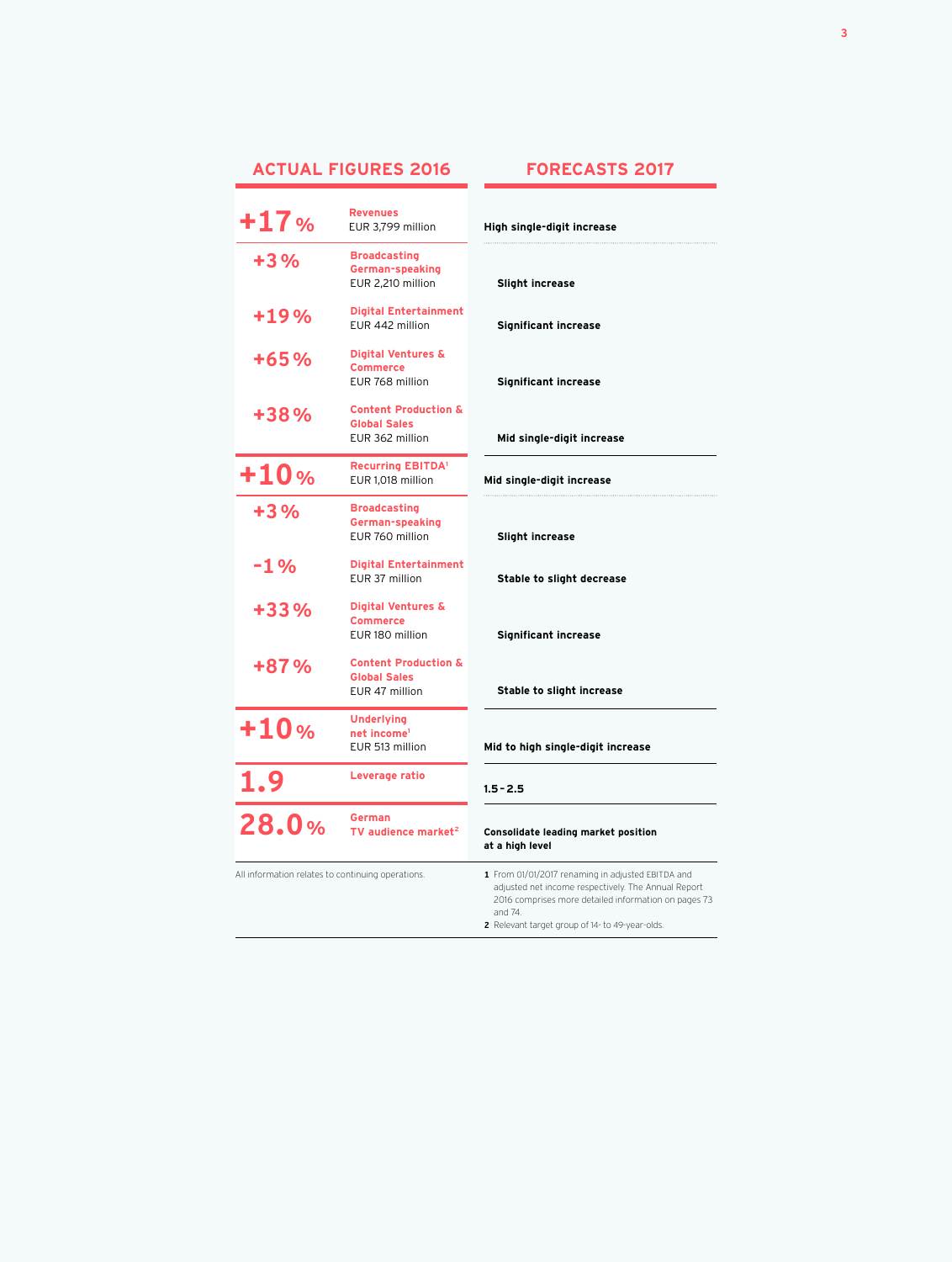## A. GROUP INTERIM MANAGEMENT REPORT

## Report on the Economic Position: Q2 2017

## **Business and Industry Environment**

### Development of Audience Shares and User Numbers

ProSiebenSat.1 Group operates advertising-financed free TV stations in Germany, Austria and Switzerland and offers these in both SD and HD quality (Fig. 1). In Germany, ProSiebenSat.1 Group and RTL Mediengruppe Deutschland have the greatest reach (Viewers 14 to 49 years).

| Audience shares of ProSiebenSat.1 Group by country (Fig. 1) |         |          |                     |                     |  |
|-------------------------------------------------------------|---------|----------|---------------------|---------------------|--|
| ı percent                                                   | Q2 2017 | 02 2016  | H <sub>1</sub> 2017 | H <sub>1</sub> 2016 |  |
|                                                             | 27.1    | 27.8<br> | 26.9                | 28 N<br>            |  |
| Austria                                                     | 27.7    | 22 K<br> | 27.0                | 23 I<br>            |  |
| tzerland                                                    | 17.2    | 16.7     | 17.1                | 75                  |  |

Figures are based on 24 hours (Mon-Sun). Germany: SAT.1, ProSieben, kabel eins, sixx, SAT.1 Gold, ProSieben MAXX, kabel eins Doku (since 09/22/2016); advertising-relevant target group adults 14–49. Source: AGF in cooperation with GfK/TV Scope 6.1/SevenOne Media Committees Representation. Austria: Basis: Austria, all levels; period: 01/01 –30/06/2017 (final weighting); adults 12–49; SAT.1 Österreich, ProSieben Austria, kabel eins Austria, PULS 4, sixx Austria, ProSieben MAXX Austria, SAT.1 Gold Österreich, kabel eins Doku Österreich (from 09/22/2016), ATV + ATV 2 (from 04/07/2017 at ProSiebenSat.1 PULS 4, previously an independent group) Source: AGTT/GfK: Fernsehforschung/Evogenius Reporting (KR). Switzerland: SAT.1 Schweiz, ProSieben Schweiz, kabel eins Schweiz, sixx Schweiz, SAT.1 Gold Schweiz, ProSieben MAXX Schweiz, Puls 8 (since 10/08/2015); advertising-relevant target group adults 15–49; market shares relate to the German-speaking part of Switzerland D–CH; source: Mediapulse TV Panel.

In the core market Germany, ProSiebenSat.1 is the market leader with its seven free TV stations. In the second quarter of 2017, the combined market share of the broadcasting group amounted to 27.1 % among viewers aged between 14 and 49 years (previous year: 27.8 %). The stations marketed by IP Deutschland (RTL, VOX, n-tv, Super RTL, RTL Nitro and RTLplus) had a market share of 25.1% (previous year: 23.0%).

As expected, the competitive environment in the German free TV market has intensified. For instance, RTL Mediengruppe benefited from the launch of the RTLplus station, which achieved a year-on-year market share increase of 0.5 % in the period from June 24 to June 30, 2017. In doing so, the set of familiar TV brands has not changed substantially; SAT.1 and ProSieben still count among ProSiebenSat.1 Group's stations with the greatest reach. However, numerous new specialinterest stations have emerged in recent years.

| Audience shares of ProSiebenSat.1 stations in Germany (Fig. 2) |         |                     |                     |                     |
|----------------------------------------------------------------|---------|---------------------|---------------------|---------------------|
| Target group 14- to 49-year-olds                               |         |                     |                     |                     |
| in percent                                                     | Q2 2017 | Q <sub>2</sub> 2016 | H <sub>1</sub> 2017 | H <sub>1</sub> 2016 |
| SAT.1                                                          | 8.3     | 8.6                 | 8.4                 | 8.7                 |
| ProSieben                                                      | 9.7     | 10.2                | 9.7                 | 10.5                |
| kabel eins                                                     | 4.8     | 5.2                 | 4.8                 | 5.1                 |
| sixx                                                           | 1.2     | 1.4                 | 1.1                 | 1.4                 |
| SAT <sub>.1</sub> Gold                                         | 1.4     | 1.3                 | 1.4                 | 1.3                 |
| ProSieben MAXX                                                 | 1.3     | 1.0                 | 1.2                 | 1.0                 |
| kabel eins Doku <sup>1</sup>                                   | 0.3     | $-/-$               | 0.3                 | $-/-$               |
| <b>Relevant target groups</b>                                  |         |                     |                     |                     |
| in percent                                                     | Q2 2017 | Q2 2016             | H1 2017             | H1 2016             |
| SAT.1: Adults 14- to 59-year-olds                              | 8.3     | 8.5                 | 8.4                 | 8.6                 |
| ProSieben: Adults 14- to 39-year-olds                          | 12.9    | 13.8                | 12.9                | 14.2                |
| kabel eins: Adults 14- to 49-year-olds                         | 4.8     | 5.2                 | 4.8                 | 5.1                 |
| sixx: Women 14- to 39-year-olds                                | 1.7     | 2.2                 | 1.7                 | 2.1                 |
| SAT.1 Gold: Women 40- to 64-year-olds                          | 2.5     | 2.7                 | 2.3                 | 2.5                 |
| ProSieben MAXX: Men 14- to 39-year-olds                        | 2.8     | 1.8                 | 2.5                 | 1.8                 |
| kabel eins Doku': Men 40- to 64-year-olds                      | 0.4     | $-/-$               | 0.4                 | $-/-$               |
|                                                                |         |                     |                     |                     |

**1** Since September 22, 2016.

Figures are based on 24 hours (Mon–Sun). SAT.1, ProSieben, kabel eins, sixx, SAT.1 Gold, ProSieben MAXX, kabel eins Doku; source: AGF in cooperation with GfK/TV Scope 6.1/SevenOne Media Committees Representation.

ï

no significant changes compared to the basic principles of the Group described on pages 75 to 81 of the Annual Report 2016.

In the second quarter and first half of 2017, there were

Due to rounding, it is

Risk and Opportunity Report, page 22.



possible that individual figures in this Half-Yearly Financial Report do not add exactly to the totals shown and that the percentage figures presented do not reflect exactly the absolute figures they relate to.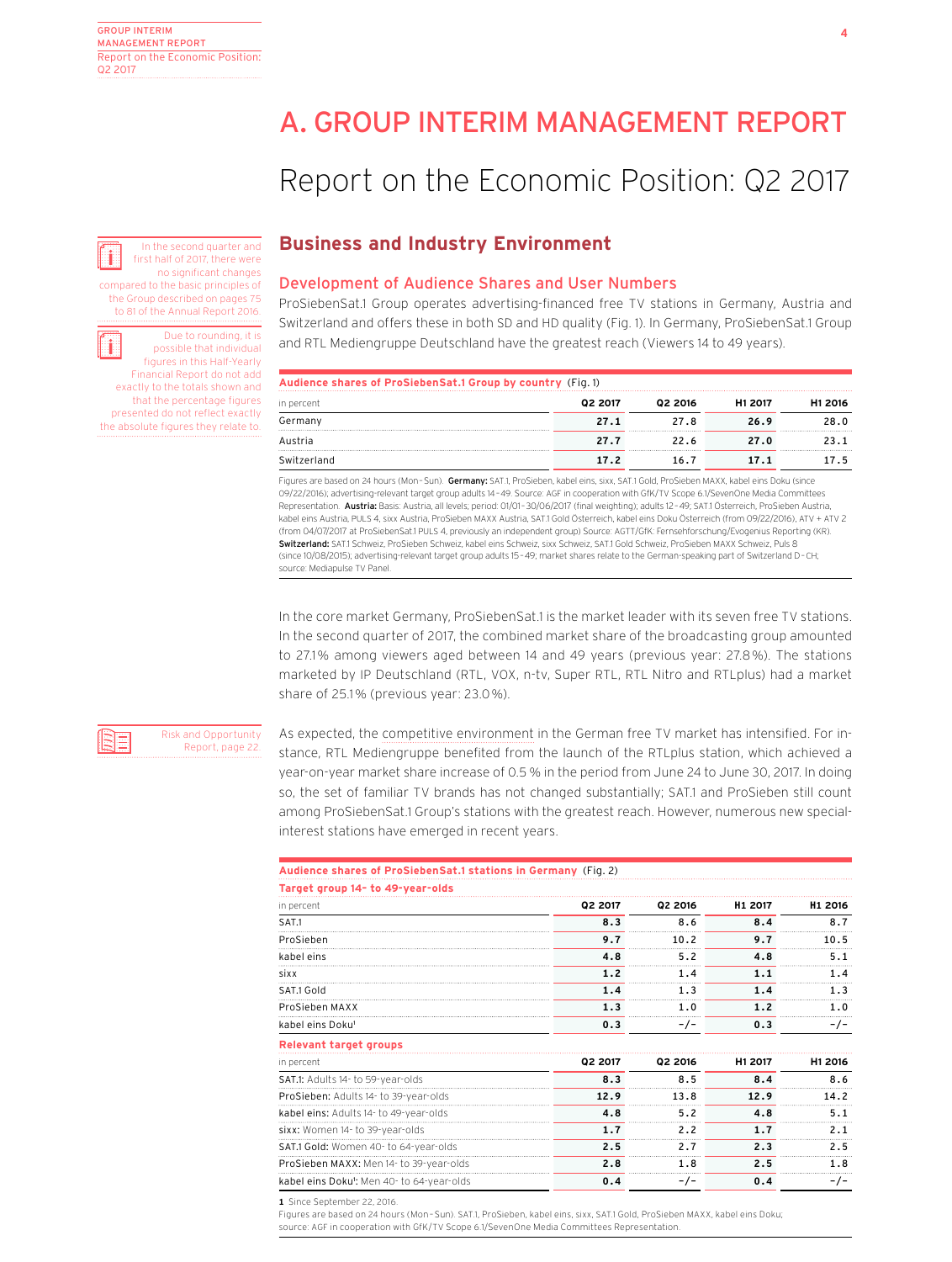In April 2017, ProSiebenSat.1 Group acquired ATV, an Austrian broadcasting group. Against this backdrop, ProSiebenSat.1 PULS 4 in Austria increased its combined audience share among 12- to 49- year-olds by 5.1 percentage points to 27.7% (previous year: 22.6%). The ATV and ATV2 stations accounted for a combined market share of 4.4 %. ProSiebenSat.1's stations in Switzerland increased their combined market share among viewers aged between 15 and 49 years to 17.2% in the second quarter of 2017 (previous year: 16.7%).

ProSiebenSat.1 pursues a complementary multi-station strategy. With this multi-channel approach, the Group gains new audiences and at the same time provides the advertising industry additional environments for targeted audiences. Thus, ProSiebenSat.1 also succeeds in addressing young target groups successfully. The Group is benefiting from its early recognition of the digital transformation as an opportunity and from actively promoting this development in its relevant markets. As a result of digitalization, a wide range of digital entertainment offerings are now available. TV content is consumed on various devices, such as smartphones or tablets, and thus can be accessed at any place and time.

Against this backdrop, ProSiebenSat.1 has established a successful portfolio of digital platforms. Based on the most recent data published by Arbeitsgemeinschaft Online Forschung (AGOF) in March 2017, the websites managed by SevenOne Media, a ProSiebenSat.1 advertising sales company, reached around 33 million unique users in Germany (previous month: around 34 million unique users). The multi-channel network (MCN) Studio71 is one of the three largest MCNs in the world with around 21 billion video views in the second quarter of 2017 (previous year: around 15 billion video views).

Due to cross-media marketing models on TV and digital platforms, the Group strengthens audience loyalty and extends its reach. At the same time, digitalization is also enabling additional revenue models. For instance, in the free TV business, ProSiebenSat.1 participates in the technical service fees that end customers pay to the respective providers for programs in HD quality. The number of HD users has been increasing continuously since 2012 and amounted to 7.6 million users in the second quarter of 2017 (previous year: 6.7 million). The pay-video-on-demand (Pay-VoD) portal maxdome also generates revenues from subscriptions (SVoD) and pay-per-view. In the second quarter of 2017, the number of SVoD users saw another year-on-year increase of 23% to over 1 million users. As a result, maxdome is one of the top three online video libraries in Germany.

#### Development of Economy and Advertising Market

In the first quarter of 2017, the German economy grew by 0.6% compared to the previous quarter in real terms and thus had a rather dynamic start to 2017. The German Institute for Economic Research (DIW) forecasts economic growth of 0.5% for the second quarter of 2017.



Significant growth momentum came from private consumption, which is benefiting from favorable labor market and income conditions. Against this backdrop, revenues in retail also grew by 1.7% in real terms in the first half of the year (January to May 2017); they account for around a quarter of private consumption. The online and mail order business developed dynamically, in particular (+7.2% in real terms). For the eurozone, the ifo Institute expects growth of 0.5% compared to the previous quarter and thus a stable continuation of the uptrend.



Future Business and Industry Environment, page 24.

Business Development of the Segments, page 14.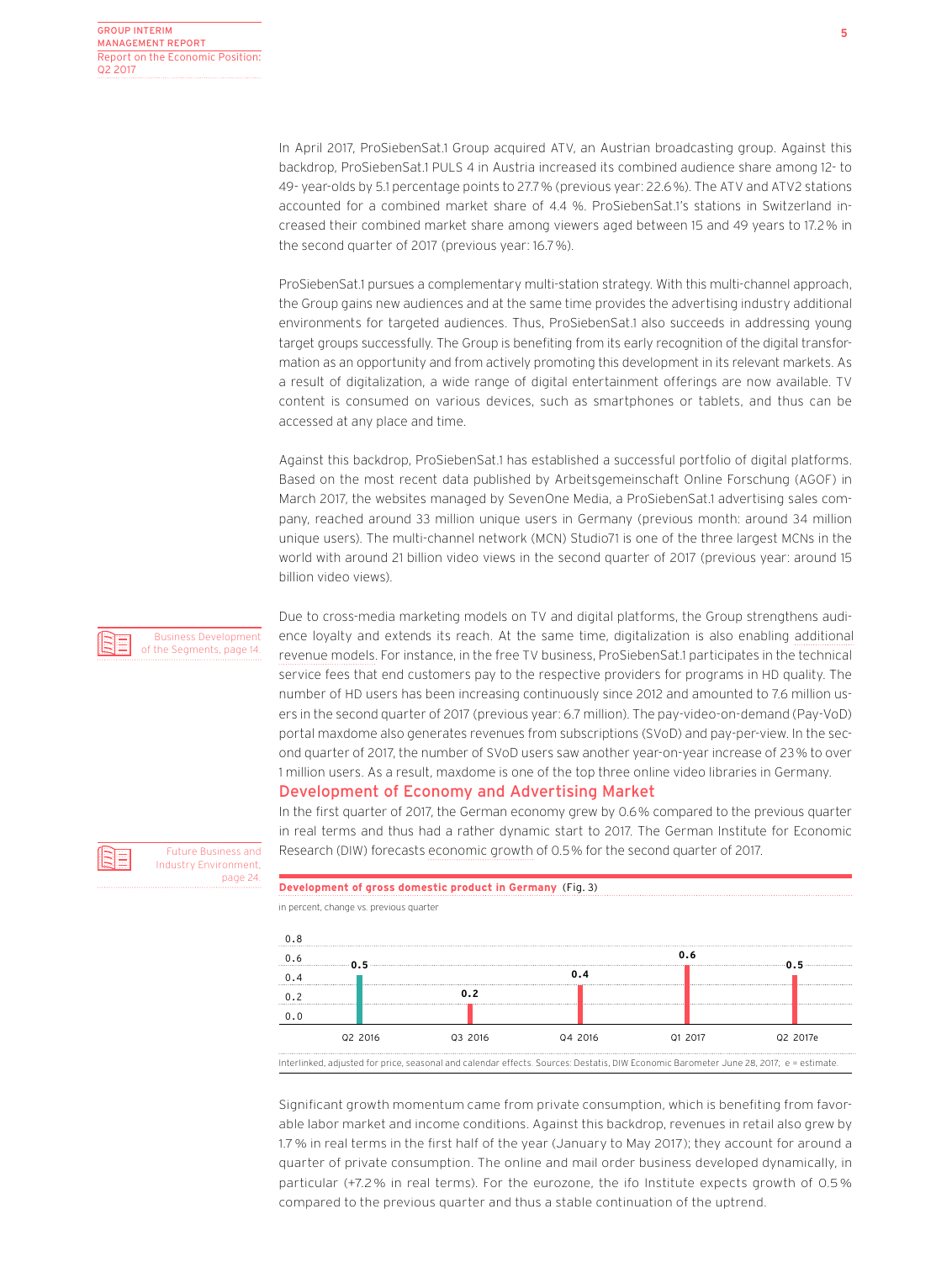According to Nielsen Media Research, gross TV advertising investment in Germany rose slightly by 0.5% to EUR 3.551 billion in the second quarter of 2017 (previous year: EUR 3.534 billion). On a half-year basis, there was a 1.6% increase to EUR 6.974 billion (previous year: EUR 6.867 billion). In comparison to other media, TV has the greatest relevance. In the second quarter of 2017, 47.2% of gross advertising investment went on TV advertising (previous year: 47.2%) (Fig. 4). This figure rose slightly to 47.5% from January to June (previous year: 47.4%).



On the basis of net revenues, from ProSiebenSat.1's perspective the overall advertising market had a slightly weaker performance in the first half of 2017 compared to the previous year; this is likely to have been driven primarily by the development of print. In the first six months, we estimate that the net TV advertising market also remained below the previous year. In addition to the high figures achieved in the previous year, this was mainly due to the shift of TV advertising budgets into the second half of 2017. Against this backdrop, the TV advertising revenues of ProSiebenSat.1 Group also declined on a net basis. Here, in addition to the above mentioned reasons, the acquisition related internalization of TV advertising revenues of Parship Elite, which were previously recognized as external revenues, had an impact. For the full year of 2017, the research institute Magna Global expects the TV advertising market to achieve net growth of 1.5 %.



Future Business and Industry Environment, page 24.

Business Development of the Segments, page 14.

According to Nielsen Media Research, ProSiebenSat.1 is market leader in the German TV advertising market (Fig. 5 and Fig. 6) and generated gross TV advertising revenues of EUR 1.452 billion in the second quarter of 2017 (previous year: EUR 1.497 billion). On a half-year basis, the Company generated revenues of EUR 2.868 billion (previous year: EUR 2.911 billion). This resulted in a market share of 40.9% for the second quarter of 2017 (previous year: 42.4%). In the first half of the year, the advertising market share was 41.1% (previous year: 42.4%).

| TV advertising markets in Germany, Austria and Switzerland on a gross basis (Fig. 6) |                                                                                        |                                                   |                                                   |  |  |
|--------------------------------------------------------------------------------------|----------------------------------------------------------------------------------------|---------------------------------------------------|---------------------------------------------------|--|--|
| in percent                                                                           | Development of the TV<br>advertising market in Q2 2017<br>Change against previous year | <b>Market shares</b><br>ProSiebenSat.1<br>02 2017 | <b>Market shares</b><br>ProSiebenSat.1<br>02 2016 |  |  |
| Germany                                                                              | $+0.5$                                                                                 | 40.9                                              | 42.4                                              |  |  |
| Austria                                                                              | $+2.7$                                                                                 | 36.9                                              | 36.3                                              |  |  |
| Switzerland                                                                          | $+0.2$                                                                                 | 29.3                                              | 25.3                                              |  |  |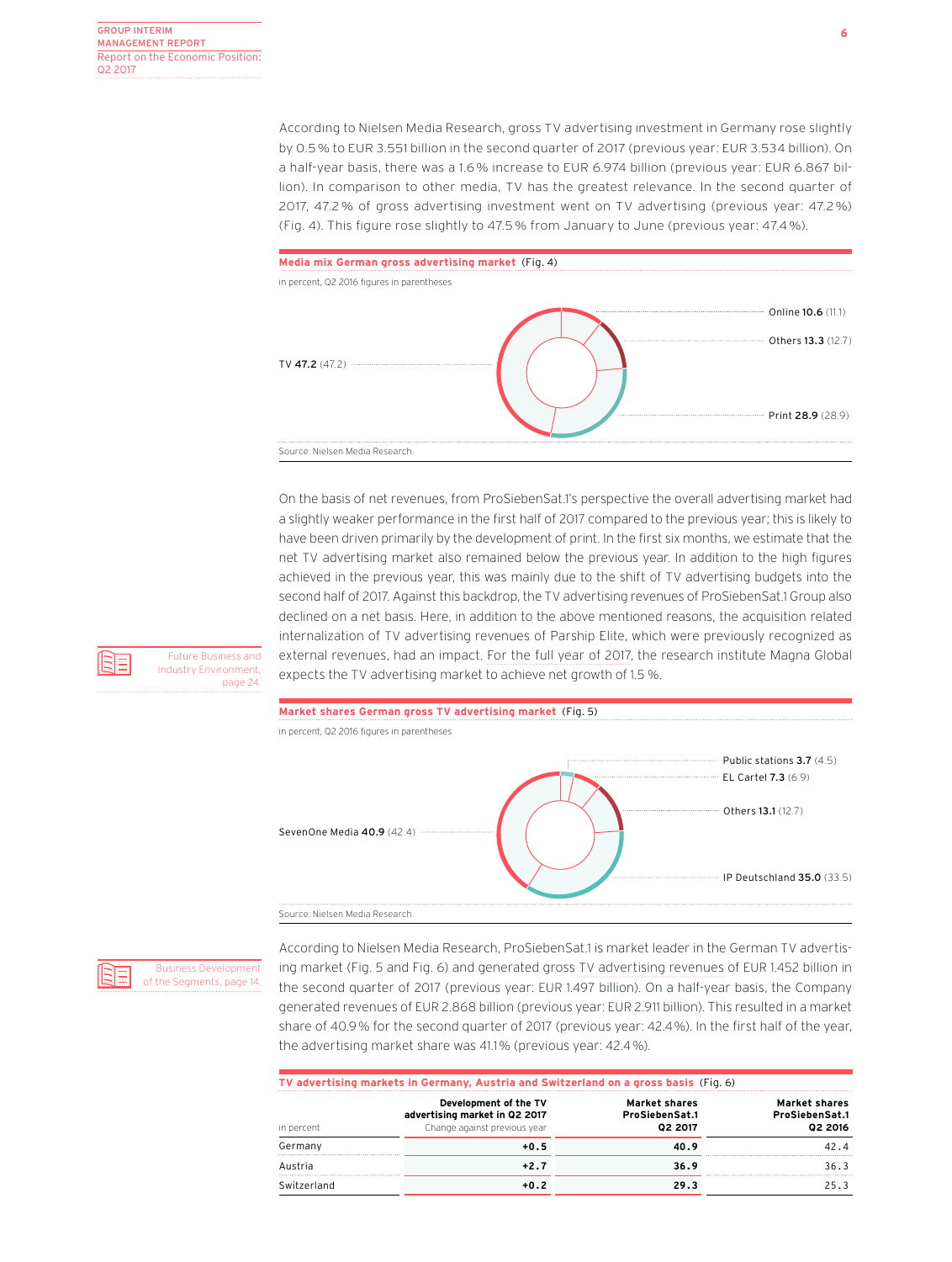| in percent  | Development of the TV<br>advertising market in H1 2017<br>Change against previous year | <b>Market shares</b><br>ProSiebenSat.1<br>H1 2017 | <b>Market shares</b><br>ProSiebenSat.1<br>H1 2016 |
|-------------|----------------------------------------------------------------------------------------|---------------------------------------------------|---------------------------------------------------|
| Germany     | $+1.6$                                                                                 | 41.1                                              | 42.4                                              |
| Austria     | 14.2                                                                                   | 36.5                                              | 36.2                                              |
| Switzerland | $-4.0$                                                                                 | 28.5                                              | 27.2                                              |

Germany: Gross, Nielsen Media. Austria: Gross, Media Focus.

Switzerland: The market shares relate to the German-speaking part of Switzerland, gross, Media Focus.



Nielsen Media Research designates gross figures for the online advertising market in Germany excluding, among others, Google/Youtube, Facebook.

After a relatively weak first quarter, the advertising market for in-stream video ads saw a slight increase of 0.5 percentage points to EUR 151.4 million (gross) in the second quarter of 2017 according to Nielsen Media Research (previous year: EUR 150.6 million). The market volume amounted to EUR 280.3 million (gross) in the first half of the year (previous year: EUR 282.5 million). In-stream video ads are forms of Internet video advertising shown before, after or during a video stream. By selling them, ProSiebenSat.1 generated gross revenues of EUR 71.7 million in the second quarter of 2017 (previous year: EUR 64.7 million). This corresponds to a year-on-year increase of 10.8% and a leading market share of 47.4% (previous year: 43.0%) (Fig. 7). Over the six-month period, the gross revenues of the ProSiebenSat.1 Group rose by 11.3% to EUR 128.5 million (previous year: EUR 115.4 million). This resulted in a market share of 45.8% (previous year: 40.9%). Overall, in Germany investments in online forms of advertising decreased by 4.2% to EUR 798.1 million (previous year: EUR 833.0 million). In the six-month period, the investments amounted to EUR 1.583 billion (previous year: EUR 1.581 billion). In addition to in-stream videos, the online advertising market also includes display ads such as traditional banners and buttons.



Advertising market data from Nielsen Media Research are important indicators for an objective assessment of the advertising market's development. However, gross data allow only limited conclusions to be drawn about actual advertising revenues as they do not take into account discounts, self-promotion or agency commission. In addition, the figures also include TV spots from media-forrevenue-share and media-for-equity transactions. Furthermore, major digital players are not reflected in the Nielsen figures.

## **Major Influencing Factors on Earnings, Financial Position and Performance**

### Impact of General Conditions on the Business Performance

We continued our profitable growth despite the weaker development of the advertising market in the second quarter of 2017. ProSiebenSat.1 Group concluded the second quarter of 2017 with revenues of EUR 962 million (previous year: EUR 886 million). This corresponds to growth of 9%. At the same time, the Group further increased its relevant earnings figures. Adjusted EBITDA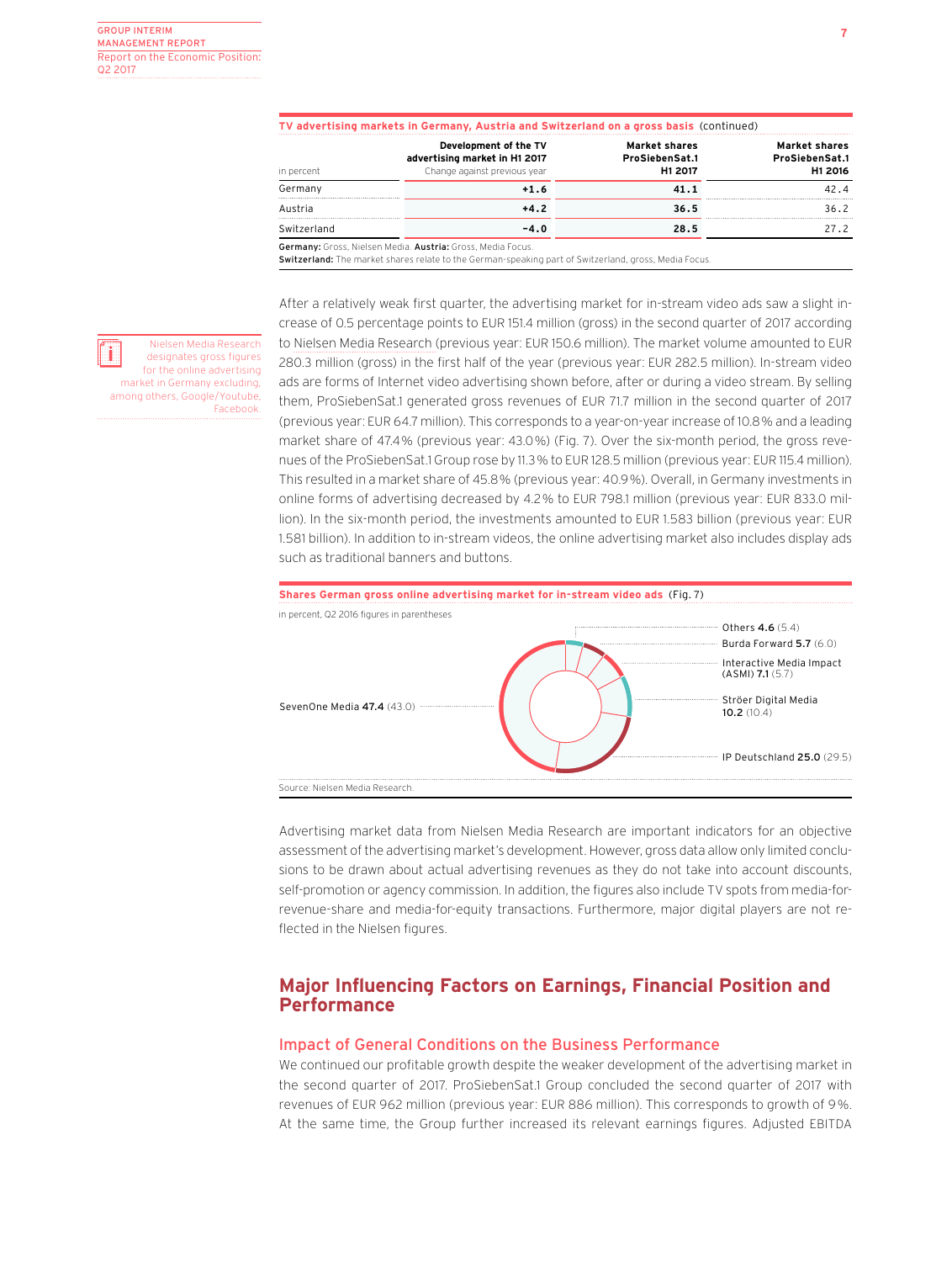Group Earnings, page 10. increased by 6% to EUR 270 million (previous year: EUR 254 million) while adjusted net income rose by 9% to EUR 144 million (previous year: EUR 133 million). In the first half of 2017, ProSiebenSat.1 increased its revenues by 11% to EUR 1,872 million (previous year: EUR 1,688 million).

The commerce portfolio was again the most important growth driver. The net TV advertising market saw a weaker performance year-on-year, resulting in a decrease of the Group's TV advertising revenues. We again anticipate a positive environment in the TV advertising market for the second half of the year. In the second quarter of 2017, ProSiebenSat.1 generated 49% or EUR 474 million of its consolidated revenues from video advertising on TV (previous year: 56% or EUR 497 million). The German market accounted for 85% of this figure (previous year: 87%). In the first half of the year, the Group generated 50% of its revenues from the sale of advertising time on TV (previous year: 56%).

ProSiebenSat.1 Group is consistently pushing ahead with its transformation from a traditional TV company into a digital group with a diversified business portfolio. The increasing importance of digital transmission is offering us new refinancing models and growth opportunities. This is why ProSiebenSat.1 is pursuing a digital entertainment strategy and covering modern forms of media usage in this way: In addition to advertising revenues, ProSiebenSat.1 is generating subscription- and transaction-based revenues in the Digital Entertainment segment, for instance, with maxdome's video-on-demand (VoD) offerings. By providing channels in HD quality, the Group has developed an additional business model in the free TV segment with dynamic revenue growth that is independent from economic conditions. However, our media usage behavior is not only changing as a result of digitalization but the considerable relevance of the Internet is influencing consumer behavior as a whole as well. This is reflected in the fact that nearly 50% of all Germans have purchased a product on the Internet as a result of TV advertising. This is why ProSiebenSat.1 is investing in commerce portals which address a broad mass market and whose product areas are particularly suited to video advertising. The Company measures the success of this strategy on the basis of revenue and earnings increases in its segments. The Group is on track to reach its 2018 targets (Fig. 8). At the end of the quarter, the Company has already generated 76% of its mid-term revenue target.

| FUR <sub>m</sub>                 | German-speaking<br>281 | Entertainment<br>215 |            | 815                            | 293                                         | Group<br>1.627 |
|----------------------------------|------------------------|----------------------|------------|--------------------------------|---------------------------------------------|----------------|
| Degree of achievement<br>02 2017 | Broadcasting           | Digital              |            | Digital Ventures &<br>Commerce | Content Production &<br><b>Global Sales</b> | ProSiebenSat.1 |
|                                  | 2012                   | 2013                 | 2014       | 2015                           | 2016                                        | 20181          |
| $\Omega$                         |                        |                      |            |                                |                                             |                |
| 500                              |                        |                      |            |                                |                                             |                |
| 1,000                            |                        |                      |            |                                |                                             |                |
| 1,500                            | 1,926                  | 1,998                |            |                                |                                             |                |
| 2,000                            | 95<br>335              | 484                  | 2,063      | 2,152                          | 2,210                                       | 2,301          |
| 2,500                            | 2,356                  | 2,605<br>124         | 202<br>611 | 371                            | 442                                         | 563            |
| 3,000                            |                        |                      | 2.876      | 262<br>465                     |                                             |                |
| 3,500                            |                        |                      |            | 3,261                          | 362<br>768                                  |                |
| 4,000                            |                        |                      |            |                                | 3.799                                       | 1,172          |
| 4,500                            |                        |                      |            |                                |                                             | 4,506<br>470   |
| 5,000                            |                        |                      |            |                                |                                             |                |
|                                  |                        |                      |            |                                |                                             |                |
|                                  |                        |                      |            |                                |                                             |                |

**Revenues growth targets 2018** (Fig. 8)

Business Development of the Segments, page 14.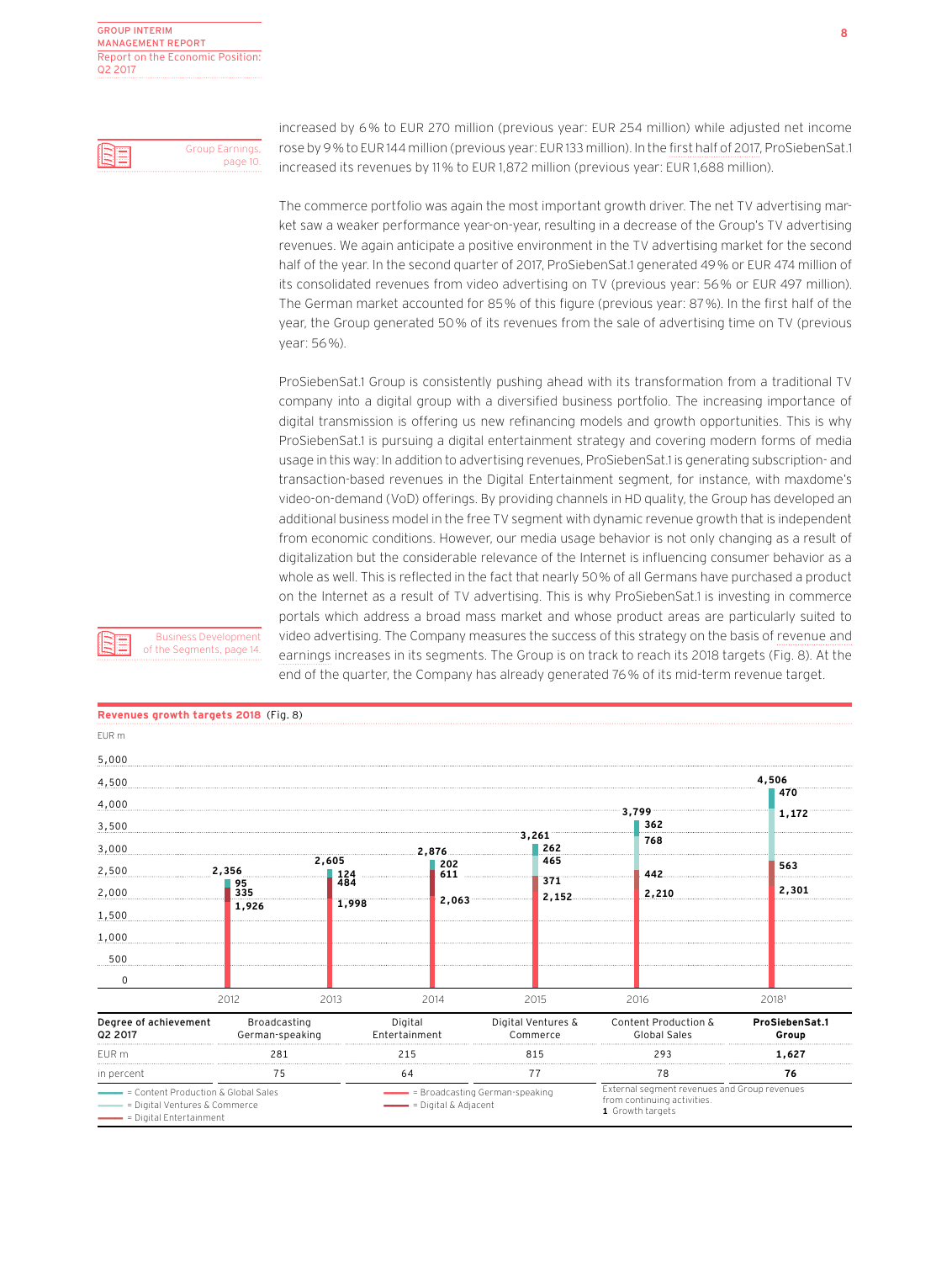While macroeconomic conditions and industry-specific and structural effects may significantly influence our business performance, currency effects have no material impact on the Group's financial situation. Although ProSiebenSat.1 is international, the Company generates the majority of its revenues in Germany and thus in the eurozone (Fig. 9). Further details, in particular on using derivative financial instruments, can be found in the Annual Report 2016 on page 159.



## Changes in the Scope of Consolidation

The Austrian broadcasting group ATV is being fully consolidated since the second quarter of 2017. In the first quarter, ProSiebenSat.1 signed a purchase agreement to acquire ATV from Tele München Fernseh GmbH & Co. via its subsidiary ProSiebenSat.1 PULS 4. The transaction was closed in early April.

In June 2017, the Group also took further portfolio measures. This includes the acquisition of a majority interest in Jochen Schweizer GmbH, a leading provider of experience gifts in Germany, Austria and Switzerland, and the sale of shares in eTRAVELi Holding AB to the international financial investor CVC Capital Partners. Etraveli has significantly increased its revenues and earnings since it was acquired by ProSiebenSat.1 in November 2015; the company's value has more than doubled in this period. Both transactions are subject to the approval of the competent cartel authorities. The transactions are expected to be closed and included in the scope of consolidation in the third (etraveli) and fourth quarters of 2017 (Jochen Schweizer).

In addition, the Group sold most of its media-for-equity portfolio to Lexington Partners, a US private equity fund, in June 2017. A selection of minority interests belonging to SevenVentures and other Group companies were transferred to Crosslantic Capital, a newly established fund, within this context. The transaction was completed in early July and will be included in the scope of consolidation in the third quarter.

Notes, Note 3 "Acquisitions, disposals and other transactions with subsidiaries," page 34.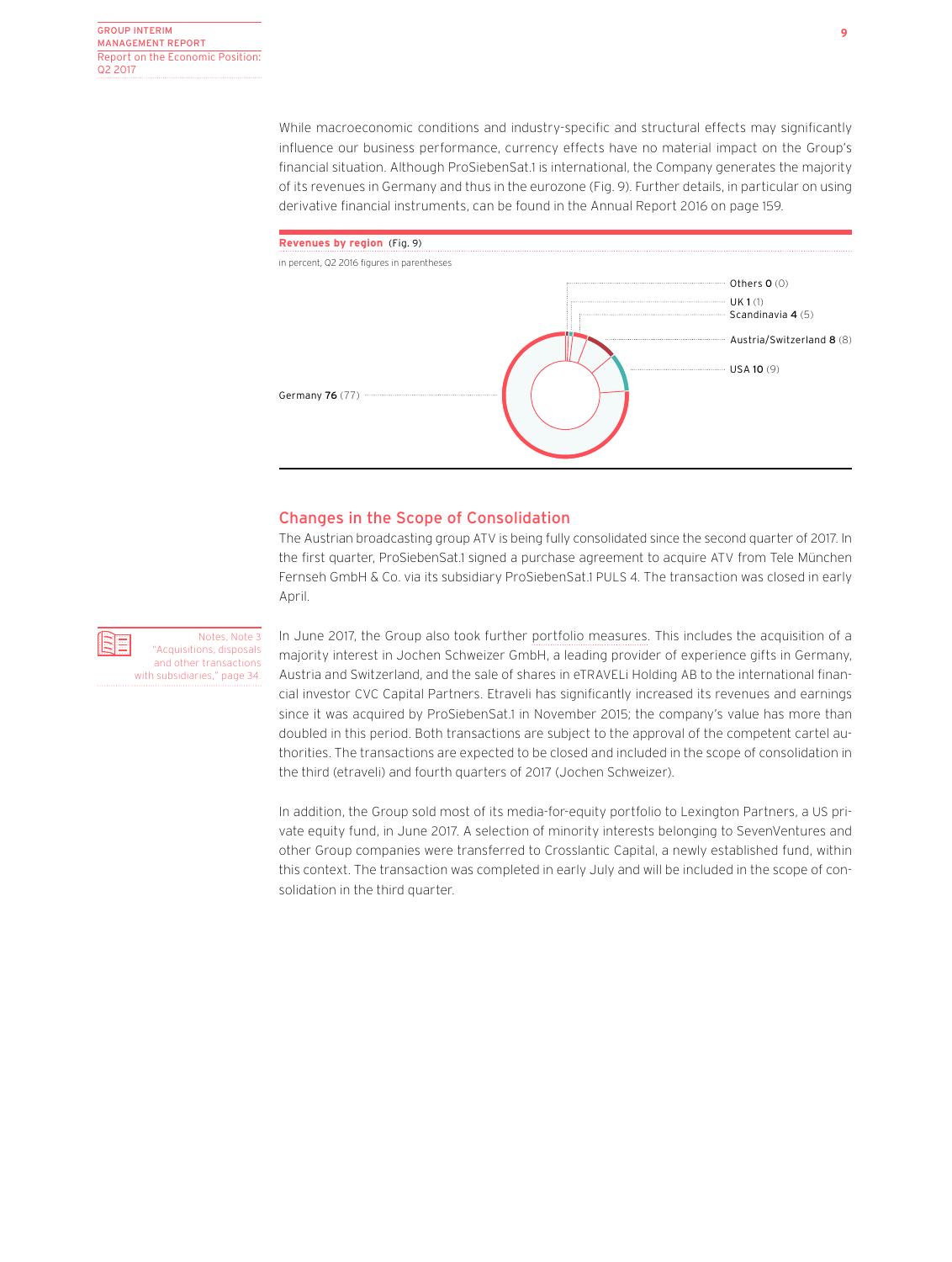## **Group Earnings**

#### Revenue and Earnings Performance in the Second Quarter of 2017

| Reconciliation of the income statement (Fig. 10) |  |
|--------------------------------------------------|--|
|                                                  |  |

| EUR m                                                   | Q2 2017<br><b>IFRS</b> | Adjust-<br>ments | Q2 2017<br>Adjusted |
|---------------------------------------------------------|------------------------|------------------|---------------------|
| Revenues                                                | 962                    | $-/-$            | 962                 |
| Total costs                                             | $-762$                 | $-30$            | $-732$              |
| thereof operating costs                                 | $-696$                 | - / -            | $-696$              |
| thereof depreciation and amortization <sup>1</sup>      | $-53$                  | $-17$            | $-36$               |
| Other operating income (EBIT)                           | 4                      | $\Omega$         | 4                   |
| Operating profit                                        | 205                    | $-29$            | 234                 |
| Financial result                                        | $-26$                  | $-7$             | $-19$               |
| Earnings before taxes                                   | 179                    | $-37$            | 215                 |
| Income taxes                                            | $-57$                  | 8                | $-65$               |
| Consolidated net profit from continuing operations      | 121                    | $-29$            | 150                 |
| Earnings from discontinued operations after taxes       | $-/-$                  | $-/-$            | $-/-$               |
| <b>CONSOLIDATED NET PROFIT</b>                          | 121                    | $-29$            | 150                 |
| Attributable to shareholders of ProSiebenSat 1 Media SF | 117                    | $-27$            | $144^{2}$           |
| Non-controlling interests                               | 4                      | $-2$             | 6                   |
| Earnings before taxes                                   | 179                    | $-37$            | 215                 |
| Financial result                                        | $-26$                  | $-7$             | $-19$               |
| Operating profit                                        | 205                    | $-29$            | 234                 |
| Depreciation, amortization and impairments              | $-53$                  | $-17$            | $-36$               |
| thereof PPA                                             | $-13$                  | $-13$            | $-/-$               |
| <b>EBITDA</b>                                           | 258                    | $-12$            | 2703                |

**1** Depreciation/amortization and impairment of other intangible assets and property, plant and equipment.

ProSiebenSat.1 Group also uses non-IFRS figures in the form of the adjusted net income (**2**) and adjusted EBITDA (**3**). At the beginning of financial year 2017, ProSiebenSat.1 publishes a full income statement adjusted for certain influencing factors. This publication takes into account the development of reporting practices for non-IFRS figures and more stringent regulatory transparency requirements in this area. The Annual Report 2016 comprises more detailed information on pages 73 and 74.

Business Development of the Segments, page 14. In the second quarter of 2017, ProSiebenSat.1 Group increased its consolidated revenues to EUR 962 million. This corresponds to growth of 9% or EUR 76 million compared to the previous year. The Group generated 51% (previous year: 44%) of its external revenues outside the TV advertising business. The Digital Ventures & Commerce segment was once again the largest driver of growth, contributing EUR 227 million to consolidated revenues. However, revenues in the Broadcasting German-speaking segment decreased by 2% to EUR 529 million.

Total costs increased by 11% or EUR 74 million to EUR 762 million (Fig. 10). The development reflects the initial consolidation of various commerce platforms and of PARSHIP ELITE Group since October 2016 in particular. The Group has invested in new areas of growth and has expanded its portfolio in recent months, particularly as a result of acquisitions in the digital business. As a result, personnel costs, which are included in total costs, increased and amounted to EUR 168 million (previous year: EUR 137 million). Total consumption of programming assets declined by 11 % to EUR 190 million as a result of program planning (previous year: EUR 212 million). Amortization of intangible assets increased by 5% or EUR 2 million to EUR 38 million. Amortization due to purchase price allocations decreased by EUR 2 million to EUR 13 million; this was due to impairments on brands in the previous year. In total, depreciation and amortization recognized as part of total costs grew by EUR 7 million to EUR 53 million.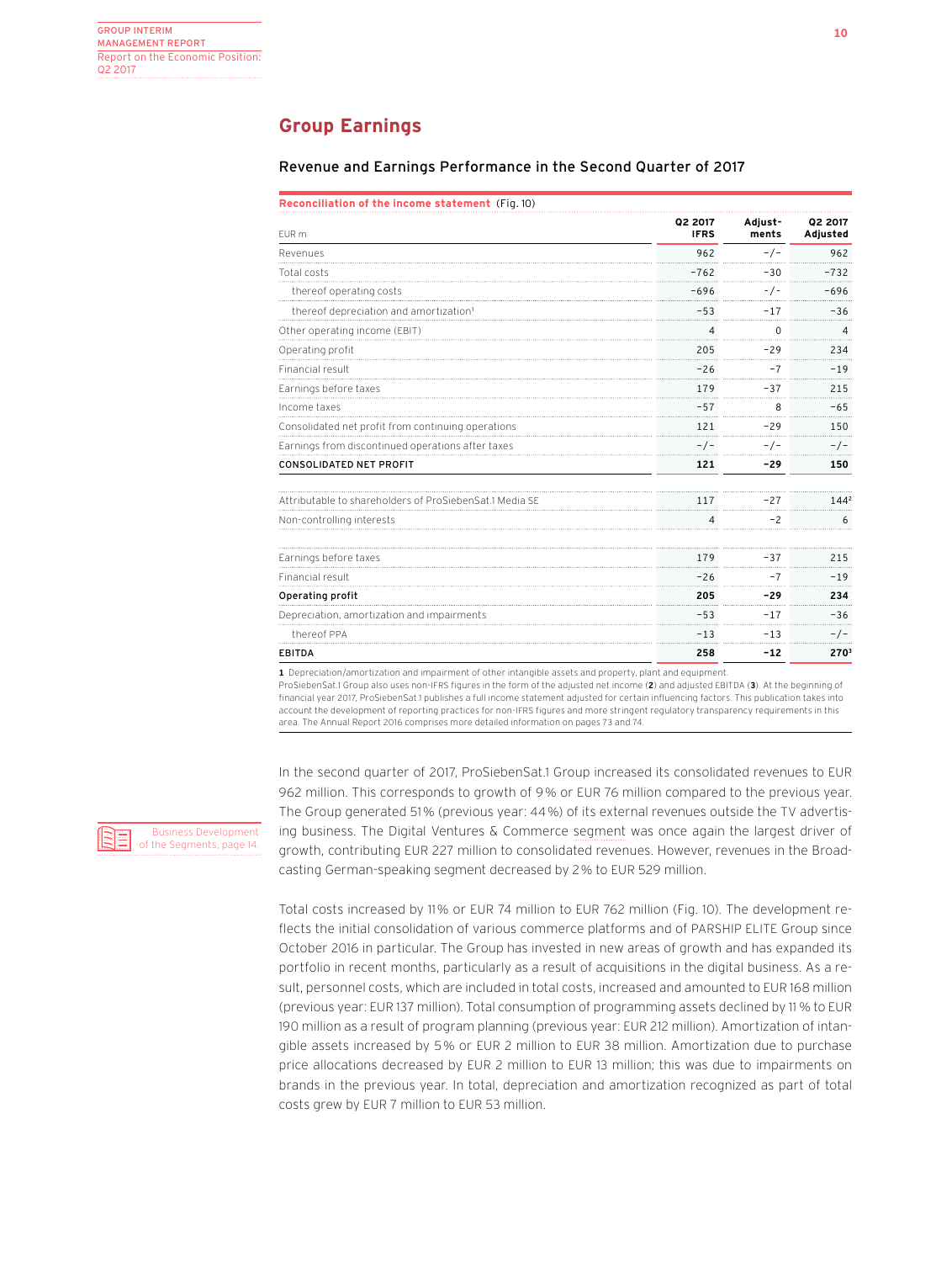

Operating costs amounted to EUR 696 million (previous year: EUR 638 million). This equates to an increase of 9% compared to the second quarter of 2016. The relevant cost item for calculating adjusted EBITDA is operating costs (Fig. 12).

| <b>Reconciliation of operating costs (Fig. 12)</b>                                                       |         |  |
|----------------------------------------------------------------------------------------------------------|---------|--|
| FUR <sub>m</sub>                                                                                         | 02 2017 |  |
| Total costs                                                                                              | 762     |  |
| Expense adjustmens                                                                                       |         |  |
| Depreciation, amortization and impairments <sup>1</sup>                                                  |         |  |
| Operating costs                                                                                          |         |  |
| 1 Depreciation/amortization and impairment of other intangible assets and property, plant and equipment. |         |  |

EBITDA adjusted for reconciling items (adjusted EBITDA) increased by 6% to EUR 270 million (previous year: EUR 254 million). The adjusted EBITDA margin was 28.1% (previous year: 28.7%) and reflects the development of the distribution of revenues by segment. Group EBITDA was at the level of the previous year and amounted to EUR 258 million (previous year: EUR 258 million). This includes reconciling items totaling minus EUR 12 million (previous year: EUR +4 million) (Fig. 13). This also comprises expenses of EUR 4 million in connection with reorganizations (previous year: EUR 2 million) in the segments Broadcasting German-speaking and Digital Ventures & Commerce in particular. Costs in the amount of EUR 5 million also resulted from M&A projects (previous year: EUR 5 million) that were mainly attributable to the Digital Ventures & Commerce segment. Other EBITDA effects amounted to minus EUR 4 million (previous year: EUR +5 million) and also include valuation effects related to the sale of eTRAVELi Holding AB and in particular positive valuation effects on cash-settled share-based payments (Group Share Plan) in the previous year. By contrast, reconciling income of EUR 6 million was attributable to the sale of the Games business in the previous year (Q2 2017: EUR 0 million).

| Reconciliation of adjusted EBITDA (Fig. 13)             |         |         |
|---------------------------------------------------------|---------|---------|
| EUR m                                                   | Q2 2017 | 02 2016 |
| Earnings before taxes                                   | 179     |         |
| Financial result                                        | -26     | -10     |
| Operating profit (EBIT)                                 | 205     |         |
| Depreciation, amortization and impairments <sup>1</sup> | 53      |         |
| thereof from purchase price allocations                 |         |         |
| <b>EBITDA</b>                                           | 258     | 258     |
| Reconciling items (net) <sup>2</sup>                    |         |         |
| <b>Adjusted EBITDA</b>                                  |         |         |
|                                                         |         |         |

**1** Depreciation/amortization and impairment of other intangible assets and property, plant and equipment.

**2** Expense adjustments of EUR 12 million (previous year: EUR 3 million) less income adjustments of EUR 0 million

(previous year: EUR 6 million).

The financial result amounted to minus EUR 26 million (previous year: EUR –10 million) and is characterized by opposite developments. This was mainly due to the other financial result's develop-

ï

Further information can be found in the Annual Report 2016.

Business Development of the Segments, page 14.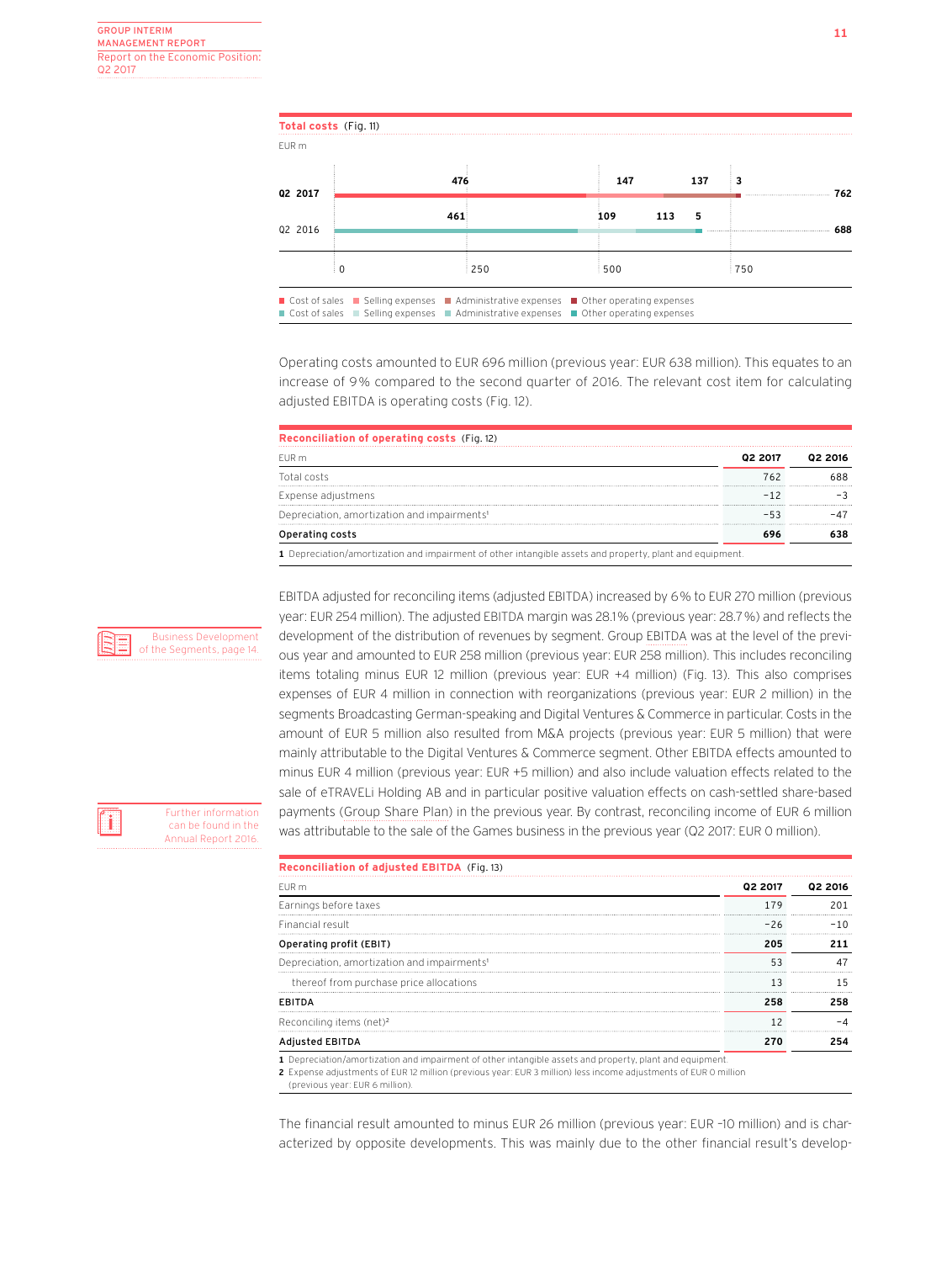ment. This amounted to minus EUR 11 million compared to plus EUR 12 million in the previous year. The high figure achieved in the previous year was characterized by a positive valuation adjustment to the shares in ZeniMax in the amount of EUR 30 million. In the context of the reorganization of the Games portfolio, the Group sold its investment in ZeniMax, a video game publisher, in 2016.

In the second quarter of 2017, the Group reported impairments and value recoveries on financial investments of minus EUR 10 million (net) (previous year: EUR 18 million). This included positive valuation adjustments to the recently sold media-for-equity investments of ProSiebenSat.1 Group in the amount of EUR 6 million (net) and valuation adjustments to put option liabilities of minus EUR 7 million (net) (previous year: EUR –4 million). By contrast, there are impairments of financial investments of EUR 9 million (previous year: EUR 7 million), with PlutoTV accounting for EUR 7 million of this amount.

While the other financial result decreased for the reasons mentioned above, the interest result improved significantly to minus EUR 14 million (previous year: EUR –23 million). Firstly, this was due to lower interest rates resulting from the payment of income tax arrears. Secondly, interest rate swap expenses decreased.

The developments described above resulted in pre-tax profit of EUR 179 million compared to EUR 201 million in the previous year (–11% year-on-year). Income tax expenses amounted to EUR 57 million (previous year: EUR 63 million); the tax rate was 32.0% (previous year: 31.5%). Consolidated net profit from continuing operations therefore decreased to EUR 121 million (–12% or EUR –16 million year-on-year). Consolidated net profit (after non-controlling interests) amounted to EUR 117 million (previous year: EUR 136 million). Adjusted net income increased (Fig. 14). It rose by 9% to EUR 144 million (previous year: EUR 133 million). Basic underlying earnings per share rose by 2% accordingly to EUR 0.63 (previous year: EUR 0.62).

| Reconciliation of adjusted net income from continuing operations (Fig. 14) |         |         |  |  |
|----------------------------------------------------------------------------|---------|---------|--|--|
| FUR <sub>m</sub>                                                           | Q2 2017 | Q2 2016 |  |  |
| Consolidated net profit (after non-controlling interests)                  | 117     | 136     |  |  |
| EBITDA adjustments                                                         | 12      |         |  |  |
| Amortization from purchase price allocations <sup>1</sup>                  | 15      | 15      |  |  |
| Impairments on other financial investments                                 | 15      |         |  |  |
| Valuation adjustment to shares in ZeniMax Media Inc.                       | $-1-$   | -30     |  |  |
| Put options/earn-outs                                                      |         | h       |  |  |
| Valuation effects from financial derivatives                               |         |         |  |  |
| Reassessment of tax risks                                                  |         |         |  |  |
| Other effects <sup>2</sup>                                                 | - 9     |         |  |  |
| Tax effects                                                                | -8      |         |  |  |
| Minority interests                                                         |         |         |  |  |
| Adjusted net income                                                        | ΔД      | 133     |  |  |

**1** Incl. effects on associates consolidated using the equity method.

**2** Other effects comprises valuation effects relating to strategic investments in the Digital Ventures & Commerce segment amounting to minus EUR 14 million (previous year: EUR –1 million) and impairments on leasehold improvements and other intangible assets in the amount of EUR 4 million (previous year: EUR 0 million).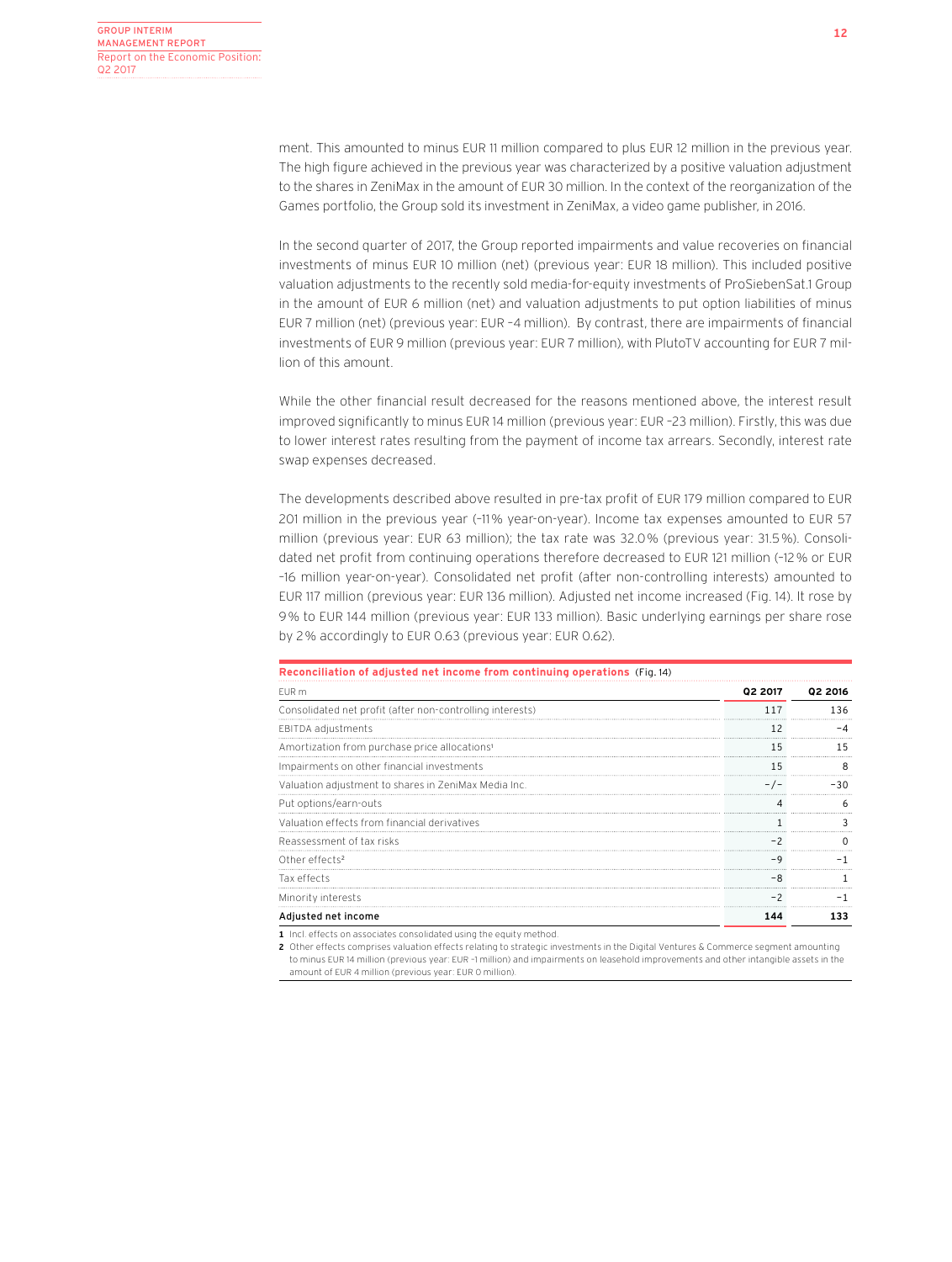| EUR <sub>m</sub>                                        | H1 2017<br><b>IFRS</b> | Adjust-<br>ments | H1 2017<br>Adjusted |
|---------------------------------------------------------|------------------------|------------------|---------------------|
| Revenues                                                | 1,872                  | $-/-$            | 1,872               |
| Total costs                                             | $-1,568$               | $-76$            | $-1,492$            |
| thereof operating costs                                 | $-1.423$               | $-/-$            | $-1.423$            |
| thereof depreciation and amortization <sup>1</sup>      | $-107$                 | $-38$            | $-69$               |
| Other operating income (EBIT)                           | 10                     | $\Omega$         | 9                   |
| Operating profit                                        | 314                    | $-76$            | 389                 |
| Financial result                                        | $-37$                  | 4                | $-41$               |
| Earnings before taxes                                   | 276                    | $-72$            | 348                 |
| Income taxes                                            | $-88$                  | 17               | $-105$              |
| Consolidated net profit from continuing operations      | 188                    | $-55$            | 243                 |
| Earnings from discontinued operations after taxes       | $-/-$                  | $-/-$            | $-/-$               |
| CONSOLIDATED NET PROFIT                                 | 188                    | $-55$            | 243                 |
| Attributable to shareholders of ProSiebenSat.1 Media SE | 181                    | $-51$            | 2332                |
| Non-controlling interests                               | $\overline{7}$         | $-4$             | 10                  |
| Earnings before taxes                                   | 276                    | $-72$            | 348                 |
| Financial result                                        | $-37$                  | 4                | $-41$               |
| Operating profit                                        | 314                    | $-76$            | 389                 |
| Depreciation, amortization and impairments              | $-107$                 | $-38$            | $-69$               |
| thereof PPA                                             | $-27$                  | $-27$            | $-/-$               |
| <b>EBITDA</b>                                           | 421                    | -37              | 4583                |

### Revenue and Earnings Performance in the First Half of 2017

**1** Depreciation/amortization and impairment of other intangible assets and property, plant and equipment.

ProSiebenSat.1 Group also uses non-IFRS figures in the form of the adjusted net income (**2**) and adjusted EBITDA (**3**). At the beginning of financial year 2017, ProSiebenSat 1 publishes a full income statement adjusted for certain influencing factors. This publication takes into account the development of reporting practices for non-IFRS figures and more stringent regulatory transparency requirements in this area. The Annual Report 2016 comprises more detailed information on pages 73 and 74.

Business Development of the Segments, page 14.

The revenue and earnings performance in the first half of 2017 reflected the developments in the second quarter of this year. On a half-year basis, the Group increased its total revenues by 11% or EUR 184 million to EUR 1,872 million. Operating costs rose by 12% and amounted to EUR 1,423 million (previous year: EUR 1,274 million). In this context, EBITDA adjusted for reconciling items increased by 8% to EUR 458 million (previous year: EUR 424 million). Adjusted net income amounted to EUR 233 million (previous year: EUR 213 million). By contrast, EBITDA developed stably and amounted to EUR 421 million (previous year: EUR 420 million); this includes reconciling items of EUR 37 million (previous year: EUR 5 million). This largely comprises expenses of EUR 20 million in connection with reorganizations (previous year: EUR 3 million). These are primarily attributable to the Broadcasting German-speaking segment and relate in particular to the impairment of programming assets in the context of the acquisition and reorganization of the Austrian broadcasting group ATV. M&A projects also resulted in costs of EUR 9 million (previous year: EUR 8 million), particularly in the Digital Ventures & Commerce segment. Other EBITDA effects amounted to minus EUR 8 million (previous year: EUR –1 million) and also include valuation effects related to the sale of eTRAVELi Holding AB and positive valuation effects on cash-settled share-based payments. By contrast, reconciling income of EUR 6 million was attributable to the sale of the Games business in the previous year (H1 2017: EUR 0 million).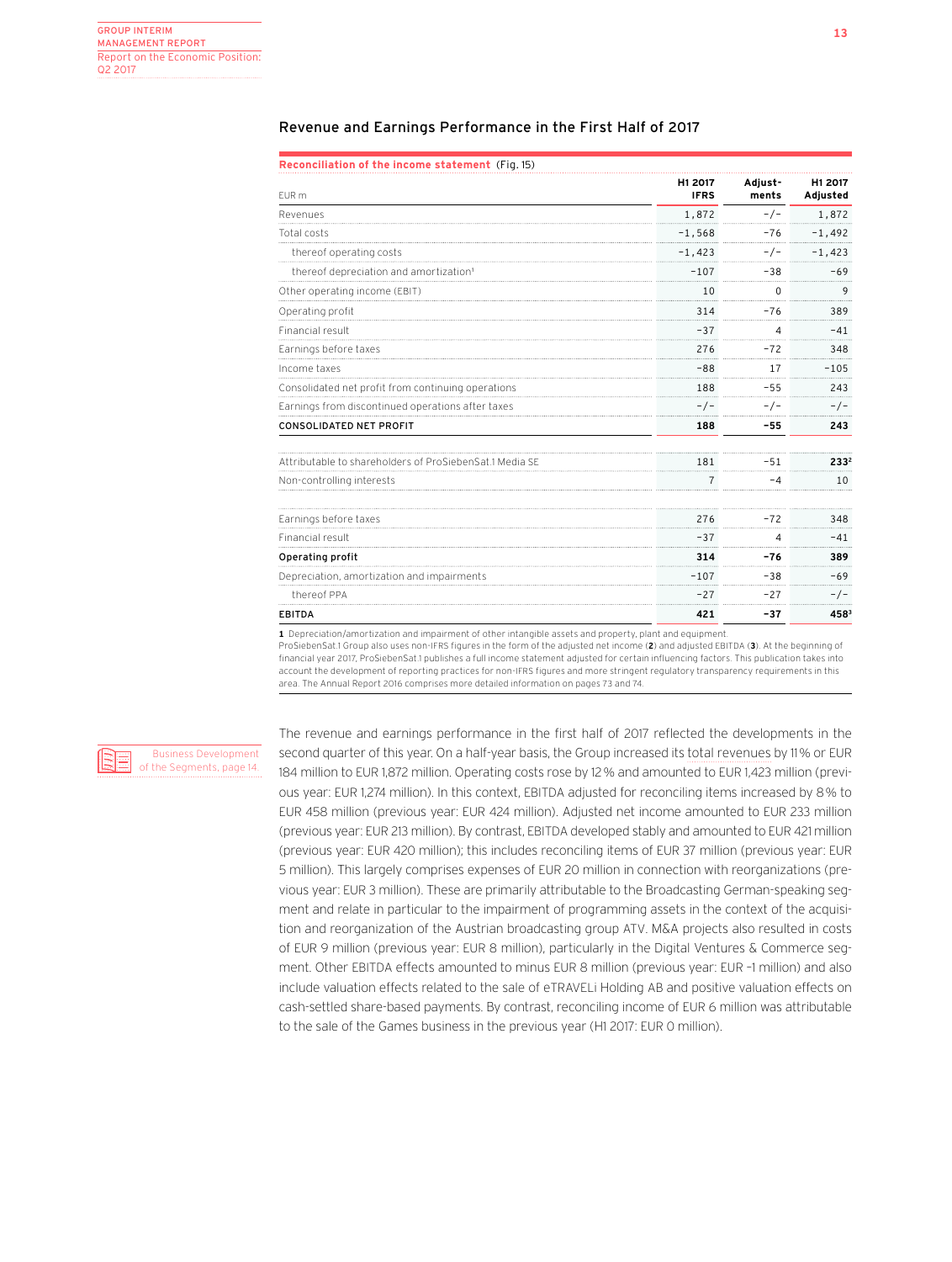| Reconciliation of adjusted EBITDA (Fig. 16)             |                     |                     |
|---------------------------------------------------------|---------------------|---------------------|
| FUR <sub>m</sub>                                        | H <sub>1</sub> 2017 | H <sub>1</sub> 2016 |
| Earnings before taxes                                   | 276                 |                     |
| Financial result                                        |                     |                     |
| Operating profit (EBIT)                                 |                     | 833                 |
| Depreciation, amortization and impairments <sup>1</sup> | 107                 | 86                  |
| thereof from purchase price allocations                 |                     |                     |
| FRITDA                                                  |                     |                     |
| Reconciling items (net) <sup>2</sup>                    |                     |                     |
| Adjusted EBITDA                                         |                     |                     |

**1** Depreciation/amortization and impairment of other intangible assets and property, plant and equipment.

**2** Expense adjustments of EUR 38 million (previous year: EUR 11 million) less income adjustments of EUR 0 million

(previous year: EUR 6 million).

 $\overline{Q2}$  2017  $\overline{Q2}$  2016

|                                                           | Reconciliation of adjusted net income from continuing operations (Fig. 17) |                     |  |  |
|-----------------------------------------------------------|----------------------------------------------------------------------------|---------------------|--|--|
| EUR m                                                     | H <sub>1</sub> 2017                                                        | H <sub>1</sub> 2016 |  |  |
| Consolidated net profit (after non-controlling interests) | 181                                                                        | 203                 |  |  |
| EBITDA adjustments                                        | 37                                                                         |                     |  |  |
| Amortization from purchase price allocations <sup>1</sup> | 30                                                                         | 25                  |  |  |
| Impairments on other financial investments                | 17                                                                         |                     |  |  |
| Valuation adjustment to shares in ZeniMax Media Inc.      |                                                                            | -30                 |  |  |
| Put options/earn-outs                                     | - 3                                                                        |                     |  |  |
| Valuation effects from financial derivatives              |                                                                            |                     |  |  |
| Reassessment of tax risks                                 |                                                                            |                     |  |  |
| Other effects <sup>2</sup>                                | $-11$                                                                      |                     |  |  |
| Tax effects                                               | $-17$                                                                      |                     |  |  |
| Minority interests                                        |                                                                            |                     |  |  |
| Adjusted net income                                       | 233                                                                        | 213                 |  |  |

**1** Incl. effects on associates consolidated using the equity method.

**2** Other effects comprises valuation effects relating to strategic investments in the Digital Ventures & Commerce segment amounting to minus EUR 23 million (previous year: EUR –1 million) and impairments on leasehold improvements and other intangible assets in the amount of EUR 11 million (previous year: EUR 0 million).

## **Business Development of the Segments**

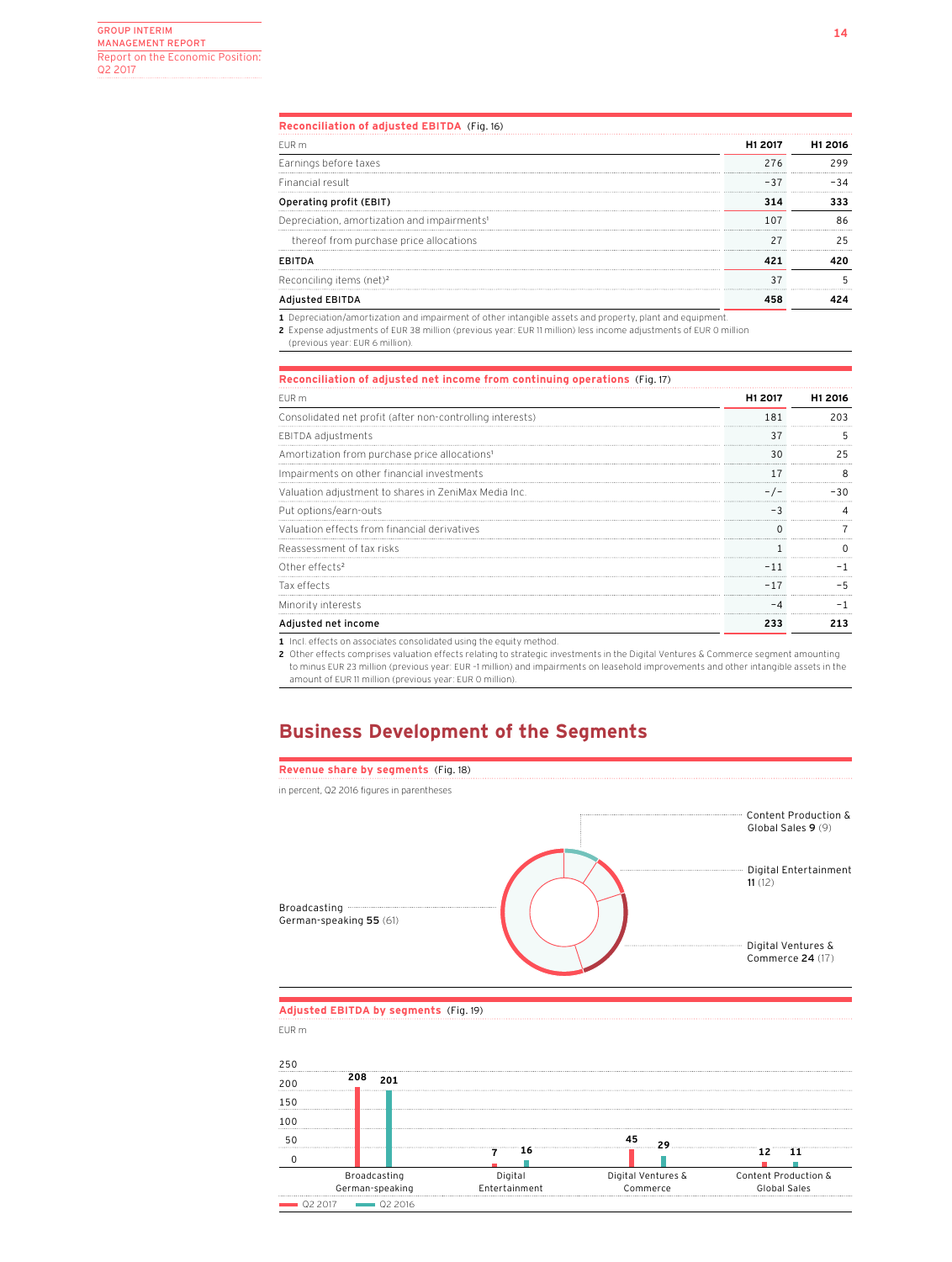

### Broadcasting German-speaking Segment

#### Revenue and Earnings Performance in the Second Quarter of 2017

In the second quarter of 2017, external revenues in the Broadcasting German-speaking segment amounted to EUR 529 million. This equates to a decrease of 2 % or EUR 12 million compared to the previous year. The development of revenues reflects the decline in TV advertising revenues in Germany and Switzerland. However, TV advertising revenues in Austria grew as a result of acquisitions. In April, ProSiebenSat.1 Group acquired ATV, an Austrian broadcasting group. At the same time, distribution revenues continued to develop positively in the second quarter of 2017. Internal revenues resulting from the commercial relationship between the TV and digital business rose by 42 % to EUR 34 million in the Broadcasting German-speaking segment (previous year: EUR 24 million).

Despite the slight decline in revenues, adjusted EBITDA increased by 4% or EUR 7 million to EUR 208 million. In addition, the corresponding adjusted EBITDA margin rose to 37.0% (previous year: 35.6%). EBITDA amounted to EUR 205 million (previous year: EUR 206 million). In the second quarter, ProSiebenSat.1 Group benefited from lower program costs in particular.

### Revenue and Earnings Performance in the First Half of 2017

In the first half of the year, external segment revenues amounted to EUR 1,031 million, which was almost on a par with the previous year (previous year: EUR 1,034 million). **EBITDA** decreased by 3 % to EUR 321 million (previous year: EUR 332 million). This includes reconciling items which were particularly due to reorganizations in connection with the acquisition of ATV in the first quarter of 2017. EBITDA adjusted for reconciling items grew by 4% or EUR 13 million to EUR 345 million. The **adjusted EBITDA margin** amounted to 31.3% (previous year: 30.8%).

| FUR <sub>m</sub>                           | 02 2017 | 02 2016                                | H <sub>1</sub> 2017                   | H <sub>1</sub> 2016 |
|--------------------------------------------|---------|----------------------------------------|---------------------------------------|---------------------|
| Segment revenues                           | 562     | 564                                    | 1.102                                 |                     |
| External revenues                          |         |                                        | 1.031                                 |                     |
| Internal revenues                          |         |                                        |                                       |                     |
| ГΠΔ                                        |         | -------------------------------------- | ------------------------------------- |                     |
| iusted EBITDA                              |         |                                        |                                       | くくつ                 |
| Adjusted EBITDA margin <sup>1</sup> (in %) |         |                                        |                                       | 0 R                 |

**1** Based on segment revenues.

### Digital Entertainment Segment

### Revenue and Earnings Performance in the Second Quarter of 2017

The Digital Entertainment segment saw a decline in revenues by 2% to EUR 108 million in the second quarter of 2017 (previous year: EUR 110 million). This is particularly due to the deconsolidation of the Games business at the end of the second quarter of 2016. Declining revenues in the music and event business (Adjacent) also had an impact due to a persistently challenging market environment. By contrast, revenues in the online video business developed dynamically; the multi-channel network (MCN) Studio71 was the significant growth driver. Adjusted for the impact of Games, segment revenues would have risen by 8%.

Higher costs as a result of growth of Studio71, among others, led to a decline in **adjusted EBITDA** to EUR 7 million (previous year: EUR 16 million). The corresponding adjusted EBITDA margin was 6.2% (previous year: 13.4%). EBITDA also decreased and amounted to EUR 8 million (previous year: EUR 19 million).

#### Revenue and Earnings Performance in the First Half of 2017

In the first half of the year, the strategically important online video business only partially compensated for the deconsolidation of Games and the development of the Adjacent business. At EUR 205 million, external revenues in the Digital Entertainment segment were at the level of the previous year (previous year: EUR 205 million). Earnings figures declined at the same time: In the six-month period, EBITDA amounted to EUR 4 million (previous year: EUR 18 million) while adjusted EBITDA amounted to EUR 5 million after EUR 15 million in the previous year. This decline in earnings is also



Notes, Note 2 "Seament reporting, page 33.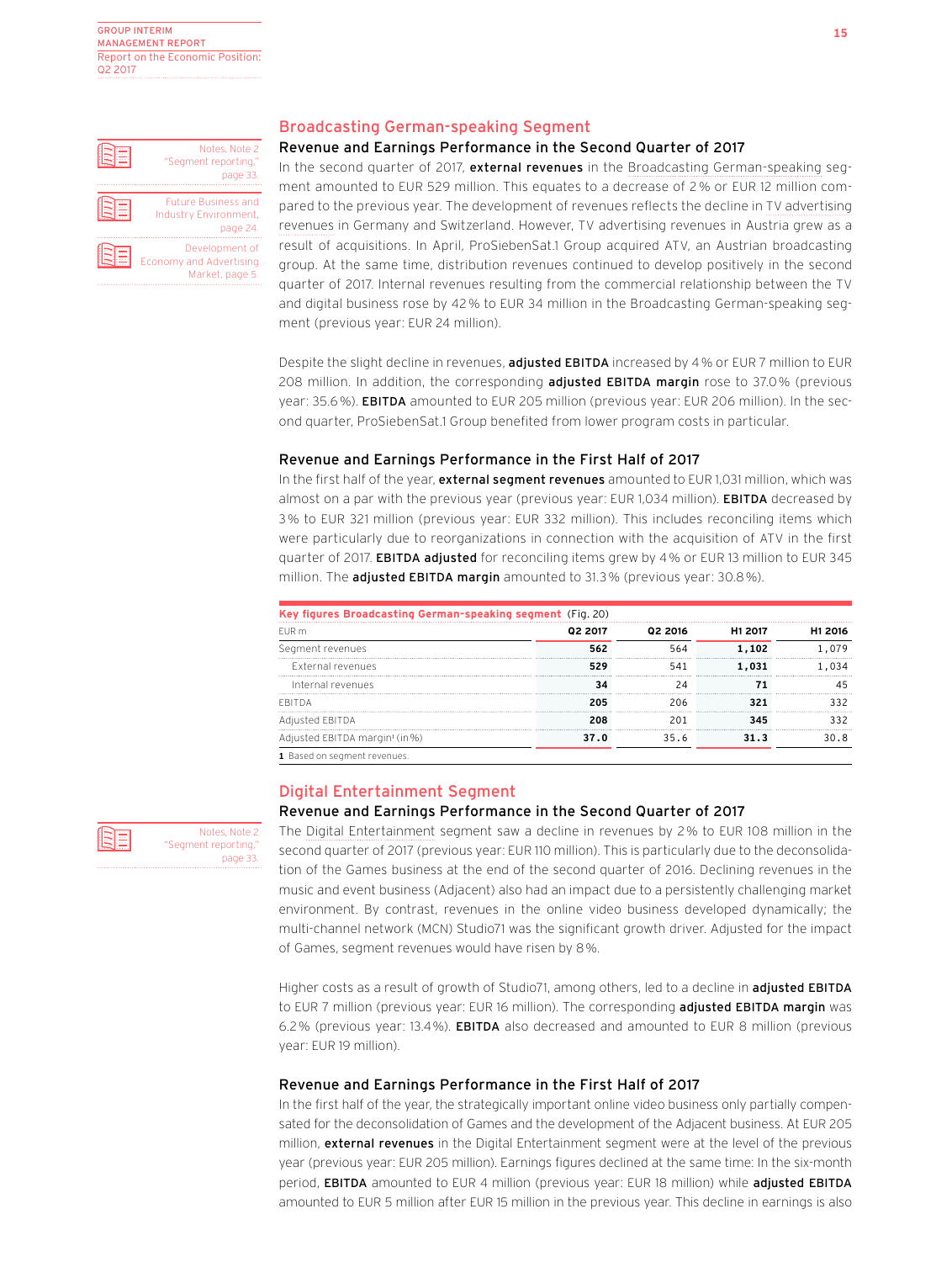Notes, Note 2 "Segment reporting," page 33. due to the development of the Adjacent business. As a result, the corresponding **adjusted EBITDA** margin of the segment decreased to 2.4 % (previous year: 7.1 %).

| FIIR <sub>m</sub>                       | 02 2017 | 02 2016 | H <sub>1</sub> 2017 | 2016 |
|-----------------------------------------|---------|---------|---------------------|------|
| Segment revenues                        |         |         |                     |      |
| External revenues                       |         |         |                     |      |
| Internal revenues                       |         |         |                     |      |
| ^ ה                                     |         |         |                     |      |
| Adjusted EBITDA                         |         | h       |                     |      |
| usted EBITDA margin <sup>1</sup> (in %) |         |         |                     |      |

### Digital Ventures & Commerce Segment

### Revenue and Earnings Performance in the Second Quarter of 2017

External revenues in the Digital Ventures & Commerce segment continued to grow significantly and amounted to EUR 227 million in the second quarter of 2017 (previous year: EUR 152 million). All four commerce verticals (Online Dating, Online Price Comparison, Online Travel, and Lifestyle Commerce) contributed to this revenue growth of 50%. The Online Dating vertical with Parship and ElitePartner made the largest contribution to growth. PARSHIP ELITE Group has been fully consolidated since October 2016. The Lifestyle Commerce vertical also recorded higher revenues; this was due in particular to the initial consolidation of WindStar in 2016, a leading provider of health products, and to the fashion platform Stylight. Flaconi and Amorelie also contributed to the Group's organic growth.

This dynamic revenue growth led to a 58% increase in adjusted EBITDA to EUR 45 million compared to the second quarter of 2016 (previous year: EUR 29 million). The adjusted EBITDA margin grew to 19.7% (previous year: 18.1%). EBITDA increased by 40% or EUR 10 million to EUR 35 million. Costs rose as a result of growth.

### Revenue and Earnings Performance in the First Half of 2017

In the first half of the year, the segment's revenues and earnings grew by double digits, which reflects the development of the second quarter of the year. External revenues rose by 52% to EUR 457 million (previous year: EUR 302 million). Adjusted EBITDA increased by 40% to EUR 92 million (previous year: EUR 66 million) while the adjusted EBITDA margin amounted to 20.0% (previous year: 20.9%). EBITDA grew by 33% or EUR 20 million to EUR 80 million.

| FUR <sub>m</sub>                           | 02 2017 | 02 2016                     | H <sub>1</sub> 2017 | H <sub>1</sub> 2016 |
|--------------------------------------------|---------|-----------------------------|---------------------|---------------------|
| Segment revenues                           |         | 158                         |                     |                     |
| External revenues                          |         | 152                         |                     |                     |
| Internal revenues                          |         |                             |                     |                     |
| FRITDA                                     |         |                             |                     |                     |
| Adjusted EBITDA                            |         | *************************** |                     |                     |
| Adjusted EBITDA margin <sup>1</sup> (in %) |         |                             |                     |                     |

Changes in the Scope of Consolidation, page 9.

The deconsolidation of etraveli is set to take place in the third quarter of 2017 and is expected to result in an adjustment of ProSiebenSat.1 Group's medium-term financial targets for 2018. The Group will provide more details — while taking into account the progress of the strategic review for the rest of the online travel business in addition to acquisitions that may be made until then - at the Capital Markets Day (CMD) on December 6, 2017.

## Content Production & Global Sales Segment

### Revenue and Earnings Performance in the Second Quarter of 2017



In the Content Production & Global Sales segment, external revenues increased by 15% to EUR 89 million (previous year: EUR 77 million). Revenues in the second quarter grew both organically and as a result of acquisitions. On the one hand, this was due to revenue growth from various Red Arrow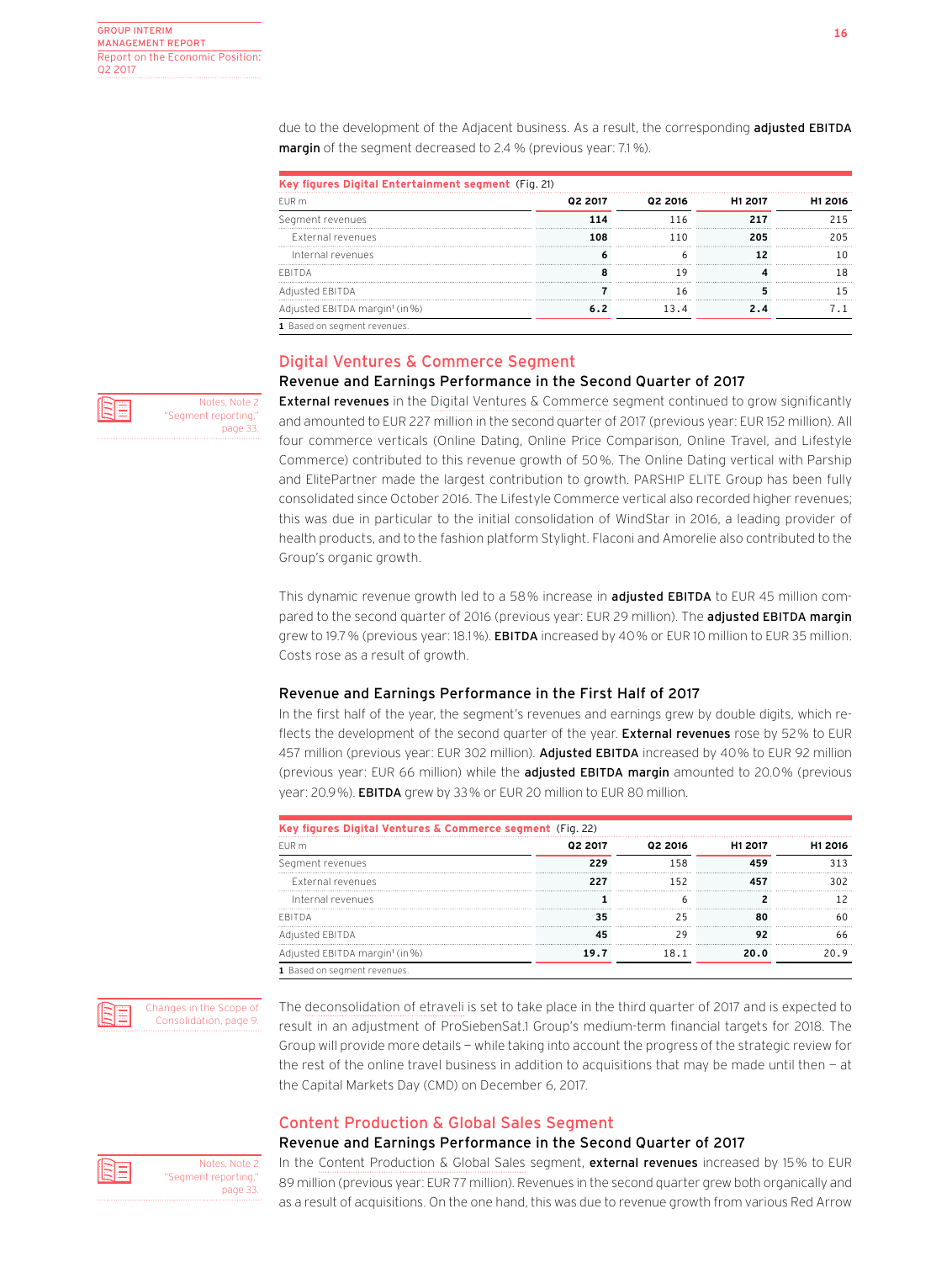production subsidiaries, e.g. Kinetic Content, Endor Productions and Left/Right. On the other hand, revenues increased due to acquisitions, with the initial consolidation of the US production company 44 Blue Studios in July 2016 contributing to this.

The segment's costs rose proportionally to revenues due to the larger business volume, resulting in a rise in adjusted EBITDA by 10% or EUR 1 million to EUR 12 million. The adjusted EBITDA margin was on a par with the previous year and amounted to 10.9% (previous year: 11.0%). EBITDA grew by 20% to EUR 12 million compared to the second quarter of 2016 (previous year: EUR 10 million).

#### Revenue and Earnings Performance in the First Half of 2017

In the first half of the year, external revenues rose by 19% to EUR 168 million (previous year: EUR 141 million). Both the production business in English-speaking markets and the global sales business contributed to revenue growth. The reason for this included the start of licenses for new productions. Key operating earnings figures grew as a result of the significant increase in revenues. Adjusted EBITDA improved by 34% or EUR 5 million to EUR 21 million while the corresponding adjusted EBITDA margin rose to 10.0% (previous year: 8.9%). EBITDA increased by 51% or EUR 7 million to EUR 21 million.

| FUR <sub>m</sub>                        | 02 2017 | 02 2016 | H <sub>1</sub> 2017 | H <sub>1</sub> 2016 |
|-----------------------------------------|---------|---------|---------------------|---------------------|
| Seament revenues                        |         |         |                     |                     |
| External revenues                       |         |         |                     |                     |
| Internal revenues                       |         |         |                     |                     |
|                                         |         |         |                     |                     |
| sted FBITDA                             |         |         |                     |                     |
| usted EBITDA margin <sup>1</sup> (in %) | 10.9    |         |                     |                     |

**Group Financial Position and Performance**

## Borrowings and Financing Analysis

As of June 30, 2017, ProSiebenSat.1 Group's debt capital had a share of 83% in total equity and liabilities (December 31, 2016: 78%; June 30, 2016: 88%). At 63% or EUR 3,183 million, the majority of debt capital was attributable to non-current and current financial liabilities (December 31, 2016: 62%; June 30, 2016: 57%).

ProSiebenSat.1 uses various financing instruments and practices active financial management. The Group extended the duration of its loan (term loan) and the revolving credit facility (RCF) by two years in April 2017 and increased the nominal volume of the RCF by EUR 150 million to EUR 750 million. In addition, ProSiebenSat.1 Group adjusted other contract terms. In the context of these refinancing measures, the previous financial covenant was also eliminated.

Interest payable on the term loan and the RCF is variable and based on Euribor money market rates plus an additional credit margin. ProSiebenSat.1 Group hedges potential risks from changes in variable interest rates with derivative financial instruments in the form of interest rate swaps and interest rate options. The proportion of fixed interest was approximately 98% of the entire long-term financing portfolio as of June 30, 2017 (December 31, 2016: approx. 98%; June 30, 2016: 100%). The average fixed rate of the interest rate swaps was 1.88% per annum as of June 30, 2017. The average interest rate ceiling of the interest rate caps was 0.0% per annum.

The target range may i be exceeded for a short period of time as a result of fluctuations during the year.

The leverage ratio is a key indicator for Group-wide financial and investment planning. The target is a value between 1.5 and 2.5 at the end of the relevant year. Net financial debt amounted to EUR 2,425 million (December 31, 2016: EUR 1,913 million; June 30, 2016: EUR 2,005 million). As a result, the leverage ratio, which is the ratio of net debt to adjusted EBITDA over the last twelve months (LTM adjusted

**is a** Ratings represent an <br>**independent assessment** of an entity's credit quality. However, rating agencies do not take ProSiebenSat.1 Group's loan agreement or notes into account in their credit ratings.



**i** Further information on the<br>different financing different financing instruments can be found on pages 126 and 127 of the Annual Report 2016.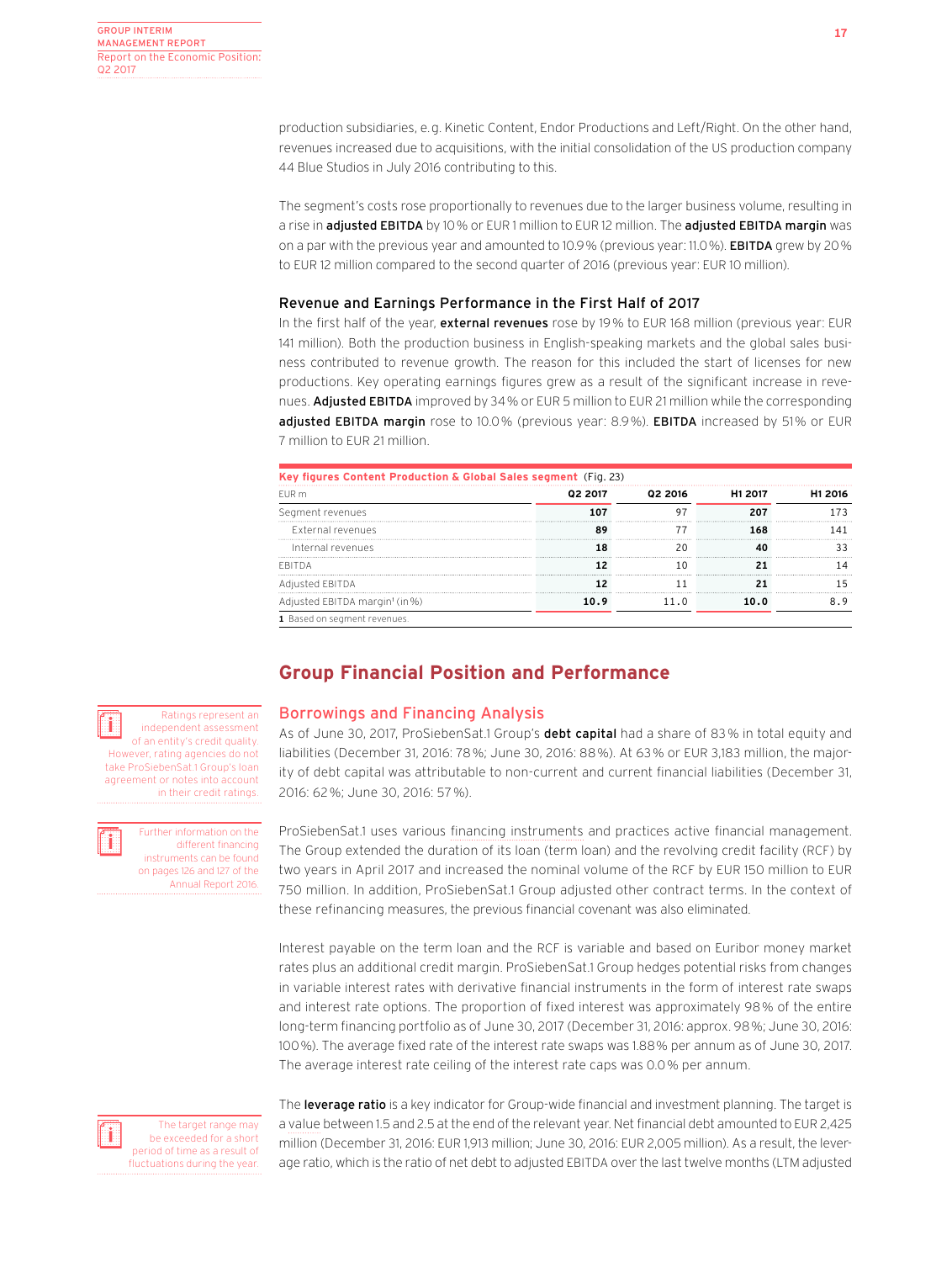Analysis of Liquidity and Capital Expenditure,

page 18.



EBITDA), was 2.3 and thus within the target range (December 31, 2016: 1.9; June 30, 2016: 2.1). This development primarily reflects the dividend payment of EUR 435 million in May 2017 (previous year: EUR 386 million). In the previous year, the dividend was paid out in the third quarter. The payout ratio was 84.7% (previous year: 82.6%). The Group pursues an earnings-oriented dividend policy with a payout ratio of 80% to 90% based on adjusted net income.

| EUR m      |       |      |       |        |       |       |
|------------|-------|------|-------|--------|-------|-------|
| 06/30/2017 |       |      |       |        |       | 2,425 |
|            |       |      |       |        |       | 1,913 |
| 12/31/2016 |       |      |       |        |       |       |
| 06/30/2016 |       |      |       |        |       | 2.005 |
|            |       |      |       |        |       |       |
|            | . 500 | .000 | 1.500 | :2.000 | 2.500 | 3 NUV |

**1** After reclassification of cash and cash equivalents of eTRAVELi Holding AB.

#### **Ratio net financial debt to LTM adjusted EBITDA1** (Fig. 25)

| ۹ |  |
|---|--|
|   |  |

| 06/30/2017<br>12/31/2016<br>l.9<br>06/30/2016 |  | 0.5 |  | 2.5 |
|-----------------------------------------------|--|-----|--|-----|
|                                               |  |     |  |     |
|                                               |  |     |  |     |
|                                               |  |     |  |     |
|                                               |  |     |  | 2.3 |

**1** After reclassification of cash and cash equivalents of eTRAVELi Holding AB.

Net financial debt is defined as total borrowings minus cash and cash equivalents and certain current financial assets. The leverage ratio is derived by calculating the ratio of net financial debt to adjusted EBITDA of the last twelve months (LTM adjusted EBITDA).

## Analysis of Liquidity and Capital Expenditure

| <b>Statement of cash flows</b> (Fig. 26)                                                                                     |         |          |         |         |
|------------------------------------------------------------------------------------------------------------------------------|---------|----------|---------|---------|
| FUR <sub>m</sub>                                                                                                             | Q2 2017 | Q2 2016  | H1 2017 | H1 2016 |
| Profit from continuing operations                                                                                            | 121     | 137      | 188     | 205     |
| Result from discontinued operations                                                                                          | $-/-$   | $-42$    | $-/-$   | $-42$   |
| Cash flow from operating activities<br>of continuing operations                                                              | 346     | 310      | 649     | 675     |
| Cash flow from operating activities<br>of discontinued operations                                                            | $-/-$   | $-40$    | $-/-$   | $-42$   |
| Cash flow from investing activities<br>of continuing operations                                                              | $-366$  | $-310$   | $-685$  | $-677$  |
| Free cash flow of continuing operations                                                                                      | $-20$   | 0        | $-37$   | $-2$    |
| Free cash flow of discontinued operations                                                                                    | $-/-$   | $-40$    | $-/-$   | $-42$   |
| Free cash flow (total)                                                                                                       | $-20$   | $-40$    | $-37$   | $-45$   |
| Cash flow from financing activities<br>of continuing operations                                                              | $-448$  | $-11$    | $-404$  | $-16$   |
| Effect of foreign exchange rate changes on<br>cash and cash equivalents                                                      | $-5$    | $\Omega$ | $-6$    | -3      |
| Change in cash and cash equivalents total                                                                                    | $-472$  | $-51$    | $-448$  | $-63$   |
| Cash and cash equivalents at beginning of reporting period                                                                   | 1.296   | 723      | 1,271   | 734     |
| Cash and cash equivalents available for sale<br>at the end of the reporting period                                           | 65      | $-/-$    | 65      |         |
| Cash and cash equivalents at end of reporting period                                                                         | 758     | 672      | 758     | 672     |
| 1 Cash and cash equivalents shown in the statement of cash flows correspond to the cash and cash equivalents reported on the |         |          |         |         |

statement of financial position as of the respective closing date.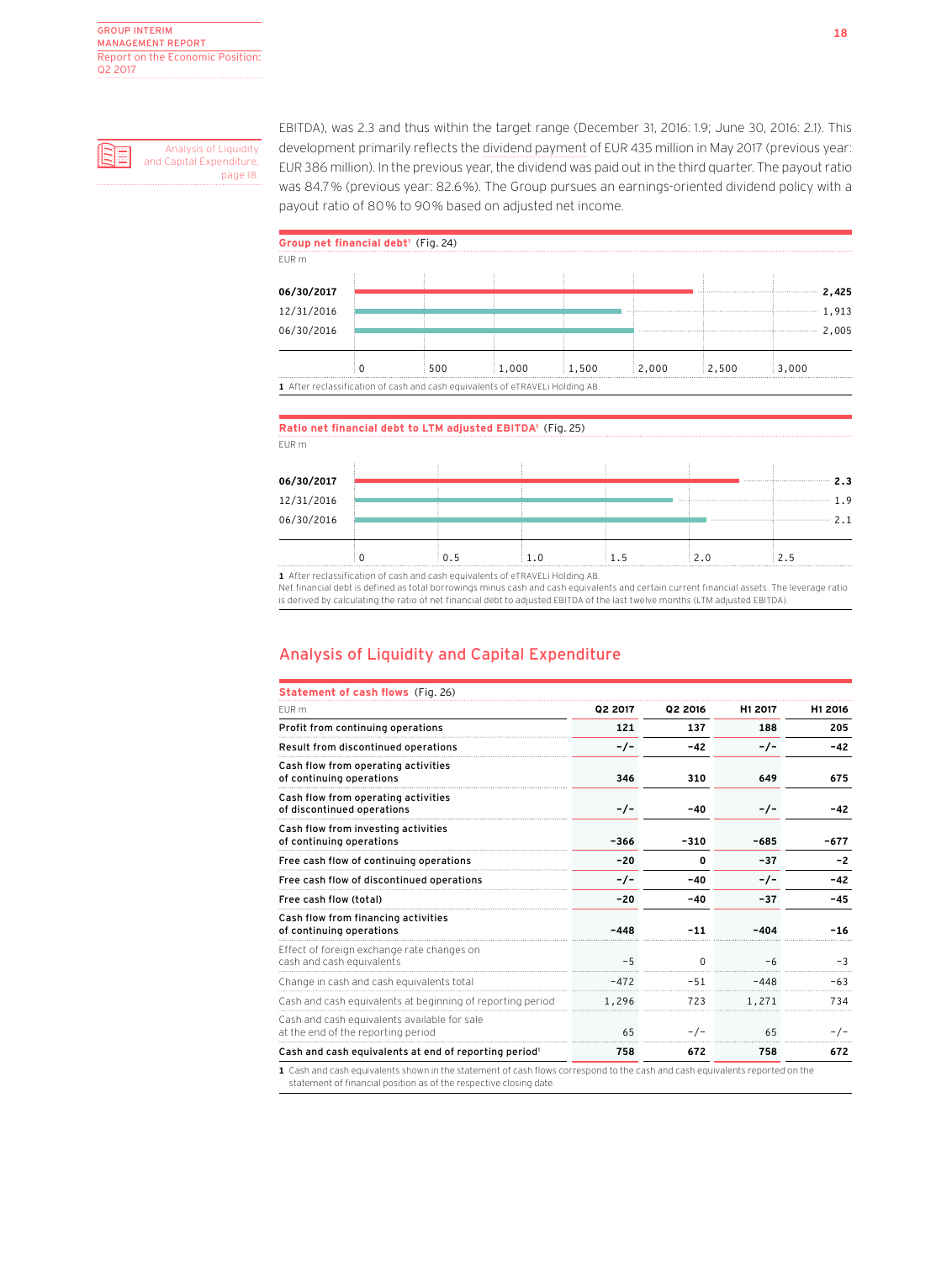Group Earnings, §∣≣ page 10. Cash flow from operating activities amounted to EUR 346 million in the second quarter of 2017 (previous year: EUR 310 million). This 12 % increase mainly reflects the development of working capital and the decrease in interest payments. In the first half of 2017, however, operating cash flow decreased by 4 % and amounted to EUR 649 million (previous year: EUR 675 million). This development is primarily due to changes in working capital totaling minus EUR 83 million (previous year: EUR –26 million). This was mainly due to increases in receivable portfolios and changes in program liabilities. This was offset by a decline in interest payments of EUR 37 million (previous year: EUR 58 million).



In the second quarter, cash flow from investing activities resulted in cash flows of minus EUR 366 million (previous year: EUR –310 million) and minus EUR 685 million in the first six months of 2017 (previous year: EUR –677 million). Cash flows were as follows:

- > The cash outflow for the acquisition of programming rights amounted to EUR 273 million in the second quarter of the year (previous year: EUR 242 million). This corresponds to an increase of 13% or EUR 31 million compared to the second quarter of 2016. Programming investments were mostly attributable to the Broadcasting German-speaking segment (Q2 2017: 97%; H1 2017: 96%). Licensed programs accounted for around two thirds (Q2 2017: 65%; H1 2017: 61%) while commissioned productions accounted for approximately a third of these investments (Q2 2017: 35%; H1 2017: 37%). In the first half of the year, cash outflows increased to EUR 523 million (previous year: EUR 519 million).
- > In the second quarter, EUR 27 million flowed into other intangible assets (previous year: EUR 31 million). In the first half of the year, cash outflows amounted to EUR 50 million (previous year: EUR 54 million); this reflects developments on a quarterly basis. The Group invested in the Digital Entertainment segment above all (Q2 2017: 38%; H1 2017: 43%). In the second quarter, investments in property, plant and equipment amounted to EUR 10 million (previous year: EUR 7 million) and EUR 18 million in the first half of the year (previous year: EUR 12 million). Most of this was attributable to the Broadcasting German-speaking segment (Q2 2017: 69%; H1 2017: 64%) and was related to technical facilities and leasehold improvements at the Unterföhring site.
- > Cash outflow from additions to the scope of consolidation amounted to EUR 54 million in the second quarter of 2017 (previous year: EUR 19 million). In the first six months, the corresponding cash outflow amounted to EUR 90 million (previous year: EUR 74 million). The rise in cash outflows primarily reflects deferred purchase price payments for the production companies Kinetic Content and Left/Right and the purchase price payment for the acquisition of the ATV broadcasting group in the amount of EUR 28 million.

The effects described above resulted in free cash flow of minus EUR 20 million in the second quarter of 2017 (previous year: EUR 0 million) and free cash flow before M&A measures of EUR 40 million in the period under review (previous year: EUR 31 million). In the first half of the year, free cash flow amounted to minus EUR 37 million (previous year: EUR –2 million) and free cash flow before M&A measures of EUR 70 million (previous year: EUR 94 million). The main reason for this is the decline in cash flow from operating activities described above.

Programming investments ì are a focal point in investing activities. In addition to the purchasing of licensed formats and commissioned productions, in-house formats secure the Group's programming supply. They are based on the development and implementation of own ideas and, unlike commissioned productions, are produced primarily for broadcasting in the near future. For this reason, they are recognized immediately as an expense in cost of sales and are not considered as an investment.



initial consolidations are not reported as segment-specific investments. Funds used for the acquisition of the initially consolidated entities are shown as "cash outflow from additions to the scope of

Assets resulting from

consolidation."

 Free cash flow: Total cash and Ĭ cash equivalents generated in operating business less the balance of cash used and generated in the context of investing activities. Free cash flow before M&A: Free cash flow adjusted for cash used and generated by M&A transactions (excl. transaction costs) related to majority acquisitions that are carried out and planned and the purchase and sale of investments accounted for using the equity method.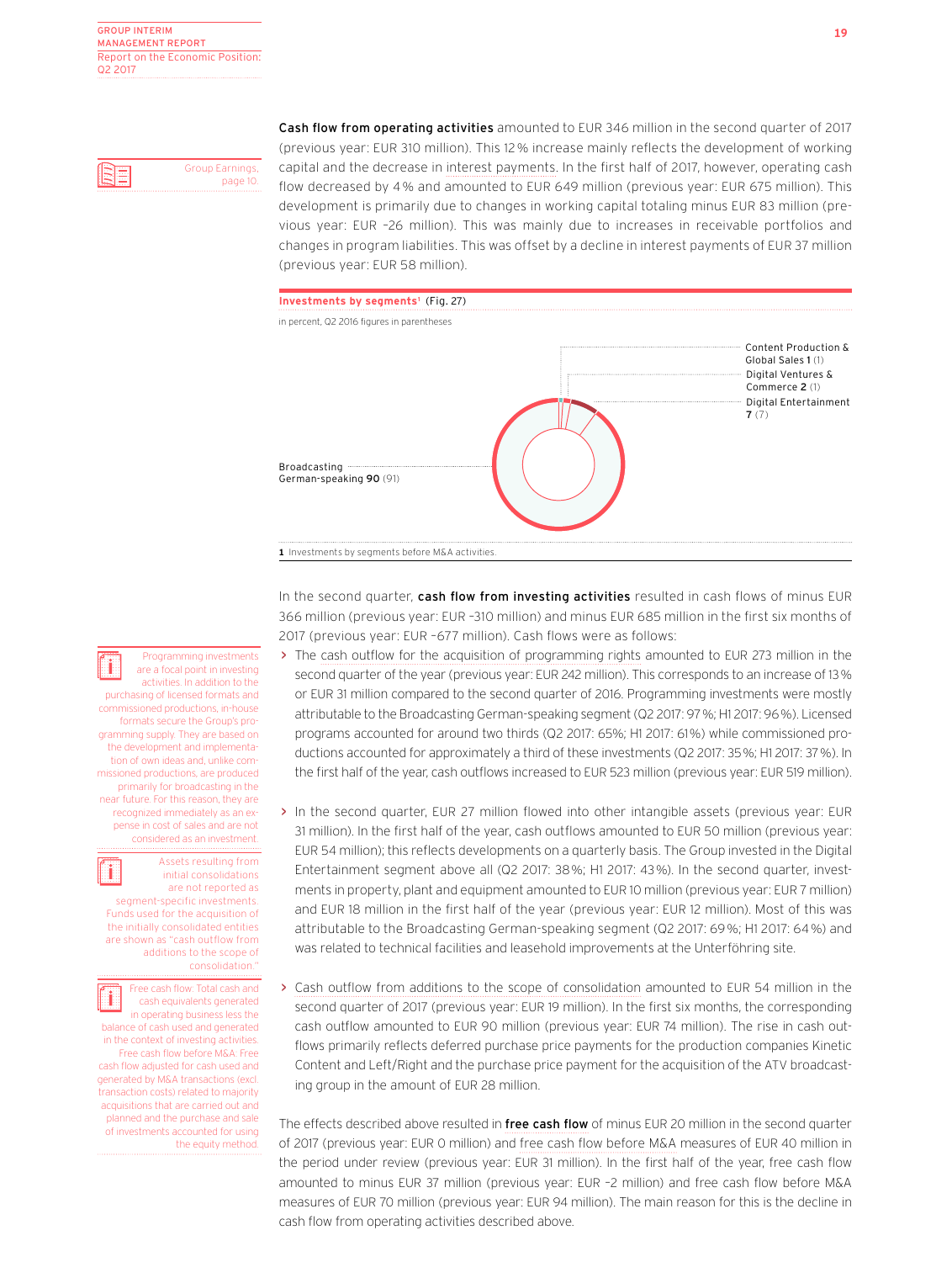Cash flow from financing activities decreased by EUR 437 million to minus EUR 448 million in the second quarter of 2017. In the first half of the year, cash outflows amounted to EUR 404 million (previous year: EUR -16 million). The dividend payout in May 2017 had a significant impact on cash outflows; by contrast, last year's dividend was paid in the third quarter due to the later date of the Annual General Meeting. This was offset by a capital increase at Studio71. At the beginning of the year, the Group added a further two partners, TF1 Group and Mediaset, to its MCN.



page 20.

The Group has a comfortable level of liquidity. Based on the cash flows described above, cash and cash equivalents increased to EUR 758 million as of June 30, 2017, compared to EUR 672 million as of June 30, 2016. As of December 31, 2016, cash and cash equivalents amounted to EUR 1,271 million. The fourth quarter is usually the period with the highest cash flows in the Group's financial year.



## Analysis of Assets and Capital Structure



Total assets amounted to EUR 6,128 million as of June 30, 2017 (December 31, 2016: EUR 6,603 million). The Group has signed a sales contract for all shares in eTRAVELi Holding AB as of the reporting date. Additionally, the sale of most of the media-for-equity portfolio was concluded in the second quarter of 2017. This is why the corresponding assets and liabilities are reported separately as assets held for sale and related liabilities in the consolidated statement of financial position for the period ended June 30, 2017.

> Current and non-current assets: Goodwill amounted to EUR 1,868 million (December 31, 2016: EUR 1,860 million) and accounted for 30% of total assets (December 31, 2016: 28%). Other intangible assets decreased by 7% to EUR 762 million (December 31, 2016: EUR 817 million). This was mainly attributable to the sale of etraveli mentioned above.

Other non-current financial and non-financial assets amounted to EUR 220 million as of June 30, 2017 (December 31, 2016: EUR 342 million). This 36 % decline is primarily attributable to valuation effects from currency hedging instruments. Other current financial and non-financial assets also fell within this context and amounted to EUR 138 million (December 31, 2016: EUR 148 million).

Programming assets amounted to EUR 1,371 million (December 31, 2016: EUR 1,312 million). Along with goodwill, programming assets are among the Group's most important assets; its share of total assets remained almost unchanged at 22 % compared to the end of 2016 (December 31, 2016: 20 %).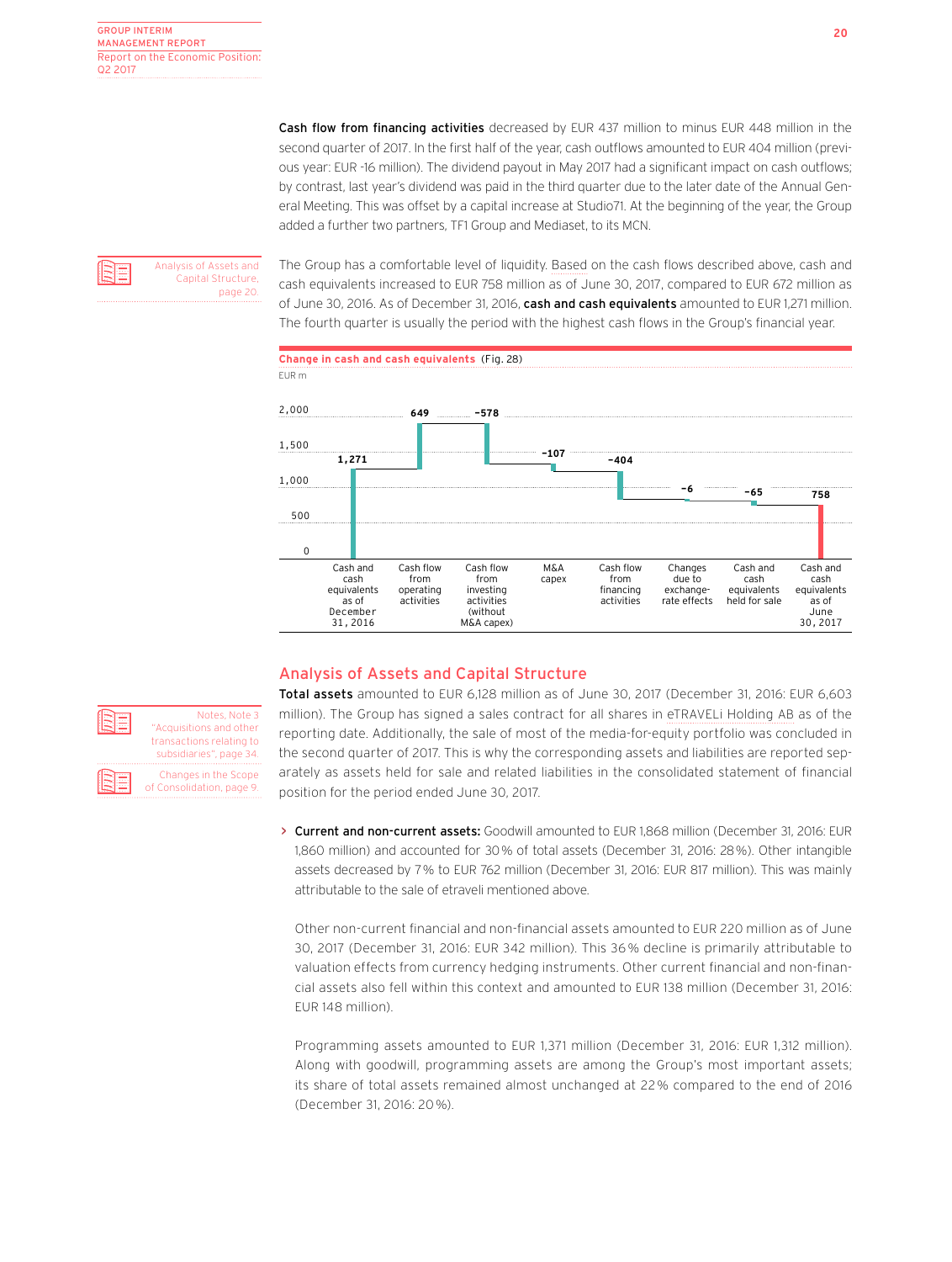Compared to December 31, 2016, cash and cash equivalents decreased by 40 % to EUR 758 million (December 31, 2016: EUR 1,271 million). This particularly reflects the dividend payment in May 2017 and payments for acquisitions.

- > Equity: Dropped by 25% to EUR 1,068 million (December 31, 2016: EUR 1,432 million). This was mainly due to the dividend paid in the reporting period. The decreasing effects of currency hedging recognized outside profit or loss had an impact as well. This resulted in an equity ratio of 17 % (December 31, 2016: 22 %). Thus, ProSiebenSat.1 Group still has a solid asset and capital structure.
- > Current and non-current liabilities: Debt capital did not change significantly compared to the reporting date in 2016. Liabilities and provisions totaled EUR 5,061 million as of June 30, 2017 (December 31, 2016: EUR 5,172 million), including in particular non-current and current financial liabilities totaling EUR 3,183 million (December 31, 2016: EUR 3,185 million).



## The ProSiebenSat.1 Share

ProSiebenSat.1 on the Capital Market

The ProSiebenSat.1 share concluded the first half of 2017 at EUR 36.64 and was thus at the level achieved on the last day of trading in 2016. It achieved its highest closing price of EUR 41.50 on March 31, 2017. The DAX closed the first six months of trading in 2017 with an increase of 7.4%. The EURO STOXX Media, the relevant sector index for European media stocks, increased by 4.7%. Although the ProSiebenSat.1 share outperformed the market in the first few months of 2017, it was characterized by increased volatility in the second quarter. In particular, the publication of the figures for the first quarter of 2017 led to price decreases after the Group had slightly adjusted its guidance for the TV advertising market for 2017 as a whole. Moreover, the share was quoted ex-dividend (EUR 1.90) on May 15, 2017. At the end of the second quarter, the ProSiebenSat.1 share reflected the generally weaker performance of the stock markets.

The majority of analysts (78%) recommended the ProSiebenSat.1 share as a buy at the end of the first half of 2017, while 18% were in favor of holding the share and 4% issued a sell recommendation. The analysts' median price target was EUR 44.40 (previous year: EUR 49). At the end of the half-year period, a total of 27 brokerage firms and financial institutions actively analyzed the ProSiebenSat.1 share and published research reports.



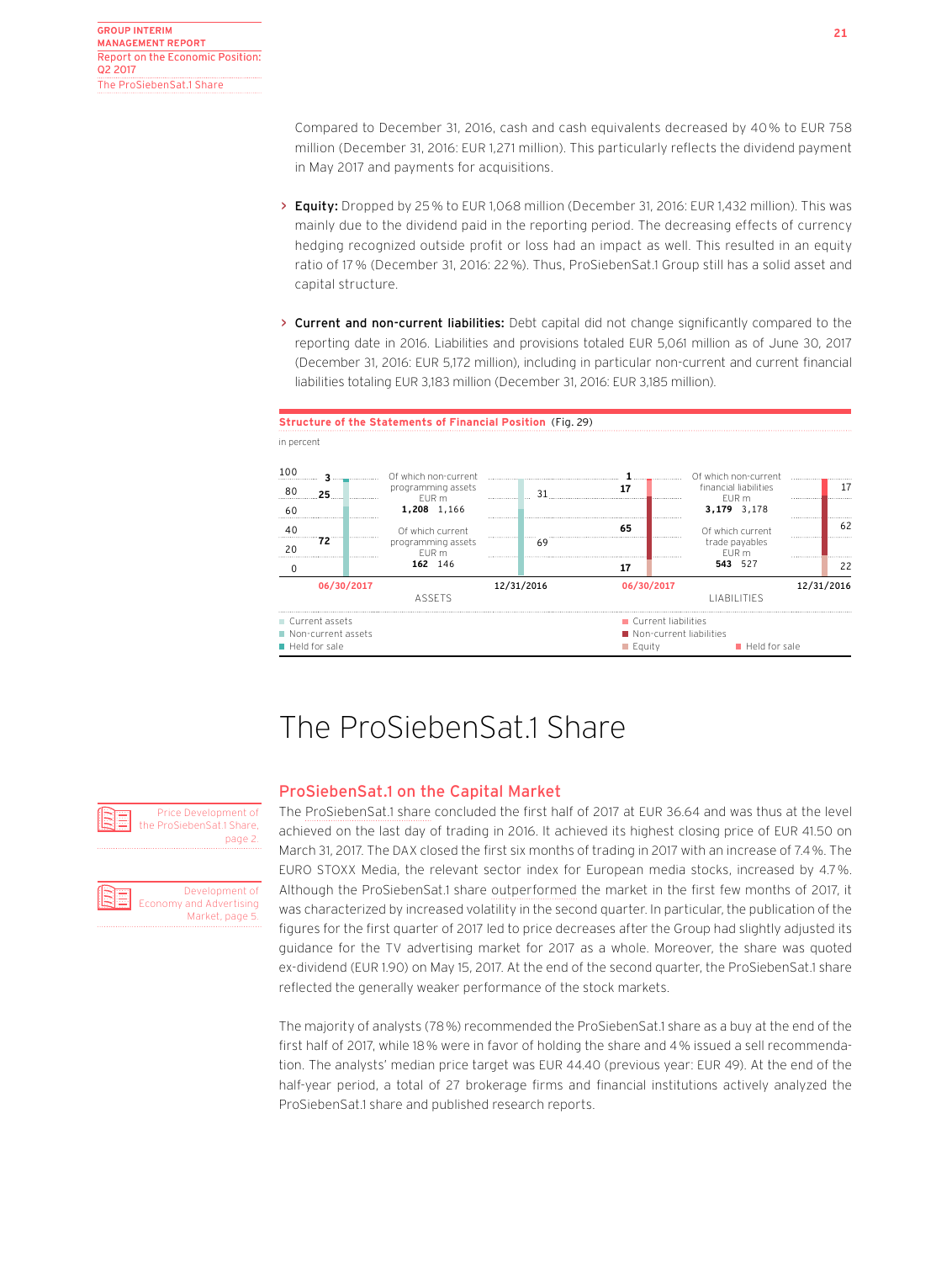

page 18.

### Annual General Meeting for the Financial Year 2016

The Annual General Meeting of ProSiebenSat.1 Media SE for the financial year 2016 took place on May 12, 2017. Around 900 participants attended the Annual General Meeting. Attendance was around 63% of share capital. The Annual General Meeting also granted discharge to the Executive Board and Supervisory Board for the financial year 2016. The shareholders agreed with these agenda items as well as with the other resolutions that were subject to approval by a large majority. Only the presented remuneration system for Executive Board members was not endorsed by a majority. The shareholders also approved the distribution of a dividend of EUR 1.90 per share for the financial year 2016. This equates to a total payout of around EUR 435 million and a payout ratio of 84.7% of Group adjusted net income. Based on the closing price for 2016, the dividend yield amounted to 5.2% (previous year: 3.8%). The dividend was paid out on May 17, 2017.

## Shareholder Structure of ProSiebenSat.1 Media SE

The shareholder structure is virtually unchanged in comparison to December 31, 2016. The shares are mostly held by institutional investors in the US, the UK and Germany. In total, 98.2% were held in free float as of June 30, 2017 (December 31, 2016: 98.2%). The remaining 1.8% are held by the Group (December 31, 2016: 1.8%).

## Risk and Opportunity Report

We estimate that there are currently no risks that, individually or in combination with other risks, could have a material or lasting adverse effect on the earnings, financial position and performance. The identified risks pose no threat to the Company as a going concern, even looking into the future. As of the date this Half-Yearly Financial Report was prepared, the Executive Board still considers the overall risk situation as limited and manageable for this reason. There were no fundamental changes in the overall risk situation. We still rate the majority of the issues presented in the latest Annual Report as a slight risk. However, in the second quarter of 2017, we have noted a slight increase of the risks in the categories "sales risks", "content risks" and "compliance risks" combined with a decline in the "external risks" category and now assess the overall risk for the Group as slightly increased. These changes (Fig. 30) in the second quarter of 2017 are described below and in the Notes.

Notes, Note 6 "Contingent liabilities and other financial obligations," page 37.

≅l≡

The opportunity situation has not changed. The risks and opportunities identified as significant are described in the Annual Report 2016 from page 148. The organizational requirements for risk and opportunity management are also explained here. The Annual Report was published on March 16, 2017, and is available at:<annual-report2016.prosiebensat1.com>. We also refer to the remarks on the predictive statements in this Half-Yearly Financial Report on page 25.

**Development of risk clusters and the overall risk situation of the Group as of June 30, 2017** (Fig. 30) Change Q2 2017 vs. 2016  $\overline{\mathcal{L}}$ л 5 LN.  $\rightarrow$ л  $\rightarrow$ л ↘ External Sales Content Technological Personnel Investment Financial Compliance **Other Overall** Risks Risks Risks Risks Risks Risks Risks Risks Risks risk situation

unchanged  $\sqrt{ }$  slightly increased  $\sqrt{ }$  slightly decreased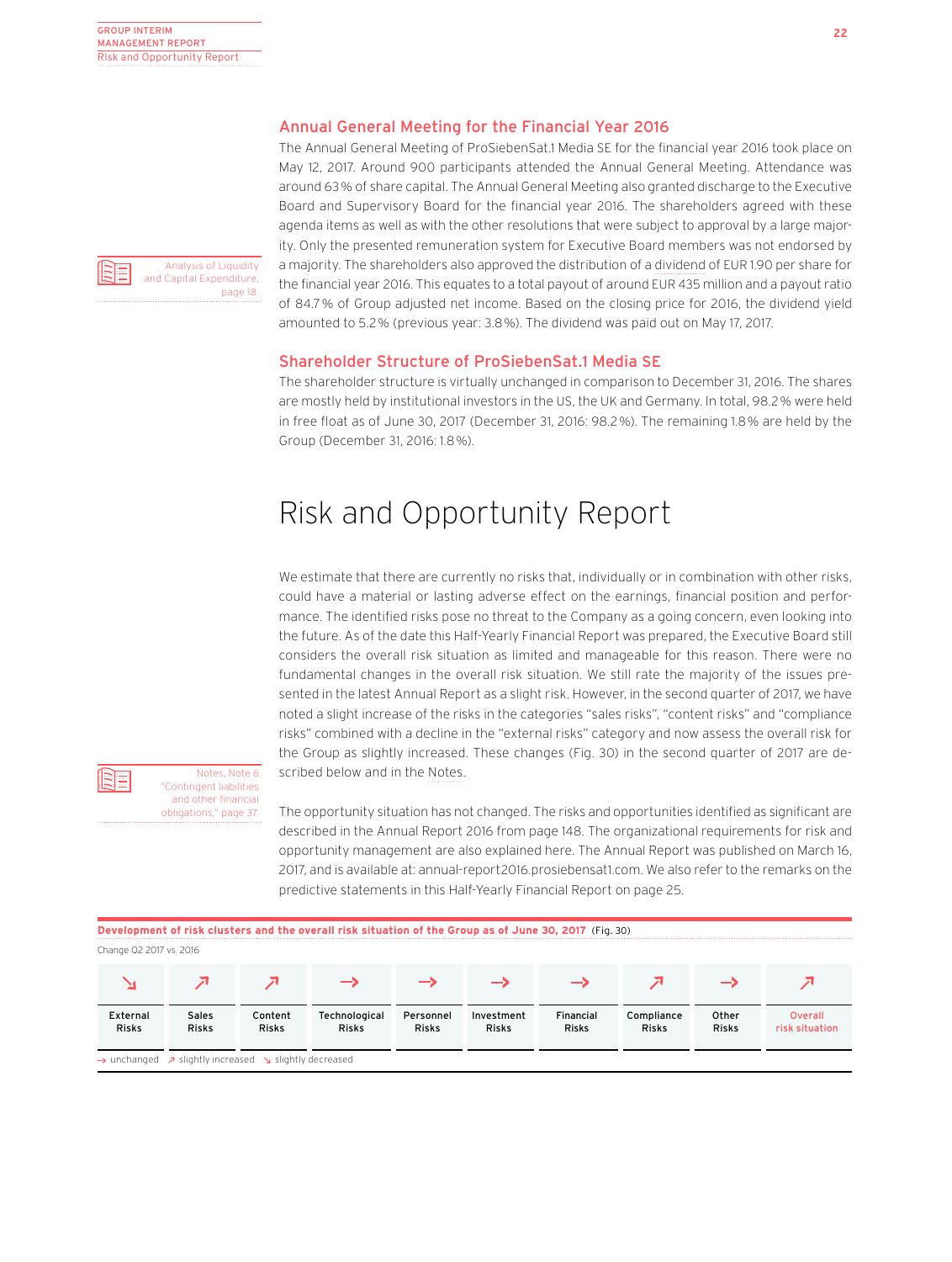Development of Economy and Advertising Market,

page 5.

**External risks/macroeconomic risks.** Germany's economic upturn accelerated at the beginning of the year. In the first quarter, gross domestic product increased significantly by 0.6% in real terms compared to the previous quarter. The German Institute for Economic Research (DIW) still anticipates a solid rise of 0.5% for the second quarter. In June, indicators of business (ifo) and consumer (GfK) sentiment reached a high that had not been seen in years. The prospects for 2017 as a whole are more positive than at the beginning of the year, even though a mild slowdown is anticipated for the second half of the year due to the slightly lackluster development of orders and rising inflation. Nearly all leading economic research institutes have now revised their economic forecasts upwards, with the average expectation for real growth being around 1.6%. As a result, ProSiebenSat.1 Group believes that the external risks resulting from economic conditions have slightly decreased, and we consider high negative effects to be unlikely (previously: possible). However, we still consider this category to be a medium risk due to its potentially high impact.

Sales risks/selling advertising time. Following the TV advertising market's restraint performance in the first half of the year, ProSiebenSat.1 expects a stimulation of this environment in the second half of the year. As a result, ProSiebenSat.1 still expects the TV advertising market to achieve net growth of between 1.5% and 2.5% for the full year, while growth at the lower end of this range is perceived more likely from ProSiebenSat.1's point of view. In the context of the necessary revival of the market environment in the second half of the year, we now consider the probability of occurrence of the risk of selling advertising times for ProSiebenSat.1 as possible. We continue to classify the risk impact as very high. Overall, the assessment of the risk has increased from medium to high.

Sales risks/audience shares. The risk of a decrease in the audience shares of our free TV stations has slightly increased, as new stations in the German free TV market are intensifying the competition. However, the risk assessment did not result in any new effects on the sale of advertising time on ProSiebenSat.1 stations. Under certain circumstances, we still consider the implications of a decline in audience shares to be high and their occurrence to be possible. As a result, our risk classification has not changed overall, and we continue to consider this category as a medium risk. ProSiebenSat.1 has been actively involved in shaping the fragmentation of the market for many years. Thanks to a multi-station strategy, we are able to acquire new viewers and advertising customers. At the same time, the broad station portfolio is resulting in efficiency advantages for using programming rights. In the second quarter of 2017, ProSiebenSat.1 had a consolidated market share of 27.1% in the relevant target group of 14- to 49-year-olds in the advertising market and is still leading in the German free TV market.

Content risks/license purchases. For us, the US is the most important market for licensed programs worldwide. This is why ProSiebenSat.1 has signed long-term agreements with film studios and production companies with an appropriate reputation and successful track record. However, successful formats from the US do not necessarily receive the same positive response among German viewers. Viewer interests can also develop in various ways in different countries. We follow a standard procedure to take this uncertainty into account when purchasing licenses. We have thus slightly increased the probability of occurrence and now consider this risk to be unlikely (previously: very unlikely). In this event, a moderate impact on the Group's earnings performance would be conceivable. This is why we still rate the risk arising from license purchases as a low risk overall.

For changes in compliance risks, please refer to Note 6 "Contingent liabilities and other financial liabilities," page 37.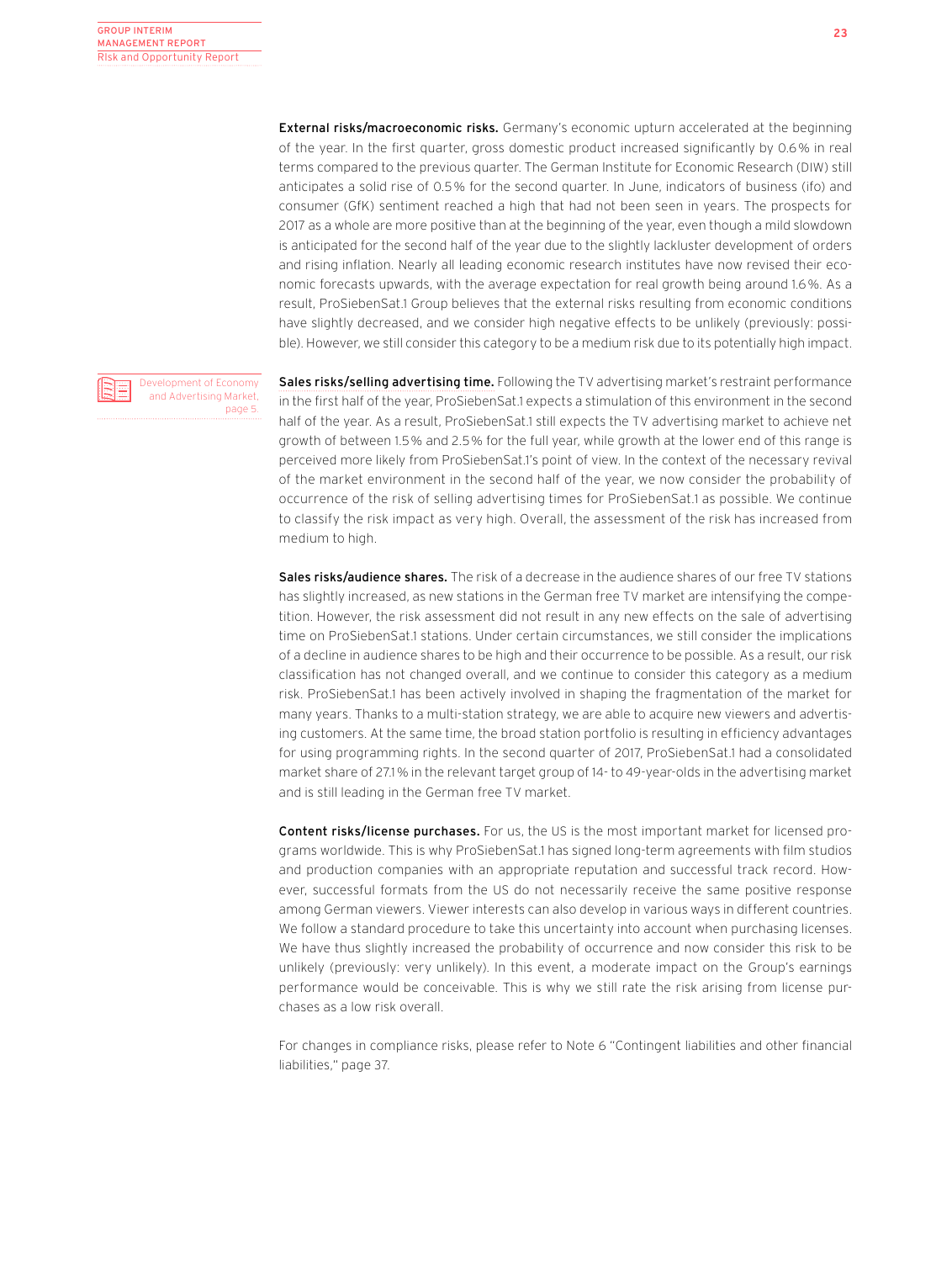Development of Economy and Advertising Market,

page 5.

## Outlook

## **Future Business and Industry Environment**

Market research institutions expect the German economy to continue its robust upward trend over the rest of 2017 — albeit at a slightly lower momentum. However, the prospects for 2017 as a whole are better than at the beginning of the year. Nearly all leading German economic research institutes adjusted their economic forecasts after the first half of the year and now expect growth to be between 1.5% (German Institute for Economic Research — DIW) and 1.8% (ifo Institute). According to the ifo Institute, private consumption is expected to grow by 1.2% in 2017. The growth rate that has been forecast for 2018 is similarly high. Economic conditions abroad have also improved. For the eurozone, the International Monetary Fund (IMF) anticipates stable growth of 1.9% for 2017 (previous year: 1.7%); the global economy is also likely to expand by 3.5% (2016: 3.2%). However, significant forecast risks remain, especially because of the unclear course of the US administration and ongoing Brexit negotiations.

The German TV advertising market is typically closely related to the economic situation. With a share in GDP of more than 50%, private consumption is the most significant macroeconomic expenditure component and also a key indicator for the development of the TV advertising market. However, the net TV advertising market did not benefit from positive macroeconomic data in the first half of 2017. This was due to temporary effects: In addition to high figures in the previous year, key industries like the automotive sector have shifted their advertising budgets to the second half of the year. Agency groups expect the German TV advertising market to achieve net growth of between 1.5% and 2.9% in 2017 (WARC: +2.9%, ZenithOptimedia: +2.1%, Magna Global: +1.5%).

In addition, the wide and bundled reach of TV advertising is becoming even more valuable due to digital development and the resulting change in usage habits. However, TV has not fully capitalized on its reach in Germany. In 2016, an estimated 34% of net advertising budgets were invested in print media, although only 6% of total media usage time is attributable to print. In contrast, TV advertising's investment volume — on the basis of net data from Magna Global — amounted to 23%. TV is the medium with the highest reach. On average, in 2016 46% of the Germans used a TV set on a daily basis (target group 14- to 29-years-old). In many other countries, the budget allocation is the other way round; in the US, for example, the majority of advertising investment is already attributable to TV. Against this backdrop, ProSiebenSat.1 Group believes that TV still has a lot of catching up to do as an advertising medium.

The prospects for digital media are also positive. For 2017, the agency groups expect the online advertising market in Germany to record net growth of nearly 8% (WARC: 6.8%, ZenithOptimedia: 10.4%, Magna Global: 8.5%). The advertising market as a whole is likely to grow by a low single-digit percentage (WARC: 2.2%, ZenithOptimedia: +2.5%, Magna Global: 2.1%).

≣≣

Company Outlook, page 25.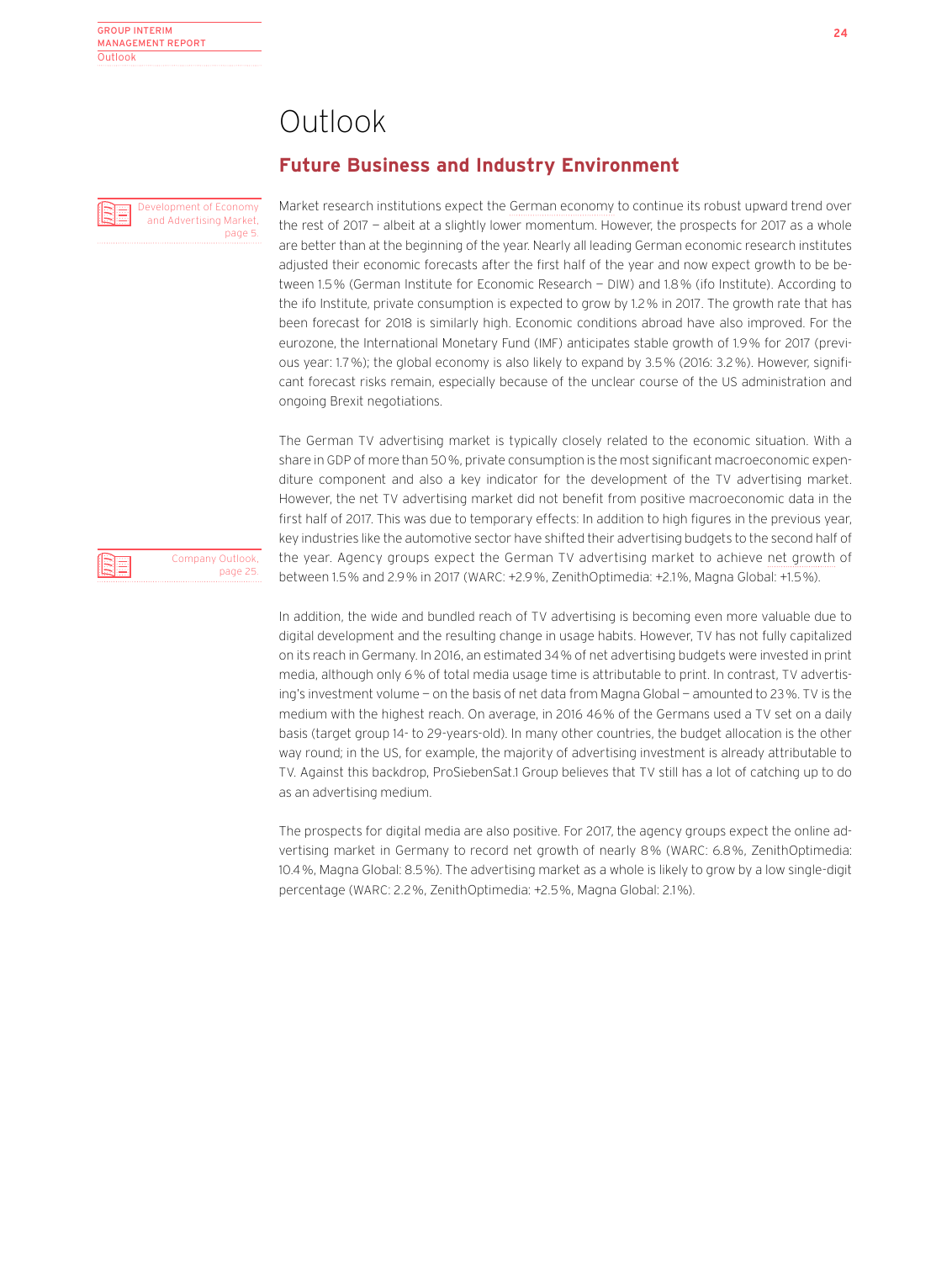#### **Forecasts for real gross domestic product, private consumption and net TV advertising market in countries important for ProSiebenSat.1** (Fig. 31)

in percent, change vs. previous year



**2017 2018** Source:

GER: ifo Economic Forecast 2017/2018 June 2017. AT: European Commission, European Economic Forecast Spring 2017. CH: Secretary of State for Economy (SECO), June 2017.

**1** ZenithOptimedia, Advertising Expenditure Forecasts March 2017, figures adjusted on a net basis, nonetheless methodological differences between different countries and sources.



We published the Company Outlook for 2017 at the Annual Press Conference on February 23, 2017, and in the Annual Report 2016 on March 16, 2017. The Company outlined its individual targets and planning assumptions in detail on pages 172 to 175 of the Annual Report 2016. Further information can be found on page 3 of this report, where the current forecasts for all relevant financial and non-financial performance indicators are

presented.

## **Company Outlook**

Following the TV advertising market's restraint performance in the first half of the year, ProSiebenSat.1 expects a more dynamic development in the second half of the year. As a result, ProSiebenSat.1 still expects the TV advertising market to achieve net growth of between 1.5% and 2.5% for the full year, while growth at the lower end of this range is perceived more likely from ProSiebenSat.1's point of view.

The Group further confirms its positive outlook: ProSiebenSat.1 continues to aim to increase its consolidated revenues by at least a high single-digit percentage for the full year. ProSiebenSat.1 expects all segments to contribute to this, while revenue growth in the Broadcasting Germanspeaking segment in the second half of 2017 should benefit from the increasing momentum in the TV advertising business. ProSiebenSat.1 also expects adjusted EBITDA and adjusted net income to again exceed the previous year's levels in 2017. Based on the Group's earnings performance in the first half of the year, the Group has adjusted its earnings outlook from a significant increase to a stable to slight decrease in the Digital Entertainment segment. At the same time, ProSiebenSat.1 Group also considers itself to be on track to achieve its medium-term financial targets for 2018.

### **Predictive Statements on Future Earnings, Financial Position and Performance** (Fig. 32)

Our forecasts are based on current assessments of future developments. In this context, we draw on our budget and comprehensive market and competitive analyses. However, forecasts naturally entail certain insecurities, which could lead to positive or negative deviations from planning. If imponderables occur or if the assumptions on which the forward-looking statements are made do not apply, actual results may deviate materially from the statements made or the results implicitly expressed. Developments that could negatively impact this forecast include, for example, lower

economic momentum than expected at the time the statement was prepared. These and other factors are explained in detail in the Risk and Opportunity Report of the Annual Report 2016 and in this Half-Yearly Financial Report. We also report on additional growth potential. Opportunities that we have not yet or not fully budgeted for could arise from corporate strategy decisions, for example. Significant events after the end of the period are explained in the Notes, Note 10. The publication date of the Half-Yearly Financial Report is August 3, 2017.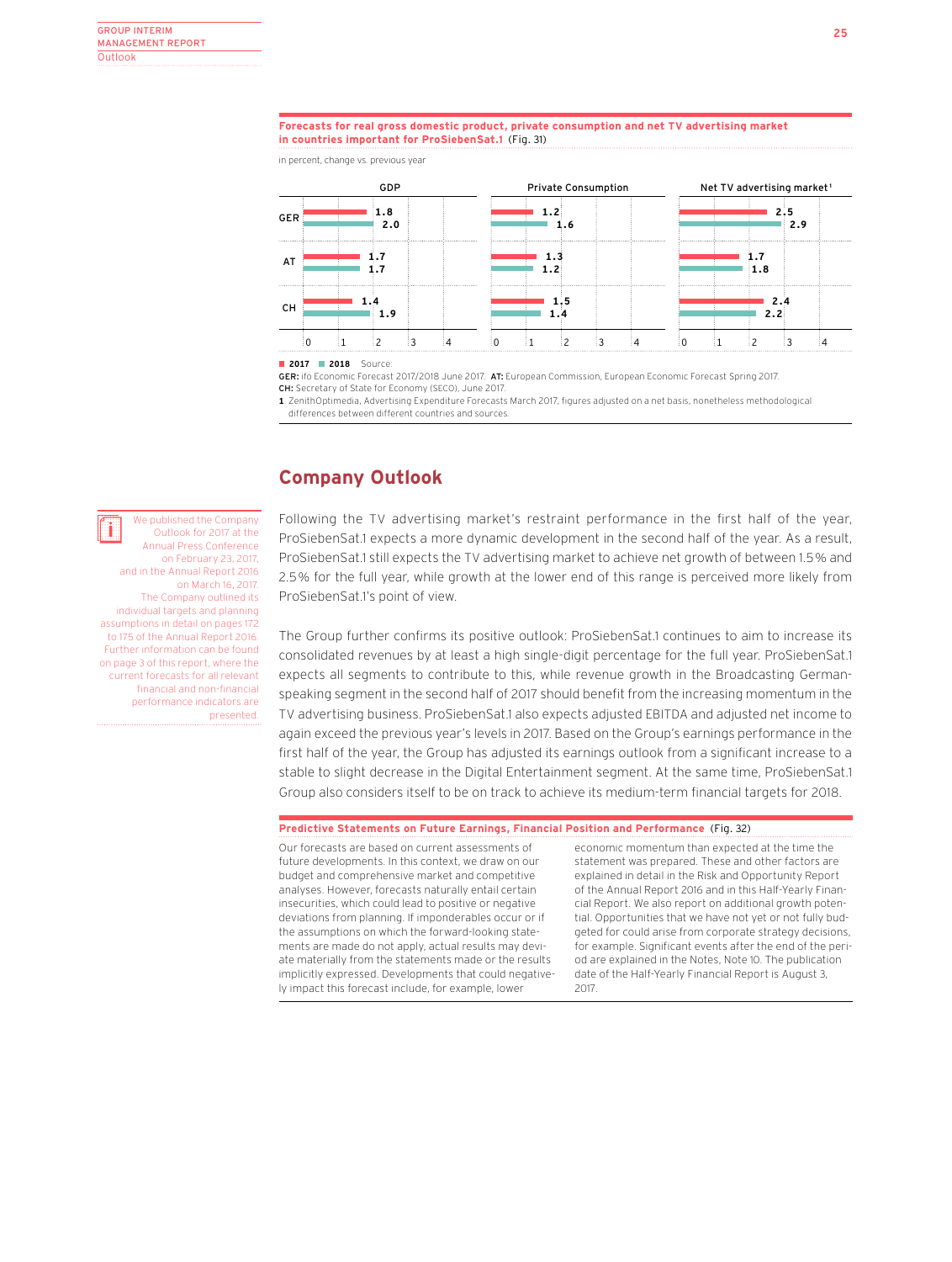## B. INTERIM CONSOLIDATED FINANCIAL STATEMENTS

## Income Statement

|            | Income Statement of ProSiebenSat.1 Group (Fig. 33)            |                |                      |                |                |
|------------|---------------------------------------------------------------|----------------|----------------------|----------------|----------------|
| EUR m      |                                                               | Q2 2017        | Q2 2016 <sup>1</sup> | H1 2017        | H1 2016        |
|            | <b>CONTINUING OPERATIONS</b>                                  |                |                      |                |                |
|            | 1. Revenues                                                   | 962            | 886                  | 1,872          | 1,688          |
|            | 2. Cost of sales                                              | $-476$         | $-461$               | $-998$         | $-916$         |
|            | 3. Gross profit                                               | 486            | 425                  | 874            | 772            |
|            | 4. Selling expenses                                           | $-147$         | $-109$               | $-289$         | $-222$         |
|            | 5. Administrative expenses                                    | $-137$         | $-113$               | $-277$         | $-229$         |
|            | 6. Other operating expenses                                   | $-3$           | $-5$                 | $-4$           | $-5$           |
|            | 7. Other operating income                                     | 4              | 12                   | 10             | 17             |
|            | 8. Operating result                                           | 205            | 211                  | 314            | 333            |
| 9.         | Interest and similar income                                   | $\mathbf{1}$   | $\overline{c}$       | $1\,$          | $\overline{c}$ |
| 10.        | Interest and similar expenses                                 | $-15$          | $-25$                | $-37$          | $-48$          |
|            | 11. Interest result                                           | $-14$          | $-23$                | $-36$          | $-46$          |
| 12.        | Result from investments accounted for using the equity method | $-2$           | $\mathbf{1}$         | $-4$           | $\mathbf{3}$   |
|            | 13. Other financial result                                    | $-11$          | 12                   | $\overline{c}$ | 9              |
|            | 14. Financial result                                          | -26            | $-10$                | $-37$          | -34            |
|            | 15. Profit before income taxes                                | 179            | 201                  | 276            | 299            |
|            | 16. Income taxes                                              | $-57$          | $-63$                | $-88$          | $-94$          |
| 17.        | Profit for the period from continuing operations              | 121            | 137                  | 188            | 205            |
|            | DISCONTINUED OPERATIONS                                       |                |                      |                |                |
|            | 18. Result from discontinued operations (net of income taxes) | $-/-$          | $-42$                | $-/-$          | $-42$          |
|            | PROFIT FOR THE PERIOD                                         | 121            | 95                   | 188            | 163            |
|            |                                                               |                |                      |                |                |
|            | Attributable to shareholders of ProSiebenSat.1 Media SE       | 117            | 94                   | 181            | 160            |
|            | Non-controlling interests                                     | $\overline{4}$ | $\mathbf{1}$         | $\overline{7}$ | $\overline{c}$ |
|            |                                                               |                |                      |                |                |
| <b>EUR</b> |                                                               |                |                      |                |                |
|            | Earnings per share                                            |                |                      |                |                |
|            | Basic earnings per share                                      | 0.51           | 0.44                 | 0.79           | 0.75           |
|            | Diluted earnings per share                                    | 0.51           | 0.42                 | 0.79           | 0.73           |
|            | Earnings per share from continuing operations                 |                |                      |                |                |
|            | Basic earnings per share                                      | 0.51           | 0.64                 | 0.79           | 0.95           |
|            | Diluted earnings per share                                    | 0.51           | 0.62                 | 0.79           | 0.93           |
|            | Earnings per share from discontinued operations               |                |                      |                |                |
|            | Basic earnings per share                                      | $-/-$          | $-0.20$              | $-/-$          | $-0.20$        |
|            | Diluted earnings per share                                    | -/-            | $-0.20$              | $-/-$          | $-0.20$        |
|            |                                                               |                |                      |                |                |

**1** The comperative figures were adjusted to reflect a change in the presentation of hedge ineffectiveness

(see Note 11 "Interest result" in the Notes to the Consolidated Financial Statements as of December 31, 2016).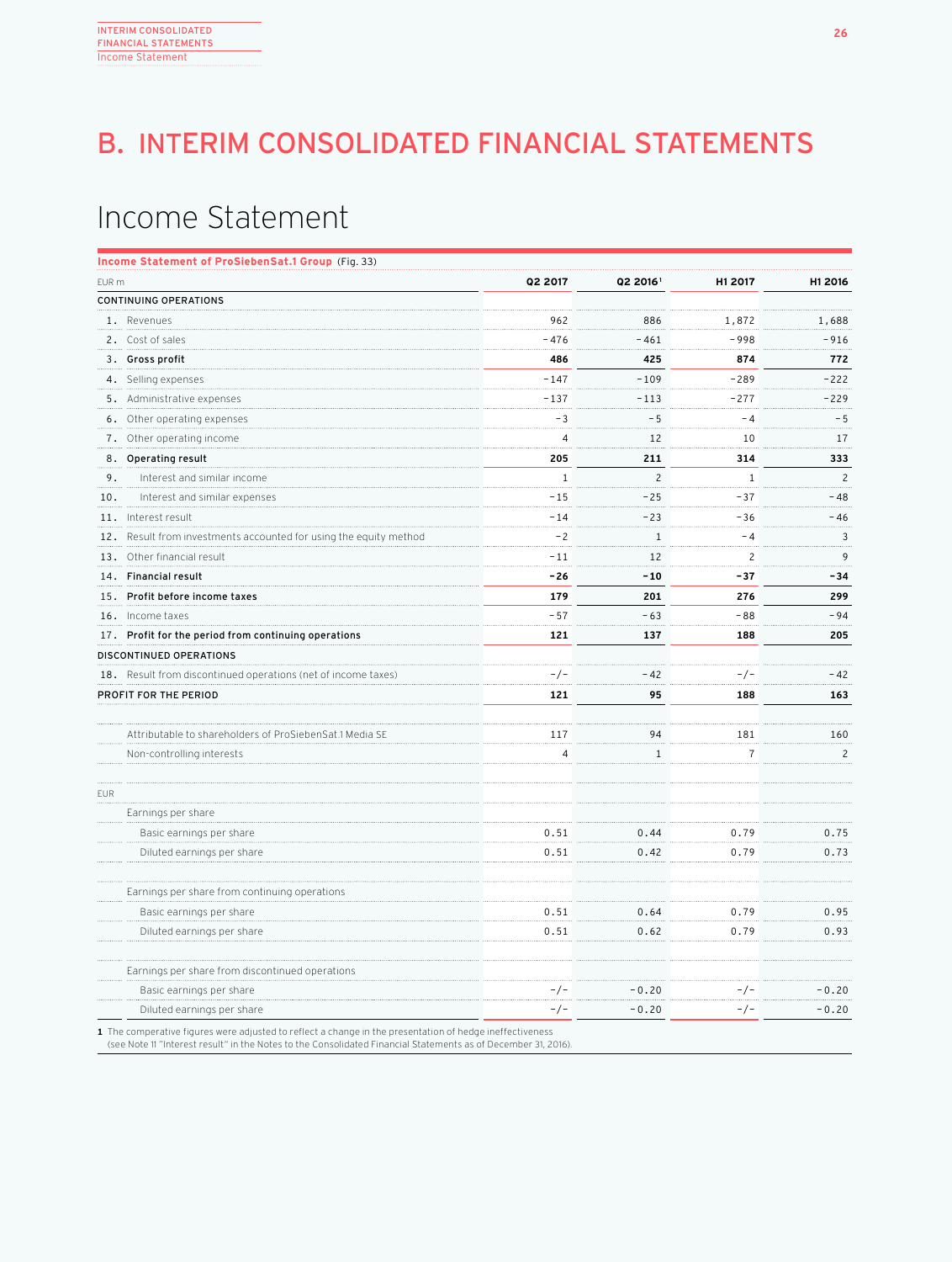# Statement of Comprehensive Income

| 02 2017 | Q2 2016                                                             | H1 2017 | H1 2016 |
|---------|---------------------------------------------------------------------|---------|---------|
| 121     | 95                                                                  | 188     | 163     |
|         |                                                                     |         |         |
| $-23$   | $-2$                                                                | -28     |         |
| -84     | 33                                                                  | $-122$  | -19     |
| 23      | - 9                                                                 | ٩Δ      |         |
|         | 22                                                                  | $-116$  |         |
| 38      | 117                                                                 | 72      | 136     |
| 34      | 116                                                                 | 66      |         |
|         |                                                                     |         |         |
|         | Statement of Comprehensive Income of ProSiebenSat.1 Group (Fig. 34) |         |         |

**1** Includes amounts associated with assets and liabilities held for sale of minus 4 EUR m for H1 2017 (H1 2016: 0 EUR m) and minus 4 EUR m for the second quarter 2017 (Q2 2016: 0 EUR m).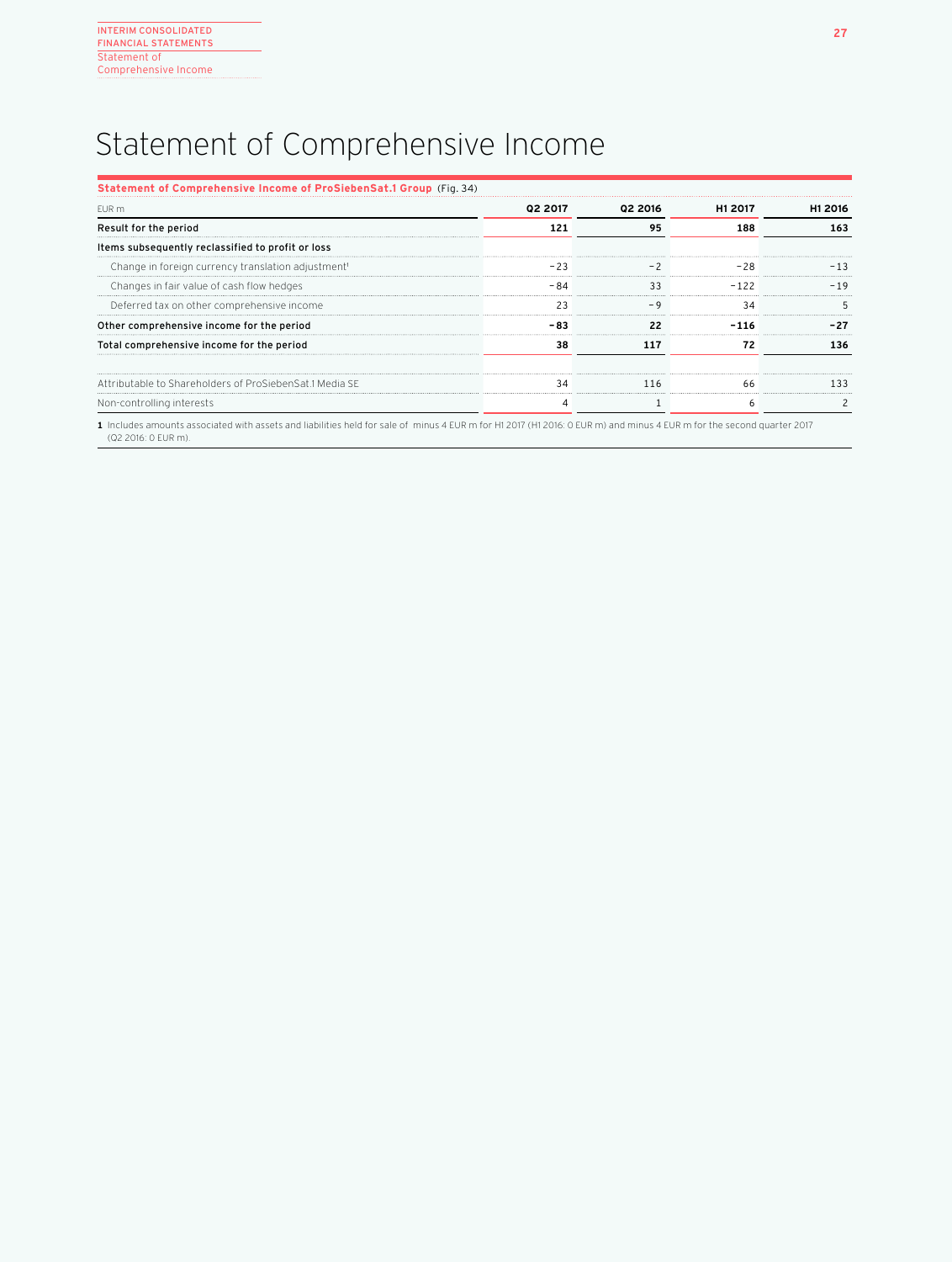## Statement of Financial Position

## **Statement of Financial Position of ProSiebenSat.1 Group** (Fig. 35)

| EUR m |                                                       | 06/30/2017 | 12/31/2016 |
|-------|-------------------------------------------------------|------------|------------|
|       | A. Non-current assets                                 |            |            |
|       | I. Goodwill                                           | 1,868      | 1,860      |
|       | II. Other intangible assets                           | 762        | 817        |
|       | III. Property, plant and equipment                    | 201        | 216        |
|       | IV. Investments accounted for using the equity method | 100        | 109        |
|       | V. Non-current financial assets                       | 209        | 331        |
|       | VI. Programming assets                                | 1,208      | 1,166      |
|       | VII. Other receivables and non-current assets         | 11         | 11         |
|       | VIII. Deferred tax assets                             | 26         | 30<br>     |
|       |                                                       | 4.386      | 4,540      |
|       | <b>B.</b> Current assets                              |            |            |
|       | I. Programming assets                                 | 162        | 146        |
|       | II. Inventories                                       | 37         | 29         |
|       | III. Current financial assets                         | 65         | 91         |
|       | IV. Trade receivables                                 | 413        | 446        |
|       | V. Current tax assets                                 | 27         | 23         |
|       | VI. Other receivables and current assets              | 74         | 57         |
|       | VII. Cash and cash equivalents                        | 758        | 1,271      |
|       | VIII. Assets held for sale                            | 207        | $-/-$      |
|       |                                                       | 1.743      | 2,064      |
|       | Total assets                                          | 6,128      | 6,603      |
|       |                                                       |            |            |

| EUR m |                                                                                                 | 06/30/2017 | 12/31/2016 |
|-------|-------------------------------------------------------------------------------------------------|------------|------------|
|       | A. Equity                                                                                       |            |            |
|       | I. Subscribed capital                                                                           | 233        | 233        |
|       | II. Capital reserves                                                                            | 1,055      | 1,054      |
|       | III. Consolidated equity generated                                                              | -211       | 42         |
|       | IV. Treasury shares                                                                             | - 14       | .<br>$-14$ |
|       | V. Accumulated other comprehensive income                                                       | 59         | 171        |
|       | VI. Accumulated other comprehensive income associated with assets and liabilities held for sale | - 4        | -/-        |
|       | VII. Other equity                                                                               | $-80$      | $-79$      |
|       | Total equity attributable to shareholders of ProSiebenSat.1 Media SE                            | 1,039      | 1,408      |
|       | VIII. Non-controlling interests                                                                 | 29         | 24         |
|       |                                                                                                 | 1,068      | 1,432      |
|       | B. Non-current liabilities                                                                      |            |            |
|       | I. Non-current financial debt                                                                   | 3,179      | 3,178      |
|       | II. Other non-current financial liabilities                                                     | 400        | 406        |
|       | III. Trade payables                                                                             | 34         | 70         |
|       | IV. Other non-current liabilities                                                               | 8          | 16         |
|       | V. Provisions for pensions                                                                      | 27         | 26         |
|       | VI. Other non-current provisions                                                                | 38         | 42         |
|       | VII. Deferred tax liabilities                                                                   | 278        | 335        |
|       |                                                                                                 | 3,965      | 4,073      |
|       | C. Current liabilities                                                                          |            |            |
|       | I. Current financial debt                                                                       | Δ          |            |
|       | II. Other current financial liabilities                                                         | 97         | 102        |
|       | III. Trade payables                                                                             | 543        | 527        |
|       | IV. Other current liabilities                                                                   | 234        | 303        |
|       | V. Provisions for taxes                                                                         | 65         | 76         |
|       | VI. Other current provisions                                                                    | 90         | 83         |
|       | VII. Liabilities associated with assets held for sale                                           | 64         | $-/-$      |
|       |                                                                                                 | 1,096      | 1,099      |
|       | Total equity and liabilities                                                                    | 6,128      | 6,603      |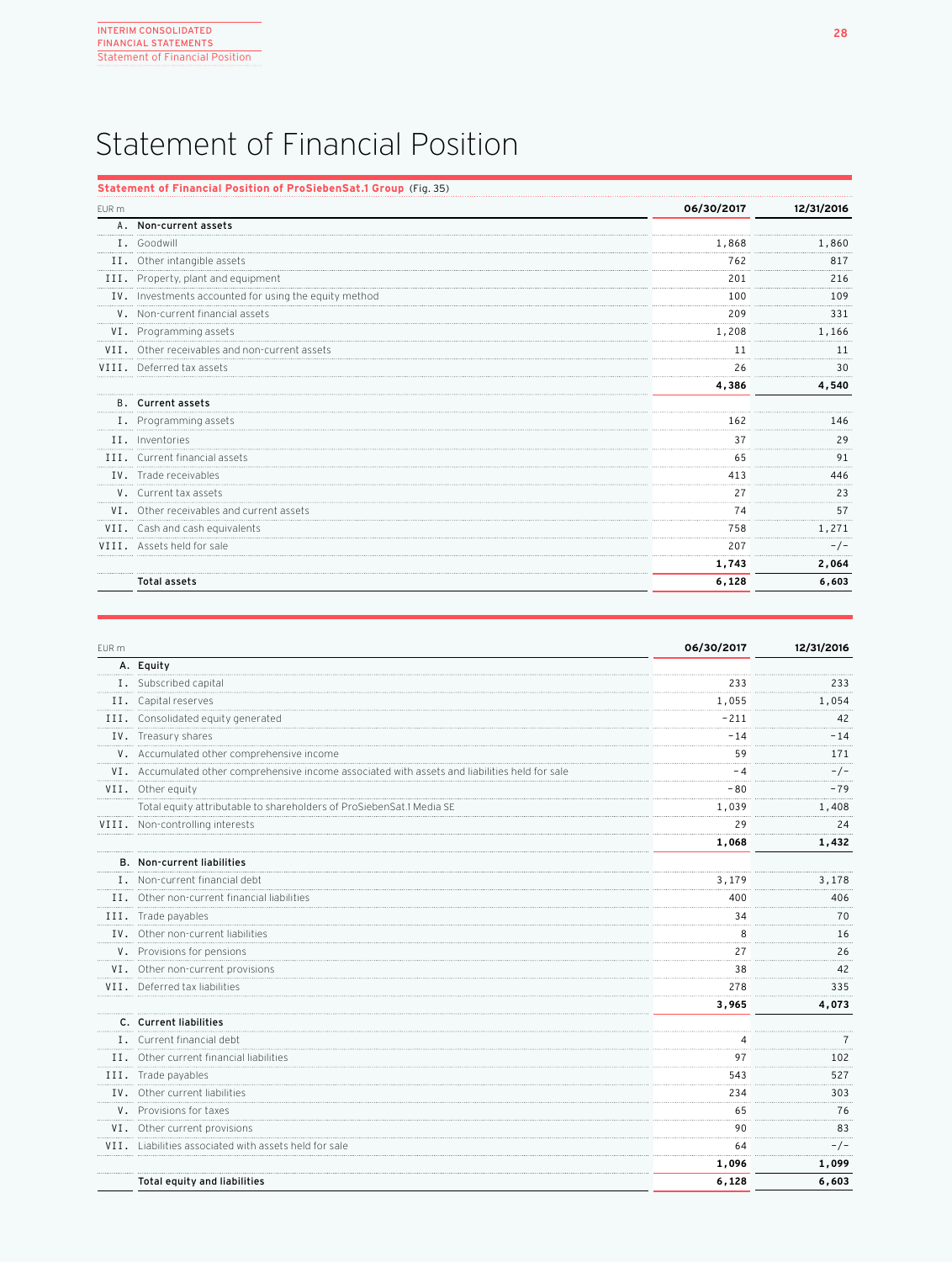## Cash Flow Statement

## **Cash Flow Statement of ProSiebenSat.1 Group** (Fig. 36)

| EUR m                                                                                                              | Q2 2017  | Q2 2016        | H1 2017      | H1 2016      |
|--------------------------------------------------------------------------------------------------------------------|----------|----------------|--------------|--------------|
| Result from continuing operations                                                                                  | 121      | 137            | 188          | 205          |
| Result from discontinued operations (net of income taxes)                                                          | $-/-$    | $-42$          | $-/-$        | $-42$        |
| Result for the period                                                                                              | 121      | 95             | 188          | 163          |
| Income taxes                                                                                                       | 57       | 63             | 88           | 94           |
| Financial result                                                                                                   | 26       | 10             | 37           | 34           |
| Depreciation/amortization and impairment of<br>other intangible and tangible assets                                | 53       | 47             | 107          | 86           |
| Consumption/reversal of impairment of programming assets                                                           | 190      | 212            | 452          | 447          |
| Change in provisions for pensions and other provisions                                                             | $-12$    | $-10$          | $-9$         | 4            |
| Gain/loss on the sale of assets                                                                                    | 5        | - 6            | 3            | $-5$         |
| Other non-cash income/expenses                                                                                     | 2        | - 6            | 3            | - 4          |
| Change in working capital                                                                                          | $-15$    | $-43$          | $-83$        | -26          |
| Dividends received                                                                                                 | $\Omega$ | $\mathbf{0}$   | 7            | 6            |
| Income tax paid                                                                                                    | $-56$    | $-60$          | -108         | -110         |
| Interest paid                                                                                                      | -26      | $-36$          | $-37$        | $-58$        |
| Interest received                                                                                                  | 1        | $\overline{c}$ | 1            | 2            |
| Cash flow from operating activities of continuing operations                                                       | 346      | 310            | 649          | 675          |
| Cash flow from operating activities of discontinued operations                                                     | $-/-$    | $-40$          | $-/-$        | $-42$        |
| Cash flow from operating activities total                                                                          | 346      | 270            | 649          | 633          |
| Proceeds from disposal of non-current assets                                                                       | 1        | $\mathbf{1}$   | $\mathbf{1}$ | $\mathbf{1}$ |
| Payments for the acquisition of other intangible and tangible assets                                               | $-37$    | $-39$          | - 67         | - 66         |
| Payments for the acquisition of financial assets                                                                   | $-7$     | - 6            | $-18$        | -17          |
| Proceeds from disposal of programming assets                                                                       | 4        | 2              | 12           | 4            |
| Payments for the acquisition of programming assets                                                                 | $-273$   | $-242$         | $-523$       | $-519$       |
| Cash flows from obtaining control of subsidiaries or other business<br>(net of cash and cash equivalents acquired) | $-54$    | $-19$          | $-90$        | $-74$        |
| Cash flows from losing control of subsidiaries or other business<br>(net of cash and cash equivalents disposed of) | $-/-$    | $-7$           | $-/-$        | $-7$         |
| Cash flow from investing activities total                                                                          | -366     | $-310$         | - 685        | - 677        |
| Free cash flow of continuing operations                                                                            | $-20$    | $\mathbf 0$    | $-37$        | $-2$         |
| Free cash flow of discontinued operations                                                                          | -/-      | $-40$          | -/-          | - 42         |
| Free cash flow                                                                                                     | -20      | - 40           | $-37$        | - 45         |
| Dividends paid                                                                                                     | $-435$   | $-/-$          | $-435$       | $-/-$        |
| Repayment of interest-bearing liabilities                                                                          | 0        | -1             | $-7$         | $-1$         |
| Proceeds from issuance of interest-bearing liabilities                                                             | 0        | -/-            | 5            | $-/-$        |
| Repayment of finance lease liabilities                                                                             | - 4      | $-4$           | -7           | $-7$         |
| Proceeds from the sale of treasury shares                                                                          | 0        | 1              | 1            | 6            |
| Proceeds from the sale of shares in other entities without change in control                                       | -2       |                | 52           |              |
| Proceeds from non-controlling interests                                                                            | $-/-$    | 1              | -/-          | 1            |
| Payments in connection with refinancing measures                                                                   | - 4      | $-/-$          | - 4          | $-/-$        |
| Dividend payments to non-controlling interests                                                                     | - 4      | - 6            | - 9          | $-13$        |
| Cash flow from financing activities total                                                                          | - 448    | -11            | - 404        | -16          |
| Effect of foreign exchange rate changes on cash and cash equivalents                                               | - 5      | 0              | - 6          | $-3$         |
| Change in cash and cash equivalents total                                                                          | - 472    | - 51           | - 448        | - 63         |
| Cash and cash equivalents at beginning of reporting period                                                         | 1,296    | 723            | 1,271        | 734          |
| Cash and cash equivalents at end of reporting period                                                               | 824      | 672            | 824          | 672          |
| Cash and cash equivalents classified under assets held for sale<br>at end of reporting period                      | 65       | $-/-$          | 65           | $-/-$        |
| Cash and cash equivalents of continuing operations<br>at end of reporting period (statement of financial position) | 758      | 672            | 758          | 672          |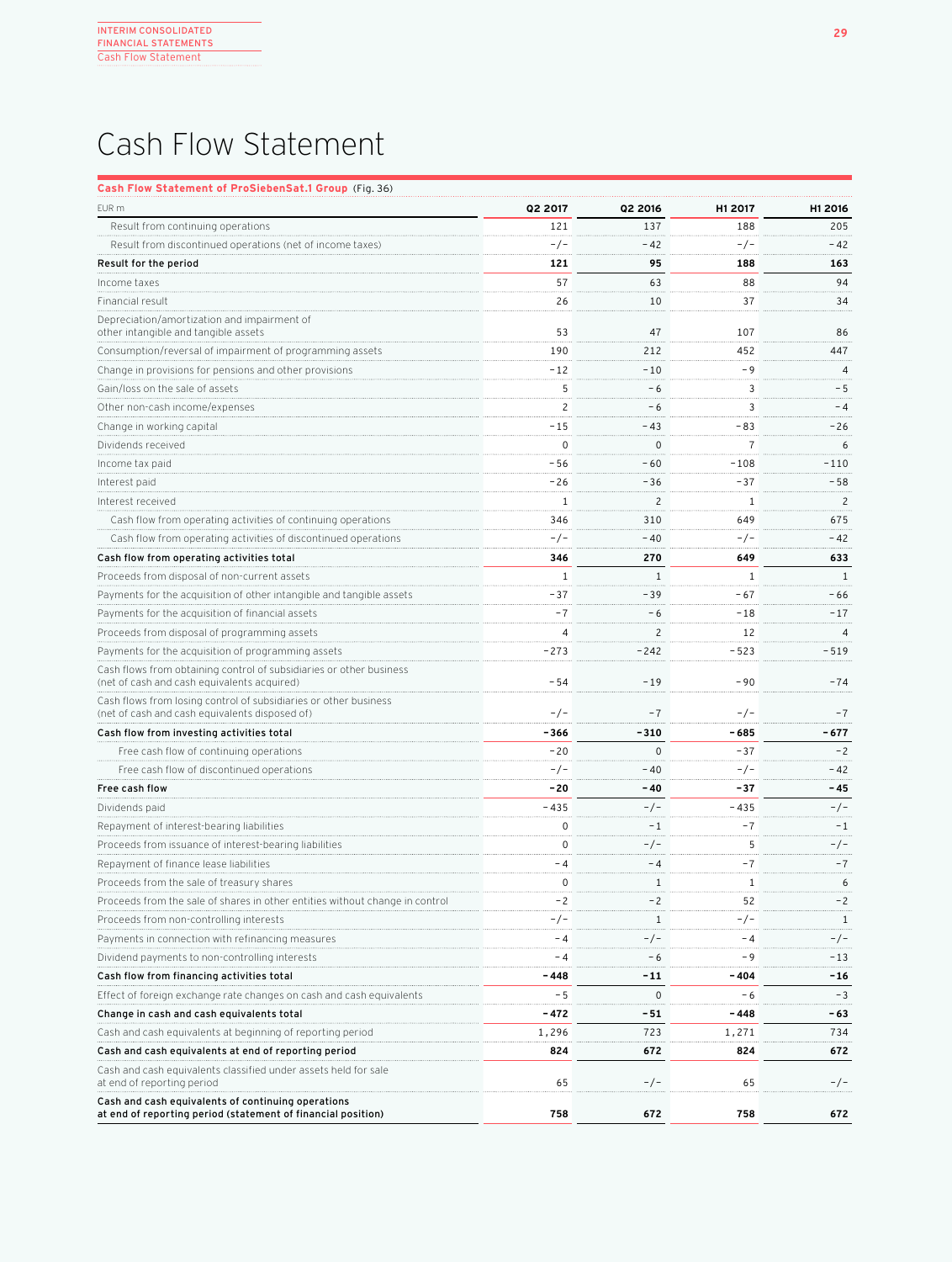## Statement of Changes in Equity

## **Statement of Changes in Equity of ProSiebenSat.1 Group H1 2016** (Fig. 37)

|                               |                            |                     |                                          |                         |                                                       |                                                    | Accumulated other comprehensive income           |                        |                 |                                                                                  |                                       |                 |
|-------------------------------|----------------------------|---------------------|------------------------------------------|-------------------------|-------------------------------------------------------|----------------------------------------------------|--------------------------------------------------|------------------------|-----------------|----------------------------------------------------------------------------------|---------------------------------------|-----------------|
| EUR m                         | Sub-<br>scribed<br>capital | Capital<br>reserves | Consoli-<br>dated<br>equity<br>generated | Trea-<br>sury<br>shares | Foreign<br>currency<br>translation<br>adjust-<br>ment | Fair value<br>changes<br>0f<br>cash flow<br>hedges | Valuation<br>οf<br>provisions<br>for<br>pensions | De-<br>ferred<br>taxes | Other<br>equity | Total equity<br>attributable to<br>shareholders of<br>ProSiebenSat.1<br>Media SE | Non-<br>con-<br>trolling<br>interests | Total<br>equity |
| December 31, 2015             | 219                        | 600                 | 26                                       | $-20$                   | 22                                                    | 185                                                | - 8                                              | $-50$                  | $-54$           | 922                                                                              | 21                                    | 943             |
| Result for the period         | $-/-$                      | $-1-$               | 160                                      | $-/-$                   | $-1-$                                                 | $-/-$                                              | $-/-$                                            | $-1-$                  | $-/-$           | 160                                                                              | 2                                     | 163             |
| Other comprehensive<br>income | $-/-$                      |                     |                                          |                         | $-13$                                                 | $-19$                                              | $-/-$                                            | 5                      | $-1-$           | $-27$                                                                            | U                                     | $-27$           |
| Total comprehensive<br>income | -7-                        | $-/-$               | 160                                      | $-1-$                   | $-13$                                                 | $-19$                                              | $-1-$                                            | 5                      | $-1-$           | 133                                                                              | 2                                     | 136             |
| Dividends                     |                            | $-1-$               | -386                                     | $-1-$                   |                                                       |                                                    |                                                  | ' —                    | $-1-$           | -386                                                                             | $-13$                                 | -399            |
| Share-based<br>payments       |                            | $-57$               |                                          | 6                       |                                                       |                                                    | 7 –                                              |                        |                 | - 51                                                                             |                                       | $-51$           |
| Other changes                 |                            | $-1-$               |                                          | $-/-$                   | Ξ,                                                    | - / -                                              | $-/-$                                            | $-1-$                  | $-9$            | $-9$                                                                             | q                                     |                 |
| June 30, 2016                 | 219                        | 543                 | -199                                     | $-14$                   | 9                                                     | 165                                                | -8                                               | - 44                   | - 63            | 608                                                                              | 20                                    | 628             |

## **Statement of Changes in Equity of ProSiebenSat.1 Group H1 2017** (Fig. 38)

|                                            |                            | Capital<br>reserves | Consoli-<br>dated<br>equity<br>generated |                         | Accumulated other comprehensive income                |                                                    |                                                  |                        |                 |                                                                                  |                                       |                 |
|--------------------------------------------|----------------------------|---------------------|------------------------------------------|-------------------------|-------------------------------------------------------|----------------------------------------------------|--------------------------------------------------|------------------------|-----------------|----------------------------------------------------------------------------------|---------------------------------------|-----------------|
| EUR m                                      | Sub-<br>scribed<br>capital |                     |                                          | Trea-<br>sury<br>shares | Foreign<br>currency<br>translation<br>adjust-<br>ment | Fair value<br>changes<br>0f<br>cash flow<br>hedges | Valuation<br>οf<br>provisions<br>for<br>pensions | De-<br>ferred<br>taxes | Other<br>equity | Total equity<br>attributable to<br>shareholders of<br>ProSiebenSat.1<br>Media SE | Non-<br>con-<br>trolling<br>interests | Total<br>equity |
| December 31, 2016                          | 233                        | 1,054               | 42                                       | $-14$                   | 18                                                    | 221                                                | - 9                                              | $-59$                  | $-79$           | 1,408                                                                            | 24                                    | 1,432           |
| Result for the period                      |                            |                     | 181                                      | - / -                   |                                                       |                                                    |                                                  |                        |                 | 181                                                                              |                                       | 188             |
| Other comprehensive<br>income <sup>1</sup> |                            |                     |                                          |                         | $-28$                                                 | $-122$                                             |                                                  | 34                     | - / -           | $-116$                                                                           | $\Omega$                              | $-116$          |
| Total comprehensive<br>income              | -7-                        | -7-                 | 181                                      | -/-                     | $-28$                                                 | $-122$                                             | -/-                                              | 34                     | -/-             | 66                                                                               | 6                                     | 72              |
| Dividends                                  |                            |                     | $-435$                                   | - / -                   |                                                       | $-1-$                                              |                                                  |                        |                 | $-435$                                                                           | $-9$                                  | - 444           |
| Share-based<br>payments                    |                            |                     |                                          |                         |                                                       |                                                    |                                                  |                        |                 |                                                                                  |                                       |                 |
| Other changes                              | $-/-$                      | $\Omega$            | 0                                        | $-/-$                   | $-1-$                                                 | - / -                                              | $-/-$                                            | $-/-$                  | - 1             |                                                                                  | 8                                     |                 |
| June 30, 2017                              | 233                        | 1,055               | -211                                     | $-14$                   | $-10$                                                 | 100                                                | - 9                                              | $-25$                  | -80             | 1,039                                                                            | 29                                    | 1,068           |
|                                            |                            |                     |                                          |                         |                                                       |                                                    |                                                  |                        |                 |                                                                                  |                                       |                 |

**1** Includes amounts associated with assets and liabilities held for sale from foreign currency translation (–4 EUR m).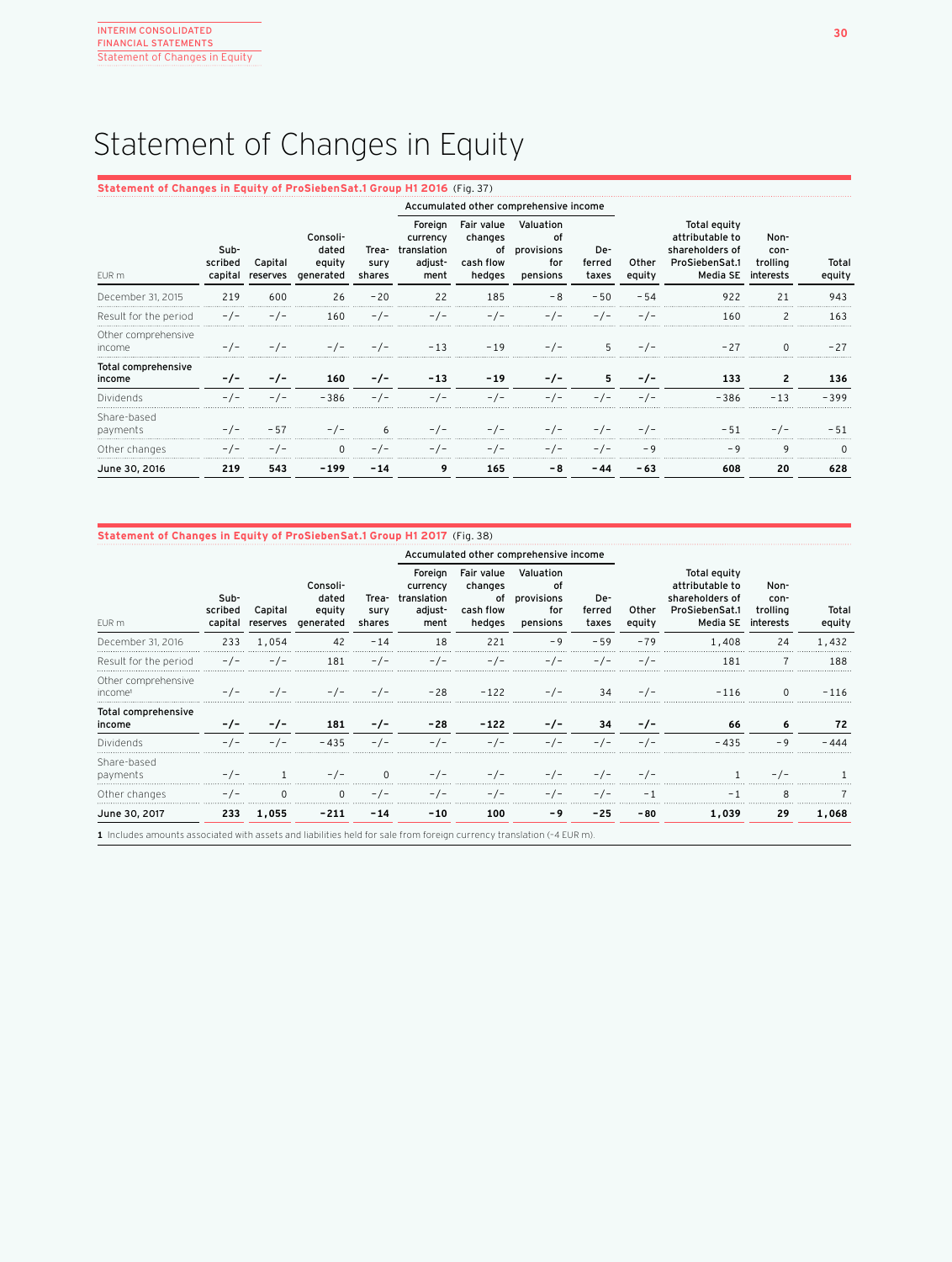## Notes to the Interim Consolidated Financial Statements of ProSiebenSat.1 Group at June 30, 2016



## General Disclosures

The Interim Consolidated Financial Statements of ProSiebenSat.1 Media SE and its subsidiaries (together "the Company", "the Group" or "ProSiebenSat.1 Group") as of June 30, 2017, have been prepared in compliance with the IFRS applicable to interim financial reporting, as published by IASB and adopted by the EU, and should be read in conjunction with the Consolidated Financial Statements as of December 31, 2016.

The accounting and valuation principles applied to the Interim Consolidated Financial Statements as of June 30, 2017, are identical with those underlying the Consolidated Financial Statements for the financial year 2016.

The Group's core business is subject to significant seasonal fluctuations. The results generated in the first six months of the financial year 2017 therefore do not necessarily allow for predictions on the further development of business.

The way in which hedge ineffectiveness is reported in the Income Statement has been changed. These are now presented in other financial result (see note 11 "Interest Result" in the Notes to the Consolidated Financial Statements as of December 31, 2016). Likewise, the Group adjusted its segment structure in July 2016 (see note 2 "Segment Reporting" in the Notes to the Consolidated Financial Statements as of December 31, 2016). The financial information for the first half-year 2016 was adjusted accordingly. Due to rounding, some of the figures in this Interim Consolidated Financial Statements may not add up exactly to the stated sum or indicated percentage values may not exactly reflect the corresponding absolute figures.

The Annual General Meeting of ProSiebenSat.1 Media SE on May 12, 2017 resolved the allocation to retained earnings in the amount of EUR 800 million and the distribution of a dividend for the financial year 2016 in the amount of EUR 1.90 per share. The total dividend payment amounted to EUR 435 million and was disbursed on May 17, 2017.

#### Effects of the change to the reporting standards

ProSiebenSat.1 Group is currently in the process of implementing new reporting standards, which have been adopted by the IASB (cf. Annual Report 2016, pp. 265-267). In detail, these are the standards IFRS 9 "Financial Instruments", IFRS 15 "Revenue from Contracts with Customers" and IFRS 16 "Leases". With the exception of IFRS 16, the standards have already been implemented in European Law by the European Commission.

The Group is currently analyzing the effects of the initial application of **IFRS 9** on the Consolidated Financial Statements as of December 31, 2018 or respectively on the intra-year quarterly reporting in a group-wide project. To date, the following decisions have been made regarding the transition:

## > Classification and measurement of financial instruments as well as impairment of financial assets

According to the most recent project status the relevant provisions of IFRS 9 will be applied for the first time from January 1, 2018. The Group will record any resulting effects as of said reporting date in the consolidated equity generated according to the actual project status. The corre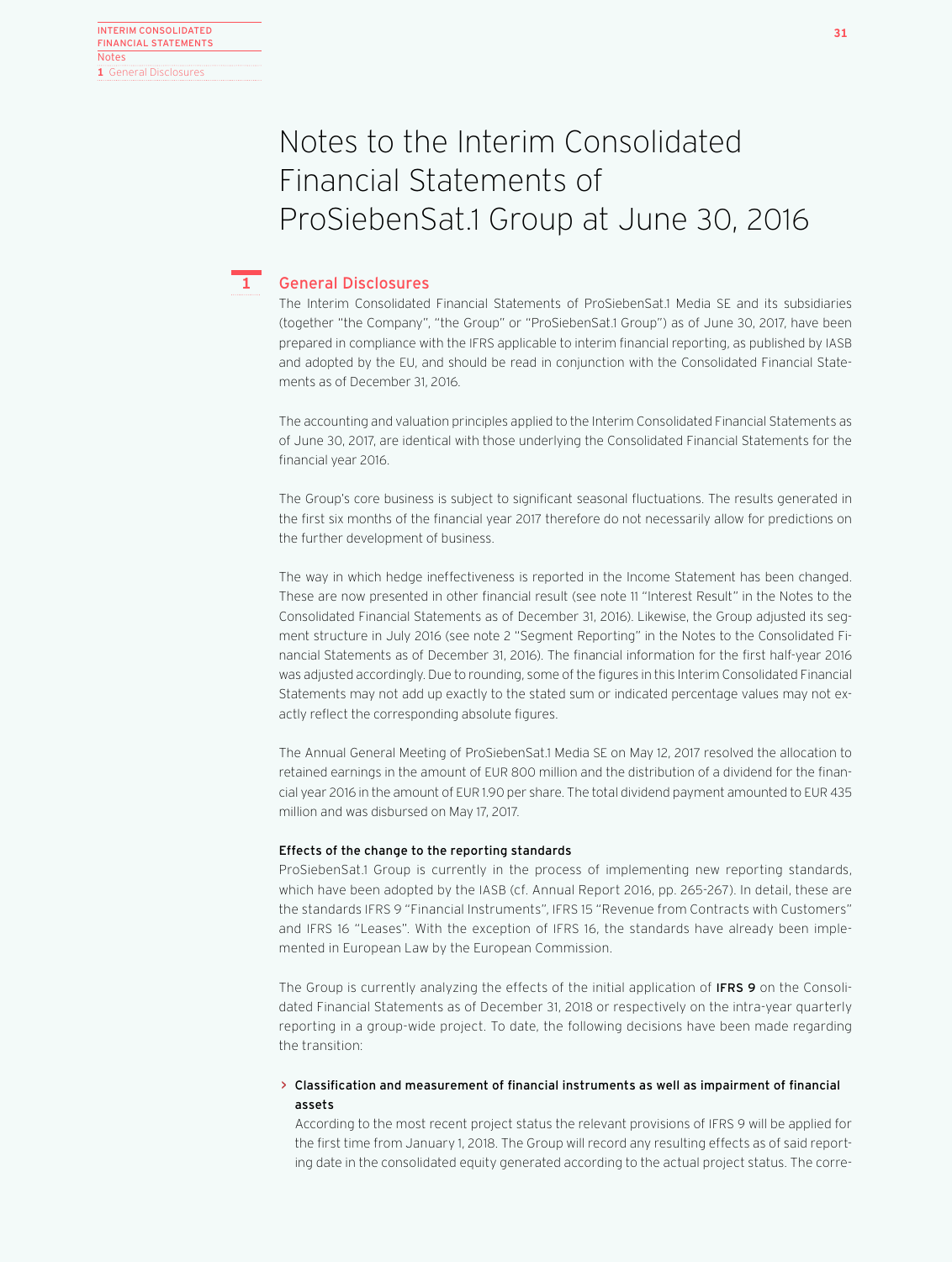sponding figures for financial year 2017 are not expected to be adjusted. ProSiebenSat.1 Group is currently analyzing the quantitative effects, which  $-$  according to current knowledge  $-$  are expected due to the earlier recognition of impairments on receivables and positive contract balances pursuant to IFRS 15 in the context of the so-called "expected loss model". Reliable quantitative data are not yet available at this time; currently, one-off adjustment effects are expected in the mid-single-digit million range.

#### > Hedge accounting

The Group does not expect to apply the requirements of IFRS 9 on hedge accounting from January 1, 2018 but instead to apply the option of continuing to account for financial hedges under IAS 39.

ProSiebenSat.1 Group will probably fully apply the revenue recognition provisions of IFRS 15 with retrospective effect. Any quantitative effects resulting from the transition will be recognized as of January 1, 2017 in the consolidated equity generated. The transformation of the clarifications of IFRS 15, published by the IASB in April 2016, into European law, has not occurred as of the present reporting date. It is, however, expected for the third quarter of 2017. Based on the current contract portfolio, the implementation is not expected to have any major effects on the Group's earnings, financial position and performance.

Subject to the timely transformation of IFRS 16 into European law, the Group plans to implement its provisions early, i.e. from the financial year 2018. Pursuant to IFRS 16.C5(b), the transition will take place by recognizing the cumulative quantitative transition effects as of January 1, 2018 in the consolidated equity generated. The financial information for the financial year 2017 is not expected to be adjusted in the Consolidated Financial Statements 2018 pursuant to IFRS 16.C7.

As things stand, the Group is expected to apply the relief provisions of IFRS 16.C3(b) when transitioning to IFRS 16, and will not review contracts, which pursuant to IAS 17 "Leases" in conjunction with IFRIC 4 "Determining whether an Arrangement contains a Lease" are not classified as leases, based on the definition of a lease in IFRS 16. This primarily affects the current Group's satellite, transponder and cable feed agreements, which under the provisions were classified as service agreements. The accounting for current contracts hence will not change under IFRS 16.

The Group is currently analyzing the possible effects of applying IFRS 16 for the first time. However, reliable results are not yet available at this time. ProSiebenSat.1 Group will publish them in the further course of financial year 2017.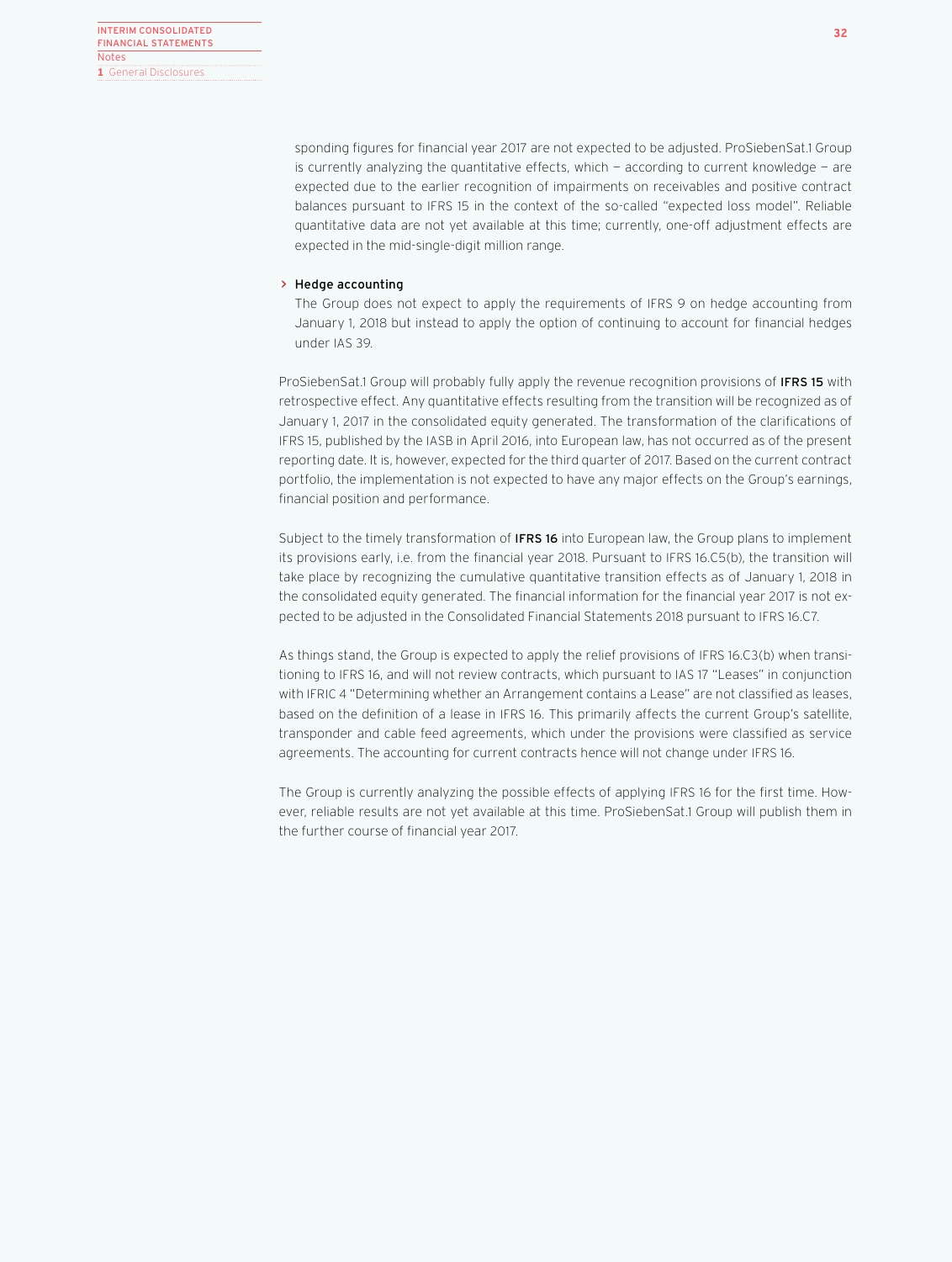#### Segment reporting **2**

Since July 1, 2016, the Group has been divided into four reporting segments: "Broadcasting Germanspeaking", "Digital Entertainment", "Digital Ventures & Commerce" and "Content Production & Global Sales".

The following table contains the segment information of ProSiebenSat.1 Group:

|                   | ent information of ProSiebenSat.1 Group Q2 2017/2016 (Fig. 39)                    |      |                      |                                     |                                           |      |                                                             |
|-------------------|-----------------------------------------------------------------------------------|------|----------------------|-------------------------------------|-------------------------------------------|------|-------------------------------------------------------------|
|                   | Segment<br>Broadcasting<br>Ger                                                    |      | Segment<br>entures & | Segment Content<br>Auction &<br>Pro | Total<br>nents<br>*********************** | Flim | Total consolidated<br>inancial<br>************************* |
| EUR m             | 02 2017                                                                           | 2017 | 02 2017              | 02 2017                             | Q2 2017                                   | 2017 | 2017                                                        |
| Revenues          | 56.                                                                               |      |                      |                                     |                                           |      |                                                             |
| External revenues | 529                                                                               | 08   |                      | 89                                  |                                           |      | 962                                                         |
| Internal revenues |                                                                                   |      |                      |                                     | 60                                        |      |                                                             |
| FRITDA            |                                                                                   |      |                      |                                     |                                           |      |                                                             |
| Adjusted EBITDA   |                                                                                   |      |                      |                                     |                                           |      | 270                                                         |
|                   | 1 This information is provided on a voluntary basis as part of segment reporting. |      |                      |                                     |                                           |      |                                                             |

|                   | Segment<br>Bro<br>dcasting<br>German                                              | ımen | Segment<br>Digital | Segment Content<br><b>Production &amp;</b> | Total<br>ıments                                 | Other.<br>- 111 | Total conso<br>later<br>financial |
|-------------------|-----------------------------------------------------------------------------------|------|--------------------|--------------------------------------------|-------------------------------------------------|-----------------|-----------------------------------|
| in Mio Euro       | 02 2016                                                                           | 2016 | 02 2016            | 02 2016                                    | 02 2016                                         | 2016            | <br>02 2016                       |
| Revenues          | 562                                                                               |      | 1.58               |                                            | りっと                                             |                 | 886                               |
| External revenues | 54                                                                                |      | 152                |                                            | <b>*****************************</b><br><br>880 |                 | 886                               |
| Internal revenues |                                                                                   |      |                    |                                            | 56                                              |                 |                                   |
| FRITDA            | 206                                                                               |      |                    |                                            | つらら                                             |                 | 258                               |
|                   |                                                                                   |      |                    |                                            | 25F                                             |                 | 254                               |
|                   | 1 This information is provided on a voluntary basis as part of segment reporting. |      |                    |                                            |                                                 |                 |                                   |

#### **Segmentinformationen der ProSiebenSat**.**1 Group H1 2017/2016** (Fig. 40)

|                   | Broadcasting<br>German-spea | rai<br>tainment<br>Ente | Segment<br>Digital Ventures & | Segment Content<br><b>Production &amp;</b> | Total<br>aments<br>--------------------- | Other.<br>Flin      | <b>Total consolidated</b><br>financial |
|-------------------|-----------------------------|-------------------------|-------------------------------|--------------------------------------------|------------------------------------------|---------------------|----------------------------------------|
| EUR m             | H <sub>1</sub> 2017         | H <sub>1</sub> 2017     | H <sub>1</sub> 2017           | H <sub>1</sub> 2017                        | H <sub>1</sub> 2017                      | H <sub>1</sub> 2017 | H1 2017                                |
| Revenues          | 02                          |                         | 150                           | 20                                         | .985                                     |                     |                                        |
| External revenues | 031                         | 205                     |                               | 168                                        | 1,860                                    |                     | .872                                   |
| Internal revenues |                             |                         |                               |                                            |                                          |                     |                                        |
| <b>FRITDA</b>     |                             |                         |                               |                                            |                                          |                     |                                        |
|                   |                             |                         |                               |                                            |                                          |                     | 458                                    |

**1** This information is provided on a voluntary basis as part of segment reporting.

|                   | Segment<br>Broadcasting<br>German-spea<br>unc                                    | ameni   | Segment<br><b>Ventures &amp;</b><br>Digital<br>merce | Segment Content<br><b>Production &amp;</b><br>hal Sales | Total<br>eaments    | Other.              | <b>Total consolidated</b><br>financial |
|-------------------|----------------------------------------------------------------------------------|---------|------------------------------------------------------|---------------------------------------------------------|---------------------|---------------------|----------------------------------------|
| in Mio Euro       | H1 2016                                                                          | H1 2016 | H1 2016                                              | H <sub>1</sub> 2016                                     | H <sub>1</sub> 2016 | H <sub>1</sub> 2016 | H1 2016                                |
| Revenues          | በ79                                                                              | 215     |                                                      |                                                         | L.780               |                     | .688                                   |
| External revenues | 1.034                                                                            | 205     | 302                                                  | l 41                                                    | 1.681               |                     | . . 688                                |
| Internal revenues |                                                                                  |         |                                                      |                                                         | 99                  | - 99                |                                        |
| <b>FRITDA</b>     | 33.                                                                              |         | 60                                                   |                                                         |                     | -                   | 420                                    |
|                   |                                                                                  |         | hh                                                   |                                                         |                     | $ \prime$           | 424                                    |
|                   | . This information is provided on a voluntary hasis as nart of segment reporting |         |                                                      |                                                         |                     |                     |                                        |

**1** This information is provided on a voluntary basis as part of segment reporting.

The Executive Board, as the chief operating decision-maker, measures the success of the segments by means of a segment profit figure referred to as "adjusted EBITDA" in internal management and reporting since January 1, 2017.

The reconciliation between the segment values and the consolidated values is shown below: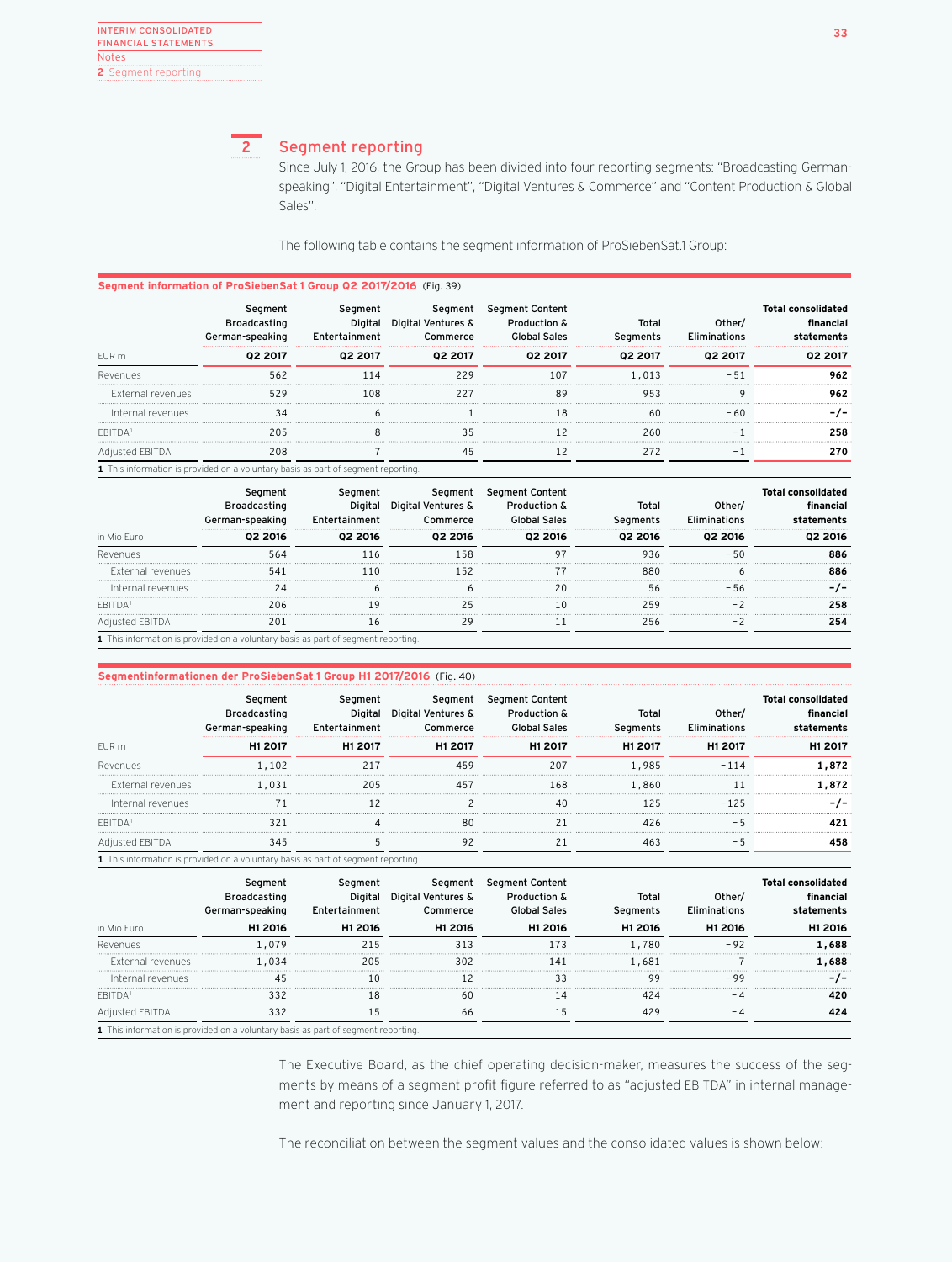transactions relating to subsidiaries

| Reconciliation of segment information (Fig. 41) |         |         |         |                     |
|-------------------------------------------------|---------|---------|---------|---------------------|
| FUR <sub>m</sub>                                | 02 2017 | Q2 2016 | H1 2017 | H <sub>1</sub> 2016 |
| Adjusted EBITDA of reportable segments          |         | 256     |         |                     |
| Other / Eliminations                            |         |         |         |                     |
| Adjusted EBITDA of the Group                    |         |         |         |                     |
| Reconciling Items                               |         |         |         |                     |
| Financial result                                | $-26$   | $-10$   |         |                     |
| Depreciation and amortization                   |         |         |         |                     |
| Impairment                                      |         |         |         |                     |
| Consolidated profit before taxes                |         |         |         |                     |
|                                                 |         |         |         |                     |

Entity-wide disclosures for ProSiebenSat.1 Group are provided below:

| Entity-wide disclosures (Fig. 42) |            |                        |            |            |            |            |             |            |            |                        |            |            |                                                 |            |
|-----------------------------------|------------|------------------------|------------|------------|------------|------------|-------------|------------|------------|------------------------|------------|------------|-------------------------------------------------|------------|
| Geographical breakdown            |            |                        |            |            | AT/CH      |            | Scandinavia |            |            |                        | Other      |            | Total consoli-<br>dated financial<br>statements |            |
| EUR m                             | 02<br>2017 | 02<br>2016             | 02<br>2017 | 02<br>2016 | 02<br>2017 | 02<br>2016 | 02<br>2017  | 02<br>2016 | 02<br>2017 | 02<br>2016             | Q2<br>2017 | 02<br>2016 | 02<br>2017                                      | 02<br>2016 |
| <b>External Revenues</b>          | 728        | 683                    | 99         | 79         | 78         | 71         | 43          | 42         | 10         | 9                      |            |            | 962                                             | 886        |
| Geographical breakdown            | <b>GER</b> |                        |            |            | AT/CH      |            | Scandinavia |            | UK         |                        | Other      |            | Total consoli-<br>dated financial<br>statements |            |
| EUR m                             | H1<br>2017 | H <sub>1</sub><br>2016 | H1<br>2017 | H1<br>2016 | H1<br>2017 | H1<br>2016 | H1<br>2017  | H1<br>2016 | H1<br>2017 | H <sub>1</sub><br>2016 | H1<br>2017 | H1<br>2016 | H1<br>2017                                      | H1<br>2016 |
| <b>External Revenues</b>          | 1,445      | 1,314                  | 181        | 146        | 137        | 127        | 89          | 82         | 13         | 15                     |            |            | 1.872                                           | .688       |



## Acquisitions and other transactions relating to subsidiaries

### Acquisition of 100 percent of shares in ATV broadcasting group

With effect as of April 6, 2017, ProSiebenSat.1 Group has acquired a 100.0 percent share in ATV Privat TV GmbH & Co KG, Vienna, Austria, and of ATV Privat TV GmbH, Vienna Austria, thus gaining control. ATV is an Austrian broadcasting group, operating the Austrian TV channels ATV and ATV2. The Companies are allocated to the "Broadcasting German-speaking" segment (see note 2 "Segment reporting"). In the context of the companies' acquisition, incidental acquisition costs of EUR 1 million were recognized in the Income Statement.

The purchase price pursuant to IFRS 3 amounts to EUR 24 million and consists of a base purchase price of EUR 28 million and standard adjustment to the assumed net financial resources and net current assets in the amount of EUR minus 4 million.

The following table shows the fair values of the identified acquired assets and of the assumed liabilities in connection with the acquisition, each as of the time of acquisition. Due to the proximity to the reporting date, the following amounts have been measured provisionally, pending the finalization of a full independent purchase price allocation by an audit firm.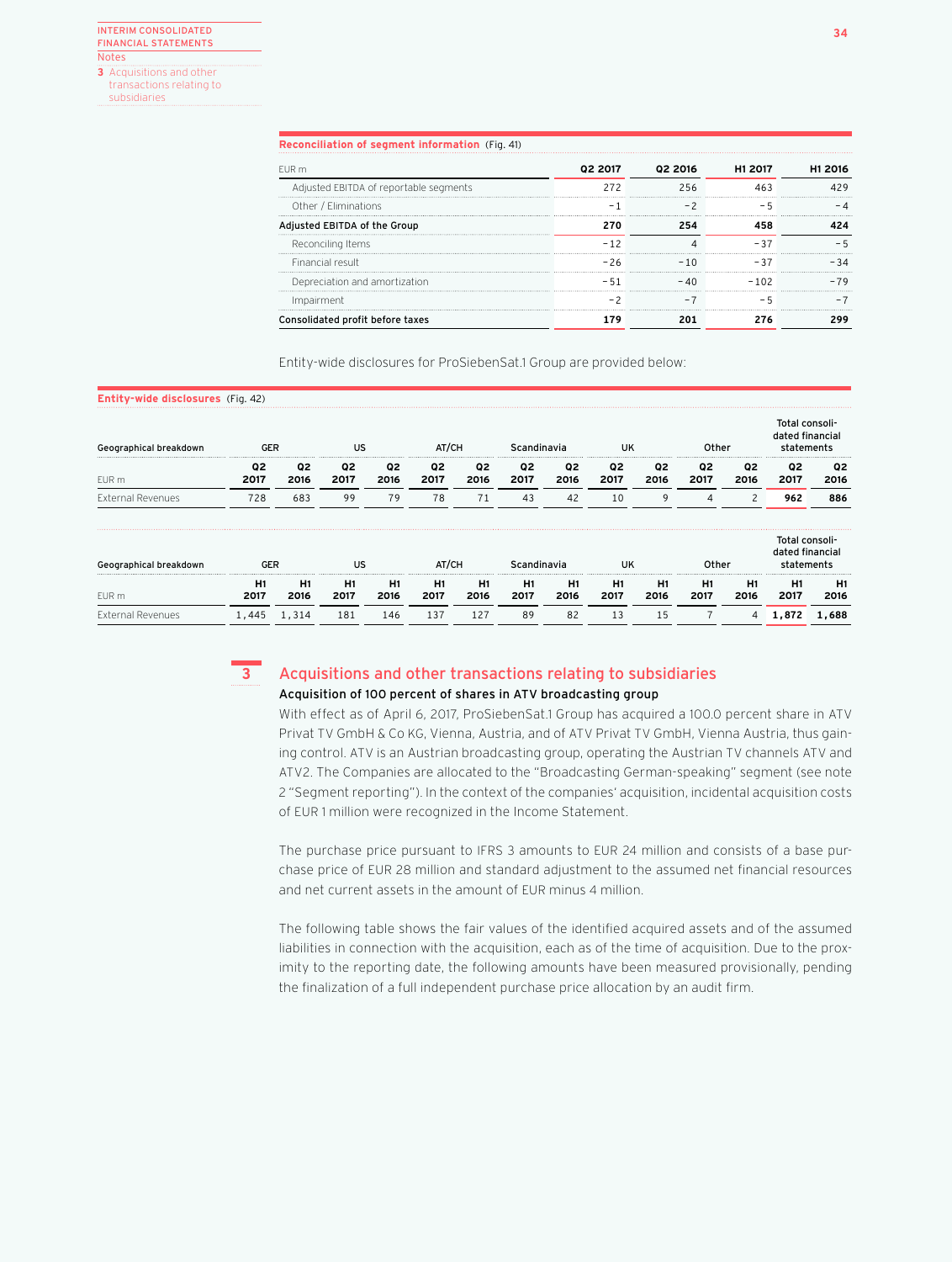transactions relating to subsidiaries

#### **Akquisition ATV Group** (Fig. 43)

|                                                                           | Fair value at<br>the time of |
|---------------------------------------------------------------------------|------------------------------|
| EUR <sub>m</sub>                                                          | acquisition                  |
| Other intangible assets                                                   | 12                           |
| thereof assets identified in the context of the purchase price allocation | 12                           |
| Property, plant and equipment                                             |                              |
| Non-current assets                                                        | 13                           |
| Trade receivables                                                         | 3                            |
| Other current receivables and assets                                      | 6                            |
| Cash and cash equivalents                                                 |                              |
| <b>Current assets</b>                                                     | 10                           |
| Trade payables                                                            | 7                            |
| Other provisions                                                          | 1 <sub>0</sub>               |
| Other liabilities                                                         | 4                            |
| Current liabilities and provisions                                        | 21                           |
| Net assets                                                                | 2                            |
| Purchase price pursuant to IFRS 3                                         | 24                           |
| Goodwill                                                                  | 22                           |

The identified goodwill is tax-deductible over 15 years and is recognized in Euro as the functional currency. It represents special synergy potentials from the expansion of business activities on the Austrian TV market. It is therefore allocated to the cash-generating unit "Broadcasting Germanspeaking".

In the context of the provisional purchase price allocation, a trademark with an indefinite useful life and a fair value of EUR 12 million was recognized separately from goodwill.

Including the Companies from the start of the financial year until initial consolidation in April 2017, would have had the following effect on the earnings, financial & asset position of ProSiebenSat.1 Group: Additional revenues of EUR 7 million and earnings after taxes in the amount of minus EUR 13 million. Between the initial consolidation and June 30, 2017, the Companies have contributed revenues of EUR 7 million and earnings after taxes in the amount of minus EUR 2 million to the consolidated net profit.

#### Assets and liabilities held for sale

Non-current assets held for sale (or groups of assets or debt held for sale) are assets, which can be sold in their current state, and where a sale is highly probable. They are valued at the lower of carrying amount or fair value less costs of disposal, unless the measurement provisions of IFRS 5 are not applicable. In line with IFRS 5.40, the previous year's figures in the statement of financial position are not adjusted.

In accordance with IFRS 5, assets amounting to EUR 207 million and associated liabilities of EUR 64 milllion, belonging to the subsidiary eTRAVELi Holding AB (which was sold as of the reporting date), and the minority investments were presented separately in the statement of financial position. The sale of the online travel agency etraveli is related to the strategic review of the online travel business of ProSiebenSat.1 Group. The disposal of the minority investments, predominantly accounted for at fair value through profit or loss in accordance with IAS 39 stands in the context of the active portfolio management of ProSiebenSat.1 Group. In this context, remeasurement effects were recognized for the minority investments held for sale in the amount of EUR 6 million.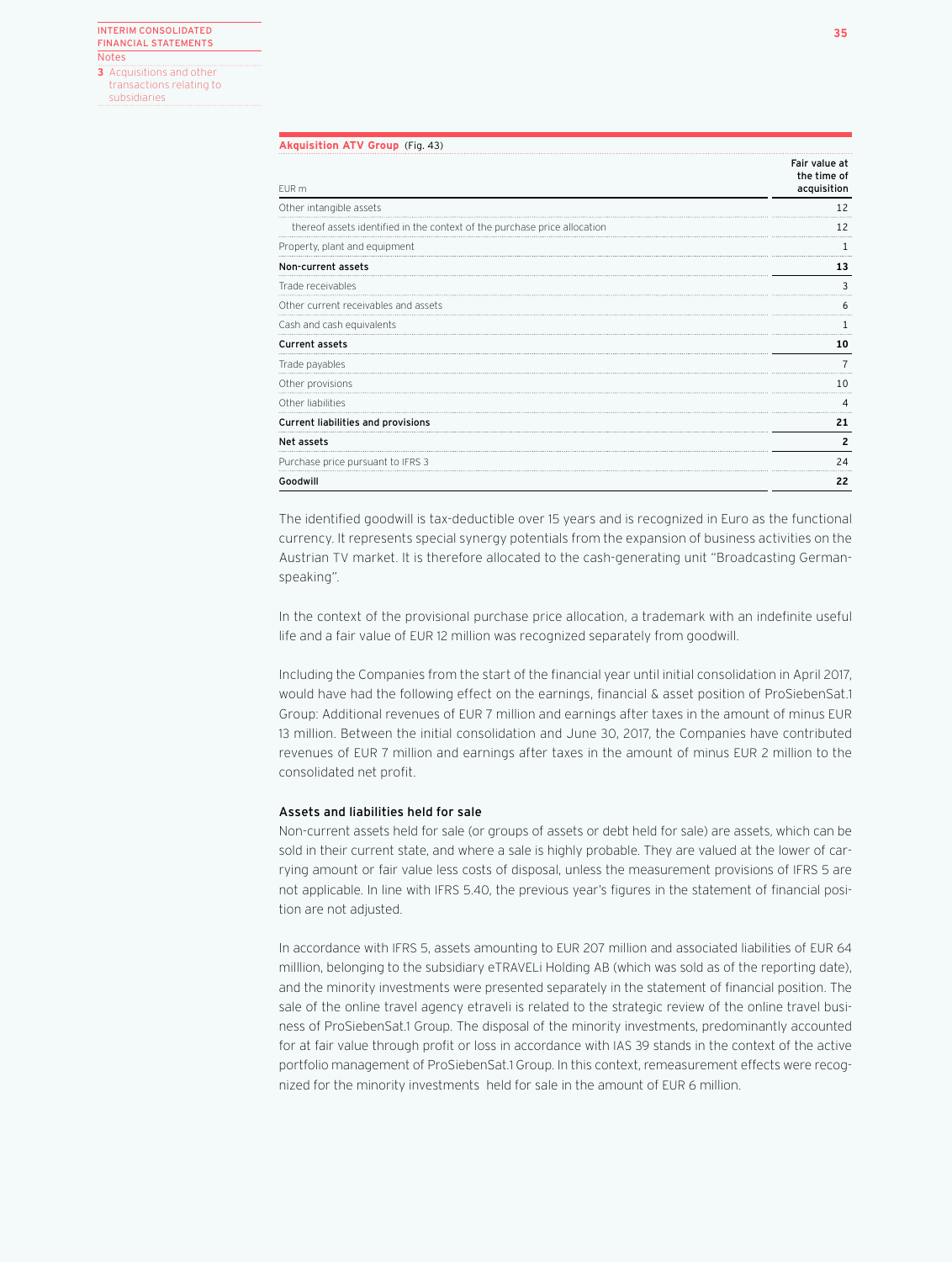| <b>INTERIM CONSOLIDATED</b> |
|-----------------------------|
| <b>FINANCIAL STATEMENTS</b> |
| <b>Notes</b>                |
| 4 Income taxes              |
| <b>5</b> Earnings per share |

The sale of etraveli is expected to close in the third quarter of 2017. The finalizing of the sale of the minority investments was on July 5, 2017 (see note 10 "Events after the closing date"). All assets held for sale have been allocated to the segment Digital Ventures & Commerce (see note 2 "Segment reporting"). As of the reporting date, the assets held for sale/the associated liabilities are distributed among the following main items:

| Assets and liabilities held for sale (Fig. 44)         |               |
|--------------------------------------------------------|---------------|
| EUR m                                                  | June 30, 2017 |
| Other intangible assets                                |               |
| Property, plant and equipment                          |               |
| Non-current financial assets                           |               |
| Other assets, incl. deferred taxes                     |               |
| Cash and cash equivalents                              | 65            |
| Total assets held for sale                             | 207           |
| Trade payables                                         |               |
| Other assets and provisions, incl. deferred taxes      | 48            |
| Total liabilities associated with assets held for sale | 64            |
| Net assets                                             | 43            |

This presentation of the net assets does not include the goodwill of the Digital Ventures & Commerce segment allocated to the operation etraveli in accordance with IAS 36.86, as this will only be determinable at the closing date of the transaction, based on the relative values at that point in time. The value expected amounts to a low three-digit million Euro figure.

#### Capital increase at Studio71

With economic effect as of January 11, 2017, the media groups TF1 SA, Boulogne-Billancourt, France (TF1) and Reti Televisive Italiane S.p.A., Milan, Italy (Mediaset) each took out a minority interest in ProSiebenSat.1 Digital Content LP (Studio71) in the context of a capital increase. With economic effect as of February 17, 2017, TF1 increased its minority interest in Studio71 via another capital increase. Following said capital increases, 69 percent of the shares in Studio71 remain with ProSiebenSat.1 Group. Put options have been stipulated with both TF1 and Mediaset regarding the buyback of said shares. Since ProSiebenSat.1 Group is under the unconditional obligation to satisfy such put options when exercised, the consolidation ratio remains at 100.0 percent.



### Income taxes

The Group's relevant nominal tax rate remains unchanged at 28.0 percent. The effective Group tax rate of 32.0 percent anticipated for the entire financial year (previous year: 31.5%) was used as the basis for determining the Group's tax expenditures for the first six months of 2017. The resulting difference to the nominal tax rate is primarily due to the fact that taxes for previous assessment periods, as well as on non-deductible operating expenses, have been taken into account.



### Earnings per share

The following tables set out the underlying parameters when calculating the result per share: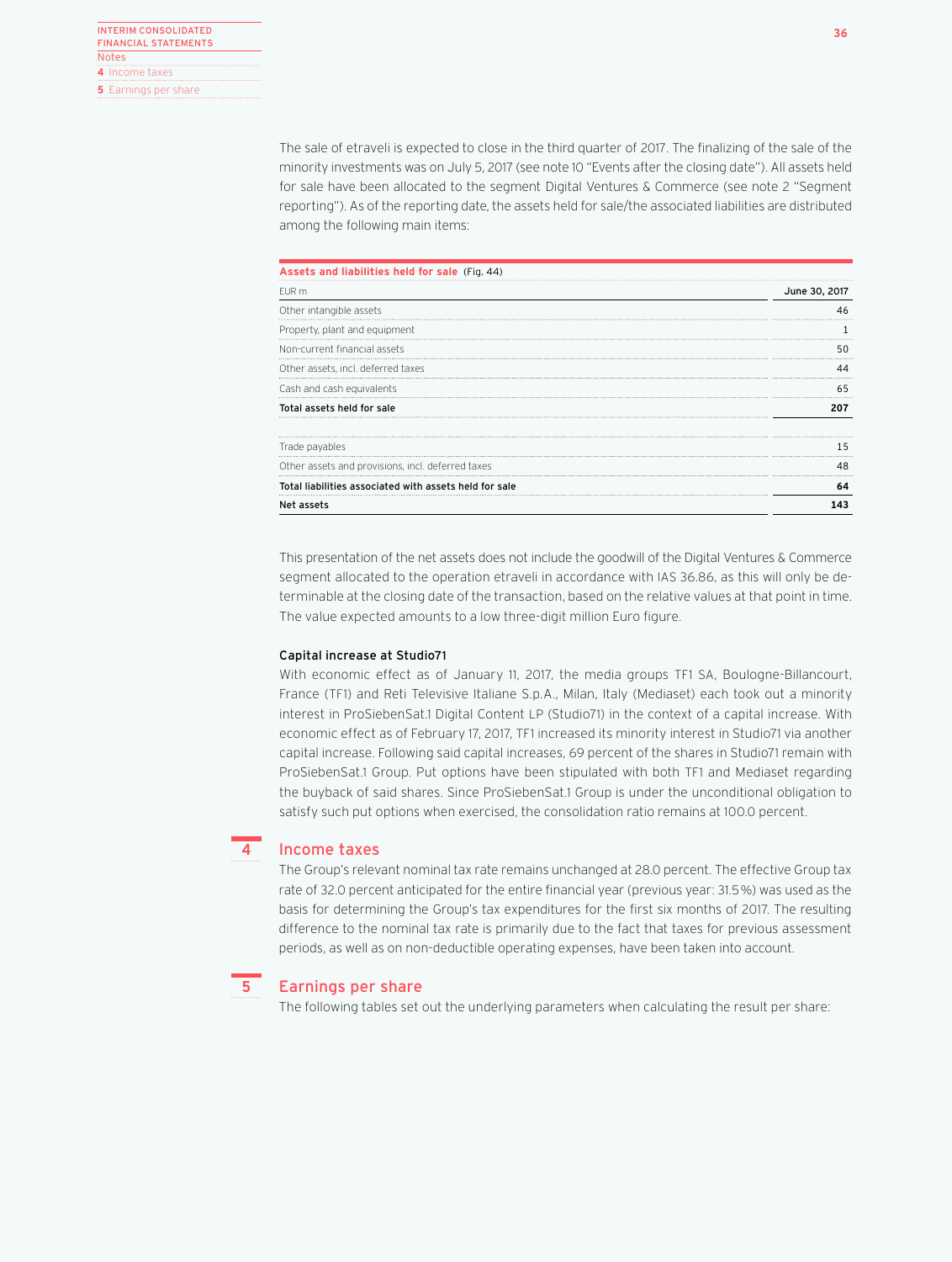**6** Contingent liabilities and other financial obligations

**6**

| Profit measures included in calculating earnings per share (Fig. 45)            |         |         |         |                     |
|---------------------------------------------------------------------------------|---------|---------|---------|---------------------|
| EUR m                                                                           | 02 2017 | 02 2016 | H1 2017 | H <sub>1</sub> 2016 |
| Result attributable to the shareholders of<br>ProSiebenSat.1 Media SE (basic)   |         |         | 181     |                     |
| Thereof from continuing operations (basic)                                      |         | 136     | 181     |                     |
| Thereof from discontinued operations (basic)                                    |         |         |         |                     |
| Valuation effects of share-based payments after taxes                           |         |         |         |                     |
| Result attributable to the shareholders of<br>ProSiebenSat.1 Media SE (diluted) | 116     |         | 181     | 157                 |
| Thereof from continuing operations (diluted)                                    | 116     | 133     |         |                     |
| Thereof from discontinued operations (diluted)                                  |         |         |         |                     |
|                                                                                 |         |         |         |                     |

| Numbers of shares included in calculating earnings per share (Fig. 46) |         |                                                         |                     |                     |
|------------------------------------------------------------------------|---------|---------------------------------------------------------|---------------------|---------------------|
| Shares                                                                 | 02 2017 | 02 2016                                                 | H <sub>1</sub> 2017 | H <sub>1</sub> 2016 |
| Weighted average number of shares outstanding<br>(basic)               |         | 228.834.430 214.530.284 228.824.430 214.418.143         |                     |                     |
| Dilution effect based on stock options and rights<br>to shares         | 530,800 | 559,392                                                 | 65,221              | 559,392             |
| Weighted average number of shares outstanding<br>(diluted)             |         | 229, 365, 230 215, 089, 676 228, 889, 651 214, 977, 535 |                     |                     |

The Group Share Plans (refer to Note 8 "Share-based payment") contain an option for ProSiebenSat.1 Media SE to perform settlement either in shares or cash. For purposes of calculating earnings per share, the plans are treated as if they were settled in shares, in line with IAS 33.58 but contrary to IFRS 2, due to the dilutive effect in the second quarter of 2016, the second quarter of 2017 and the first six months of the financial year 2016. There were no dilutive effects in the first six months of 2017.

## Contingent liabilities and other financial obligations

### Tax risks regarding the assessment of the programming assets:

In June 2017, the German tax authorities have, in the context of the tax audit for the years 2004 to 2012, which has been ongoing since 2010 and 2013 respectively, called into question the accuracy of ProSiebenSat.1 Group's accounting for programming assets for tax purposes for the first time. This relates in particular to the presentation of programming assets as current assets and the determination of consumption. Technical discussions with the fiscal administration are still under way. In particular, the fiscal administration has not yet issued any written statement as to how specifically it believes the accounting of the programming assets should be changed. It therefore remains unclear if and to what extent the accounting would have to be changed in principle and in terms of the valuation method. ProSiebenSat.1 Group considers its accounting practice — which previously had indeed been accepted by the tax authorities — lawful. ProSiebenSat.1 Group therefore reserves the right to appeal any potential tax assessments. Nonetheless, for said reasons it cannot be ruled out that due to the tax audit additional tax payments may have a major impact on our earnings performance. No provisions have been made for this risk as of the closing date.

As of June 30, 2017, there have been no other major changes to the contingent liabilities recognized in the Consolidated Financial Statements as of December 31, 2016.

The other financial obligations are comprised as follows:

| Other financial obligations (Fig. 47)          |               |                   |
|------------------------------------------------|---------------|-------------------|
| FUR <sub>m</sub>                               | June 30, 2017 | December 31, 2016 |
| Procurement commitments for programming assets | 3.022         |                   |
| Distribution                                   | 215           |                   |
| Leasing and rental obligations                 |               |                   |
| Other financial liabilities                    |               |                   |
|                                                |               |                   |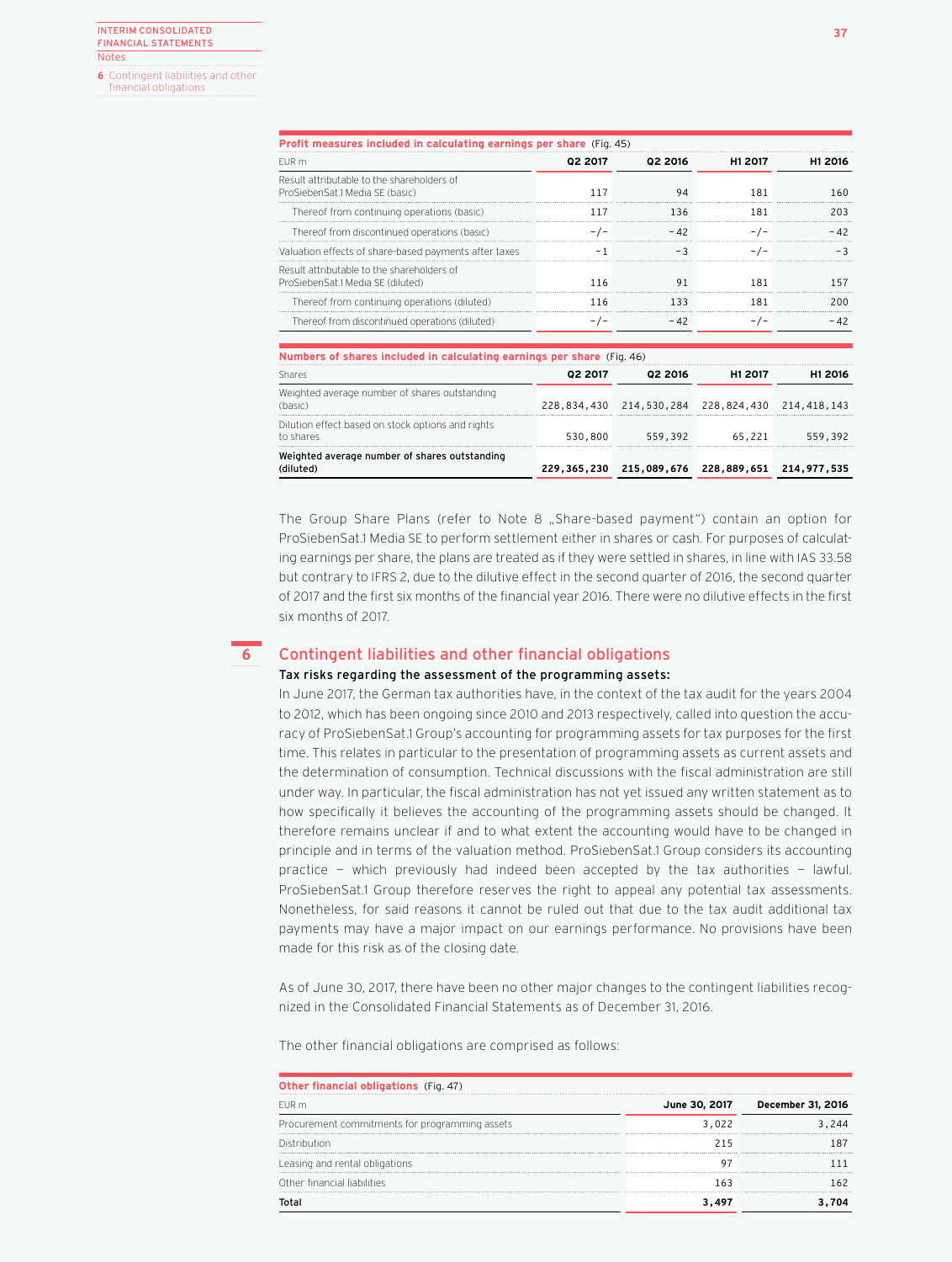#### Financial instruments **7**

The following table shows the carrying amounts and the fair values of all categories of financial assets and financial liabilities of ProSiebenSat.1 Group and allocates the financial assets and financial liabilities, which have been valued at their fair value, to the fair value hierarchy levels.

### **Carrying amounts and fair values of financial instruments as of June 30, 2017** (Fig. 48)

|                                                                    |                                                                     |                         |                                                   |                             | Category                         |                        |                                   | <b>Fair Value</b> |       |                 |              |
|--------------------------------------------------------------------|---------------------------------------------------------------------|-------------------------|---------------------------------------------------|-----------------------------|----------------------------------|------------------------|-----------------------------------|-------------------|-------|-----------------|--------------|
| EUR m                                                              | Presented in<br>the Statement of<br><b>Financial Position</b><br>as | Carry-<br>ing<br>amount | At fair<br>value<br>through<br>profit<br>and loss | Hedging<br>instru-<br>ments | Loans<br>and<br>receiv-<br>ables | Available-<br>for-sale | Other<br>financial<br>liabilities | Level 1           |       | Level 2 Level 3 | <b>Total</b> |
| <b>Financial assets</b>                                            |                                                                     |                         |                                                   |                             |                                  |                        |                                   |                   |       |                 |              |
| Measured at fair value                                             |                                                                     |                         |                                                   |                             |                                  |                        |                                   |                   |       |                 |              |
| Financial assets<br>designated at fair<br>value                    | Non-current<br>financial assets                                     | 22                      | 22                                                | $-/-$                       | $-/-$                            | $-/-$                  | $-/-$                             | 22                | $-/-$ | $-/-$           | 22           |
| Other equity<br>instruments                                        | Non-current<br>financial assets                                     | 78                      | 78                                                | $-/-$                       | $-/-$                            | $-/-$                  | $-/-$                             | $-/-$             | -/-   | 78              | 78           |
| Derivatives for which<br>hedge accounting is<br>not applied        | Current and<br>non-current<br>financial assets                      | 8                       | 8                                                 | $-/-$                       | $-/-$                            | $-/-$                  | $-/-$                             | $-/-$             | $1\,$ | $\overline{7}$  | 8            |
| Hedge derivatives                                                  | Current and<br>non-current<br>financial assets                      | 127                     | $-/-$                                             | 127                         | $-/-$                            | $-/-$                  | $-/-$                             | $-/-$             | 127   | $-/-$           | 127          |
| Not measured at<br>fair value                                      |                                                                     |                         |                                                   |                             |                                  |                        |                                   |                   |       |                 |              |
| Cash and cash<br>equivalents <sup>1</sup>                          | Cash and<br>cash equivalents                                        | 758                     | $-/-$                                             | $-/-$                       | 758                              | $-/-$                  | $-/-$                             |                   |       |                 |              |
| Loans and<br>receivables <sup>1</sup>                              | Current and<br>non-current<br>financial assets                      | 452                     | $-/-$                                             | $-/-$                       | 452                              | $-/-$                  | $-/-$                             |                   |       |                 |              |
| Total                                                              |                                                                     | 1,445                   | 108                                               | 127                         | 1,210                            | -/-                    | -/-                               | 22                | 128   | 85              | 235          |
| Financial<br>liabilities                                           |                                                                     |                         |                                                   |                             |                                  |                        |                                   |                   |       |                 |              |
| Measured at fair value                                             |                                                                     |                         |                                                   |                             |                                  |                        |                                   |                   |       |                 |              |
| Liabilities from put<br>options and earn-outs                      | Other financial<br>liabilities                                      | 354                     | 354                                               | $-/-$                       | $-/-$                            | $-/-$                  | $-/-$                             | $-/-$             | $-/-$ | 354             | 354          |
| Derivatives for which<br>hedge accounting is<br>not applied        | Other financial<br>liabilities                                      | 34                      | 34                                                | $-/-$                       | $-/-$                            | $-/-$                  | $-/-$                             | $-/-$             | 34    | $-/-$           | 34           |
| Hedge derivatives                                                  | Other financial<br>liabilities                                      | 11                      | $-/-$                                             | 11                          | $-/-$                            | $-/-$                  | $-/-$                             | $-/-$             | 11    | $-/-$           | 11           |
| Not measured at<br>fair value                                      |                                                                     |                         |                                                   |                             |                                  |                        |                                   |                   |       |                 |              |
| Loans and<br>borrowings                                            | Financial Debt                                                      | 2,089                   | $-/-$                                             | $-/-$                       | $-/-$                            | $-/-$                  | 2,089                             | $-/-$             | 2,088 | $-/-$           | 2,088        |
| Notes                                                              | Financial Debt                                                      | 596                     | $-/-$                                             | $-/-$                       | $-/-$                            | $-/-$                  | 596                               | 633               | $-/-$ | $-/-$           | 633          |
| Promissory notes                                                   | Financial Debt                                                      | 498                     | $-/-$                                             | $-$ / $-$                   | $-/-$                            | $-/-$                  | 498                               | $-/-$             | 495   | $-/-$           | 495          |
| Liabilities from<br>finance leases                                 | Other financial<br>liabilities                                      | 65                      | $-/-$                                             | $-/-$                       | $-/-$                            | $-/-$                  | 65                                | $-/-$             | 69    | $-/-$           | 69           |
| Other Financial<br>liabilities at<br>(amortised) cost <sup>1</sup> | Other financial<br>liabilities and trade<br>payables                | 610                     | $-/-$                                             | $-/-$                       | $-/-$                            | $-/-$                  | 610                               |                   |       |                 |              |
| Total                                                              |                                                                     | 4,257                   | 388                                               | 11                          | -/-                              | -/-                    | 3,858                             | 633               | 2,697 | 354             | 3,683        |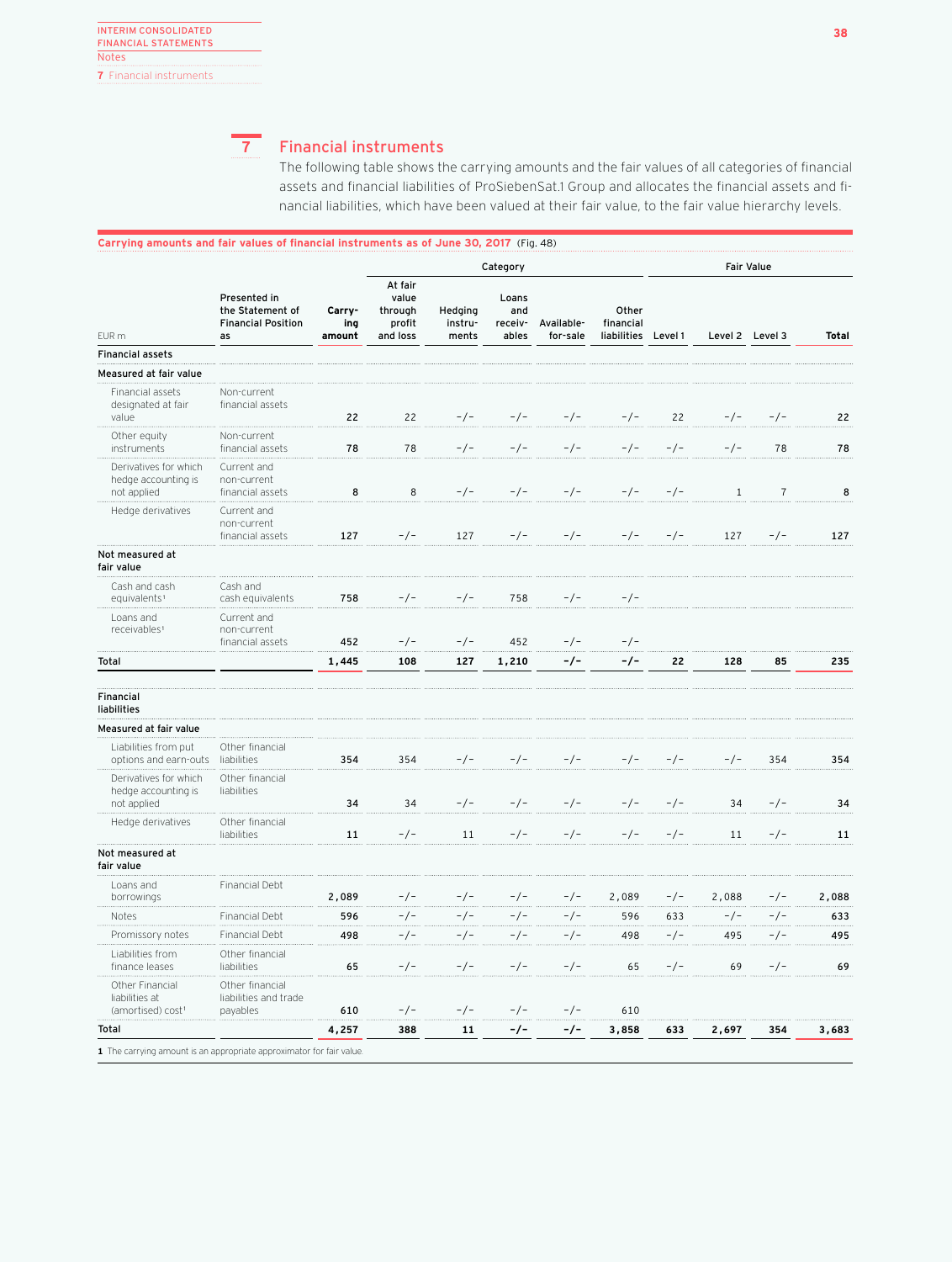## **Carrying amounts and fair values of financial instruments as of December 31, 2016** (Fig. 49)

|                                                                    |                                                                     |                         |                                                   |                             | Category                         |                        |                                   | <b>Fair Value</b> |       |                 |              |  |
|--------------------------------------------------------------------|---------------------------------------------------------------------|-------------------------|---------------------------------------------------|-----------------------------|----------------------------------|------------------------|-----------------------------------|-------------------|-------|-----------------|--------------|--|
| EUR m                                                              | Presented in<br>the Statement of<br><b>Financial Position</b><br>as | Carry-<br>ing<br>amount | At fair<br>value<br>through<br>profit<br>and loss | Hedging<br>instru-<br>ments | Loans<br>and<br>receiv-<br>ables | Available-<br>for-sale | Other<br>financial<br>liabilities | Level 1           |       | Level 2 Level 3 | <b>Total</b> |  |
| <b>Financial assets</b>                                            |                                                                     |                         |                                                   |                             |                                  |                        |                                   |                   |       |                 |              |  |
| Measured at fair value                                             |                                                                     |                         |                                                   |                             |                                  |                        |                                   |                   |       |                 |              |  |
| Financial assets<br>designated at fair<br>value                    | Non-current<br>financial assets                                     | 21                      | 21                                                | $-/-$                       | $-/-$                            | $-/-$                  | $-/-$                             | 21                | -/-   | $-/-$           | 21           |  |
| Other equity<br>instruments                                        | Non-current<br>financial assets                                     | 99                      | 99                                                | $-/-$                       | $-/-$                            | $-/-$                  | $-/-$                             | $-/-$             | $-/-$ | 99              | 99           |  |
| Derivatives for which<br>hedge accounting is<br>not applied        | Current and<br>non-current<br>financial assets                      | 18                      | 18                                                | $-/-$                       | $-/-$                            | $-/-$                  | $-/-$                             | $-/-$             | 11    | $\overline{7}$  | 18           |  |
| Hedge derivatives                                                  | Current and<br>non-current<br>financial assets                      | 246                     | $-/-$                                             | 246                         | $-/-$                            | $-/-$                  | $-/-$                             | $-/-$             | 246   | $-/-$           | 246          |  |
| Not measured at<br>fair value                                      |                                                                     |                         |                                                   |                             |                                  |                        |                                   |                   |       |                 |              |  |
| Cash and cash<br>equivalents <sup>1</sup>                          | Cash and<br>cash equivalents                                        | 1,271                   | $-/-$                                             | $-/-$                       | 1,271                            | $-/-$                  | $-/-$                             |                   |       |                 |              |  |
| Loans and<br>receivables <sup>1</sup>                              | Current and<br>non-current<br>financial assets                      | 484                     | $-/-$                                             | $-/-$                       | 484                              | $-/-$                  | $-/-$                             |                   |       |                 |              |  |
| Total                                                              |                                                                     | 2,140                   | 138                                               | 246                         | 1,755                            | -/-                    | -/-                               | 21                | 257   | 106             | 384          |  |
| Financial<br>liabilities                                           |                                                                     |                         |                                                   |                             |                                  |                        |                                   |                   |       |                 |              |  |
| Measured at fair value                                             |                                                                     |                         |                                                   |                             |                                  |                        |                                   |                   |       |                 |              |  |
| Liabilities from put<br>options and earn-outs                      | Other financial<br>liabilities                                      | 363                     | 363                                               | $-/-$                       | $-/-$                            | $-/-$                  | $-/-$                             | $-/-$             | $-/-$ | 363             | 363          |  |
| Derivatives for which<br>hedge accounting is<br>not applied        | Other financial<br>liabilities                                      | 32                      | 32                                                | $-/-$                       | $-/-$                            | $-/-$                  | $-/-$                             | $-/-$             | 32    | $-/-$           | 32           |  |
| Not measured at<br>fair value                                      |                                                                     |                         |                                                   |                             |                                  |                        |                                   |                   |       |                 |              |  |
| Loans and<br>borrowings                                            | Financial Debt                                                      | 2,091                   | $-/-$                                             | $-/-$                       | $-/-$                            | $-/-$                  | 2,091                             | $-/-$             | 2,118 | $-/-$           | 2,118        |  |
| Notes                                                              | Financial Debt                                                      | 596                     | $-/-$                                             | $-/-$                       | $-/-$                            | $-/-$                  | 596                               | 637               | $-/-$ | $-/-$           | 637          |  |
| Promissory notes                                                   | Financial Debt                                                      | 498                     | $-/-$                                             | $-/-$                       | $-/-$                            | $-/-$                  | 498                               | $-/-$             | 488   | $-/-$           | 488          |  |
| Liabilities from<br>finance leases                                 | Other financial<br>liabilities                                      | 72                      | $-/-$                                             | $-/-$                       | $-/-$                            | $-/-$                  | 72                                | $-/-$             | 77    | $-/-$           | 77           |  |
| Other Financial<br>liabilities at<br>(amortised) cost <sup>1</sup> | Other financial<br>liabilities and trade<br>payables                | 640                     | $-/-$                                             | $-/-$                       | $-/-$                            | $-/-$                  | 640                               |                   |       |                 |              |  |
| Total                                                              |                                                                     | 4,291                   | 395                                               | -/-                         | $-/-$                            | -/-                    | 3,896                             | 637               | 2,715 | 363             | 3,715        |  |
| 1 The carrying amount is                                           | appropriate approximator for fair value.                            |                         |                                                   |                             |                                  |                        |                                   |                   |       |                 |              |  |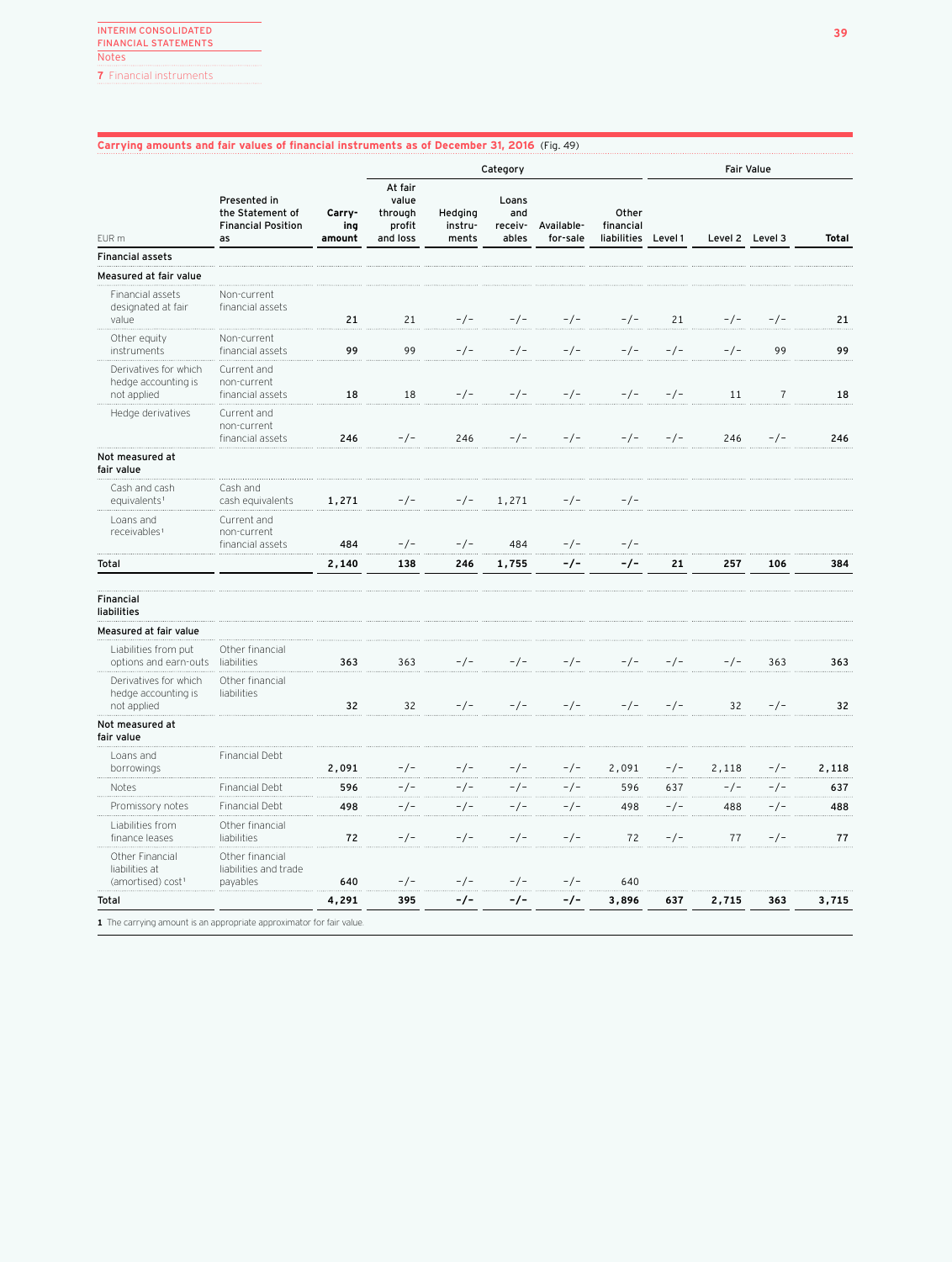The following table shows the reconciliation of the items regularly measured at fair value and assigned to Level 3 as of the closing date:

| Reconciliation of level 3 fair values (Fig. 50)                                                            |                                                              |                                                  |
|------------------------------------------------------------------------------------------------------------|--------------------------------------------------------------|--------------------------------------------------|
| FUR <sub>m</sub>                                                                                           | Derivatives, for which<br>hedge accounting is<br>not applied | Liabilities from<br>put options<br>and earn-outs |
| January 1, 2017                                                                                            |                                                              | 363                                              |
| Results included in income statement as well as in<br>other comprehensive income (unrealized) <sup>1</sup> |                                                              |                                                  |
| Additions from acquisitions                                                                                |                                                              |                                                  |
| Disposals/Payments                                                                                         |                                                              |                                                  |
| Other changes                                                                                              |                                                              | 56                                               |
| June 30, 2017                                                                                              |                                                              | 154                                              |
| 1 This item includes compounding effects and further valuation adjustments.                                |                                                              |                                                  |

ProSiebenSat.1 Group pursues an active financial management and exploited the attractive environment on the financial markets. For example in April 2017, the Group extended the maturity of the syndicated credit agreement — consisting of a term loan of EUR 2.1 billion and a revolving credit facility — by two years until April 2022. In this context, the revolving credit facility was increased by EUR 150 million to EUR 750 million, but was not utilized in the first six months of 2017. The financial covenants ceased to apply under the refinancing measures.

## **8**

## Share-based payments

The Group Share Plan 2013, which expired at the end of the financial year 2016, was fully paid out in the second quarter of 2017 in the amount of EUR 13.6 million. Beyond that, the plan conditions for the Group Share Plans remain unchanged and continue to be in line with the information shown in the Consolidated Notes and in the summarized Management Report as of December 31, 2016.

Of the performance share units issued under the other Group Share Plans, 7,047 units of the Group Share Plan 2014, 11,636 units of the Group Share Plan 2015 and 19,696 units of the Group Share Plan 2016 expired in the first six months of the financial year 2017.

In the first six months of the financial year 2017, 31,030 share options from the LTIP 2010 (cycle 2011) were exercised.

## **9**

## Related parties

As of January 1, 2017, Sabine Eckhardt was appointed to the ProSiebenSat.1 Media SE Executive Board as Chief Commercial Officer (CCO). Dr. Gunnar Wiedenfels resigned at his own request from the Executive Board as of March 31, 2017. Dr. Jan Kemper was appointed to the Executive Board as Chief Financial Officer (CFO) as of June 1, 2017.

Dr. Ralf Schremper (Chief Investment Officer) will leave the Executive Board of ProSiebenSat.1 Media SE as of July 31, 2017. As of August 1, 2017, Dr. Jan Kemper will also assume the Group's M&A department.

During the first six months of the financial year 2017, revenues from the sale of goods and rendering of services from transactions with related entities amounted to EUR 66 million (previous year: EUR 65 million). As of June 30, 2017, receivables from the respective entities amounted to EUR 24 million (December 31, 2016: EUR 23 million).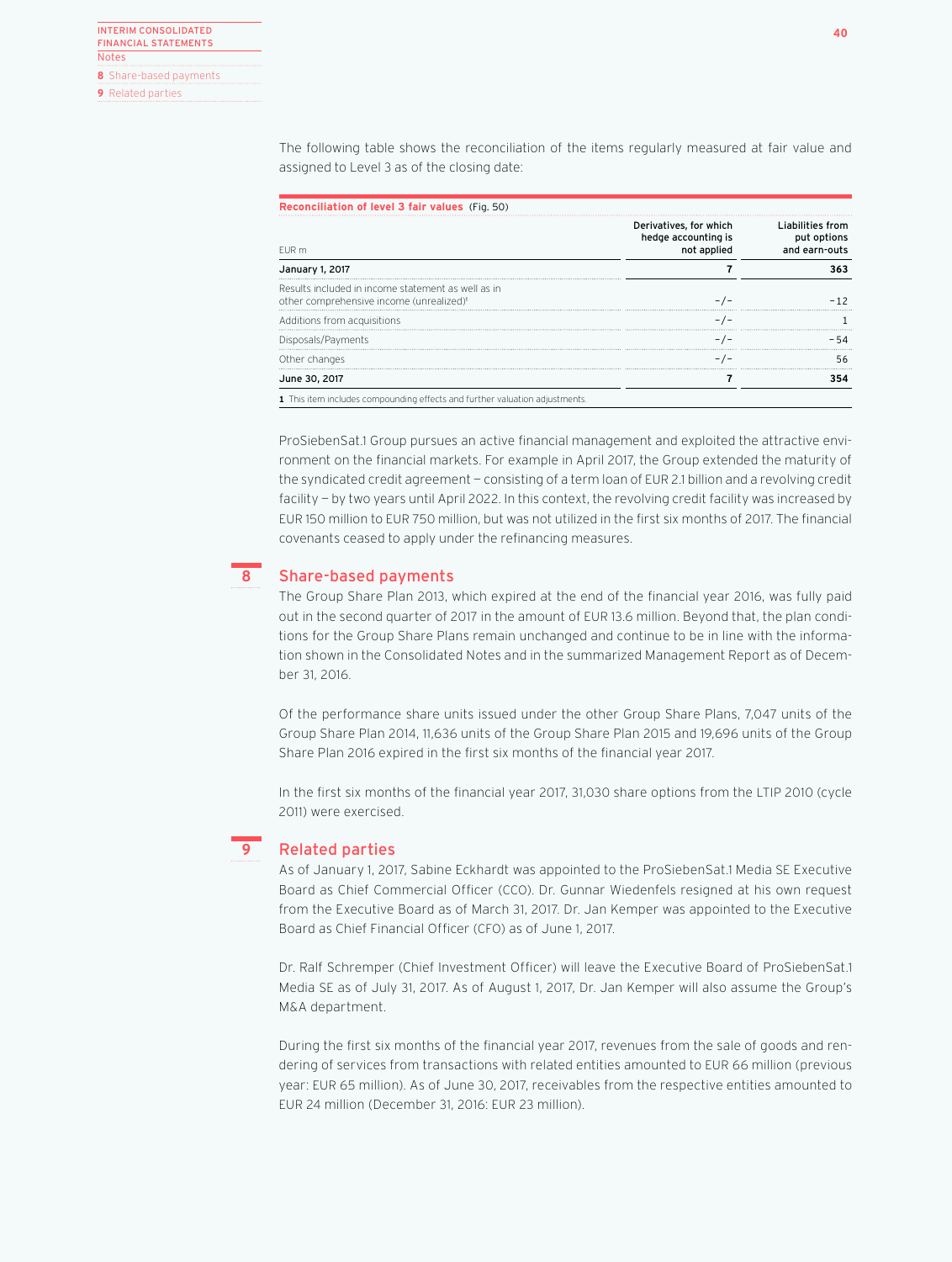In the first six months of the financial year 2017, the Group received goods and services from its related parties and accordingly recognized expenses amounting to EUR 15 million (previous year: EUR 16 million). Liabilities to these entities amounted to EUR 4 million as of June 30, 2017 (December 31, 2016: EUR 10 million).

In the first six months of financial year 2017, the members of the Supervisory Board acquired 586 shares of the Company. In the first three months of the financial year 2017, Dr. Gunnar Wiedenfels sold 5,000 shares of the Company.

In the context of the master agreement with Heilpflanzenwohl AG, Pfaffikon, Switzerland (see note 32 "Related parties" in the Notes to the Consolidated Financial Statements as of December 31, 2016), advertising services with a gross media volume of EUR 7 million (previous year: none) were rendered in the reporting period.

There have been no other major changes or transactions in the second quarter of financial year 2017 compared to the facts regarding related parties as reported in the Notes to the Consolidated Financial Statements for financial year 2016.

**10**

## Events after the interim reporting period Disposal of a minority investments portfolio

With economic effect as of July 5, 2017, ProSiebenSat.1 Group has sold a minority investments portfolio to LCP (Overseas) Financial Holdings DAC, Dublin, Ireland (acquirer). In the context of the sale, the holdings were contributed to a GmbH & Co. KG established by ProSiebenSat.1 Group, and 75.1% of said GmbH & Co. KG were sold to the acquirer. The purchase price in the amount of EUR 35 million was supposed to be paid on July 5, 2017. Due to ProSiebenSat.1 Group having significant influence, the 24.9% share in Crosslantic Fund I GmbH & Co. KG held by the Group is accounted for using the equity method as a material associated entity.

## Other events after the closing date

Between the end of the second quarter 2017 and July 27, 2017 — the release date of this Half-Yearly Financial Report for publication and submission to the Supervisory Board — no other reportable events occurred, which are of material significance for the earnings, financial position and performance of ProSiebenSat.1 Group or of ProSiebenSat.1 Media SE.

July 27, 2017 The Executive Board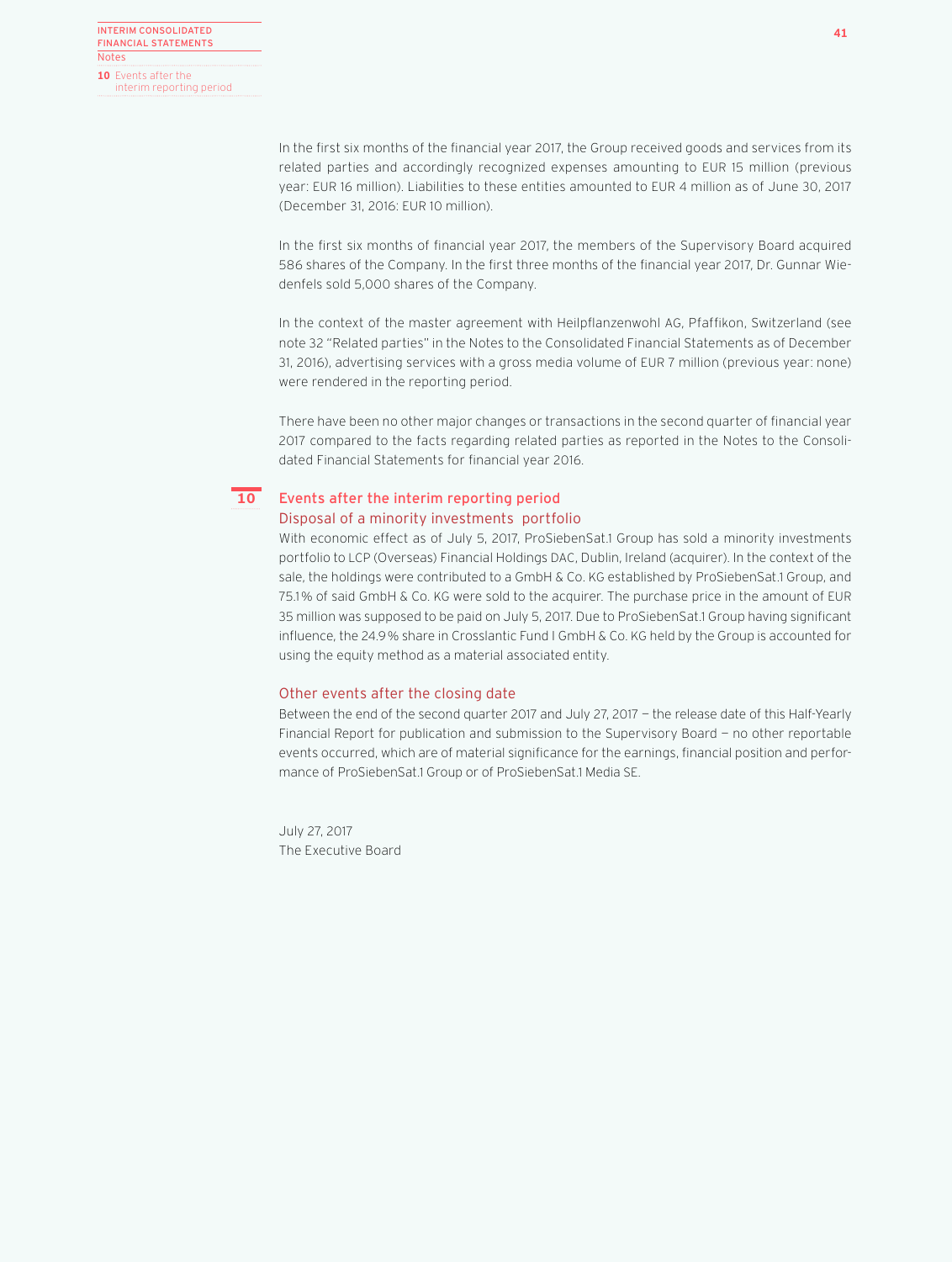## Responsibility Statement by Management

To the best of our knowledge, we certify that, in accordance with the applicable reporting principles, the consolidated interim financial statements give a true and fair view of the Group's earnings, financial position and performance, and the combined management report of the Group gives a fair view of the development and performance of the business and the position of the Group, together with a description of the principal opportunities and risks associated with the expected development of the Group.

Unterföhring, July 27, 2017

Promos Ebel.

Thomas Ebeling (Chief Executive Officer — CEO)

Dr. Jan Kemper (Chief Financial Officer - CFO)

Conrad Albert (External Affairs & Industry Relations, General Counsel)

abine Eckhardt (Chief Commercial Officer - CCO)

Jan David Frouman (Content & Broadcasting)

Dr. Ralf Schremper (Chief Investment Officer - CIO)

Christof Wahl (Digital Entertainment)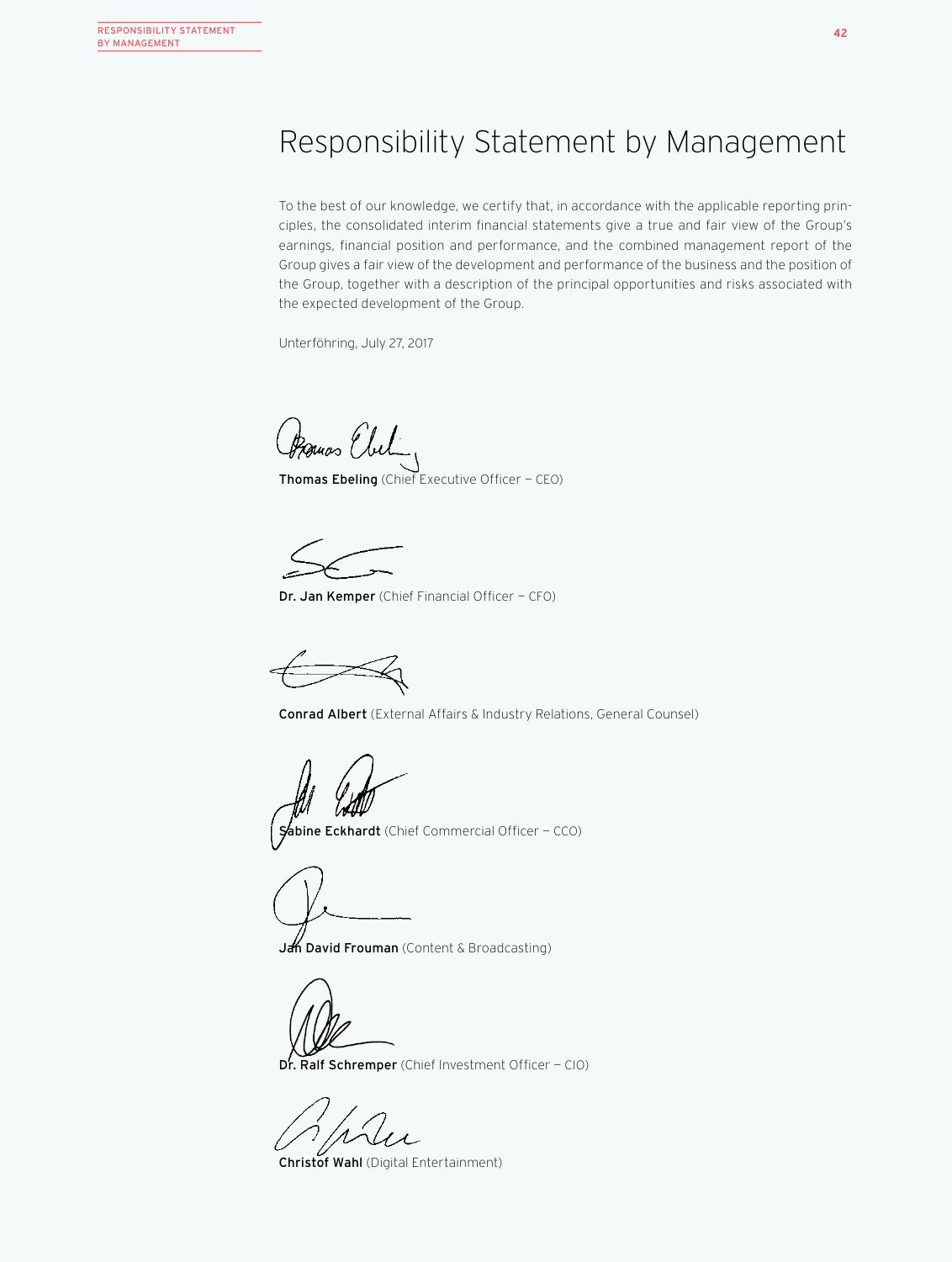## Review Report

### To ProSiebenSat.1 Media SE, Unterföhring

We have reviewed the condensed interim consolidated financial statements of the ProSiebenSat1 Media SE - comprising income statement, statement of comprehensive income, statement of financial position, cash flow statement, statement of changes in Equity and notes to the interim financial statement — together with the interim group management report of the ProSiebenSat.1 Media SE, for the period from January 1 to June 30, 2017 that are part of the semi annual according to §37 w WpHG ["Wertpapierhandelsgesetz": "German Securities Trading Act"]. The preparation of the condensed interim consolidated financial statements in accordance with International Accounting Standard IAS 34 "Interim Financial Reporting" as adopted by the EU, and in accordance with International Accounting Standards IAS 34 "Interim Financial Reporting" as issued by the International Accounting Standards Board (IASB), and of the interim group management report in accordance with the requirements of the WpHG applicable to interim group management reports, is the responsibility of the Company's management. Our responsibility is to issue a report on the condensed interim consolidated financial statements and on the interim group management report based on our review.

We performed our review of the condensed interim consolidated financial statements and the interim group management report in accordance with the German generally accepted standards for the review of financial statements promulgated by the Institut der Wirtschaftsprüfer (IDW). Those standards require that we plan and perform the review so that we can preclude through critical evaluation, with a certain level of assurance, that the condensed interim consolidated financial statements have not been prepared, in material respects, in accordance with IAS 34, "Interim Financial Reporting" as adopted by the EU, and in accordance with IAS 34, "Interim Financial Reporting Standard" as issued by the IASB, and that the interim group management report has not been prepared, in material respects, in accordance with the requirements of the WpHG applicable to interim group management reports. A review is limited primarily to inquiries of company employees and analytical assessments and therefore does not provide the assurance attainable in a financial statement audit. Since, in accordance with our engagement, we have not performed a financial statement audit, we cannot issue an auditor's report.

Based on our review, no matters have come to our attention that cause us to presume that the condensed interim consolidated financial statements have not been prepared, in material respects, in accordance with IAS 34, "Interim Financial Reporting" as adopted by the EU, and in accordance with IAS 34, "Interim Financial Reporting" as issued by the IASB, or that the interim group management report has not been prepared, in material respects, in accordance with the requirements of the WpHG applicable to interim group management reports.

Munich, August 2, 2017

KPMG AG Wirtschaftsprüfungsgesellschaft

Sailer Sailer Schmidt (Schmidt Schmidt) Wirtschaftsprüfer Wirtschaftsprüfer

[German Public Auditor] [German Public Auditor]